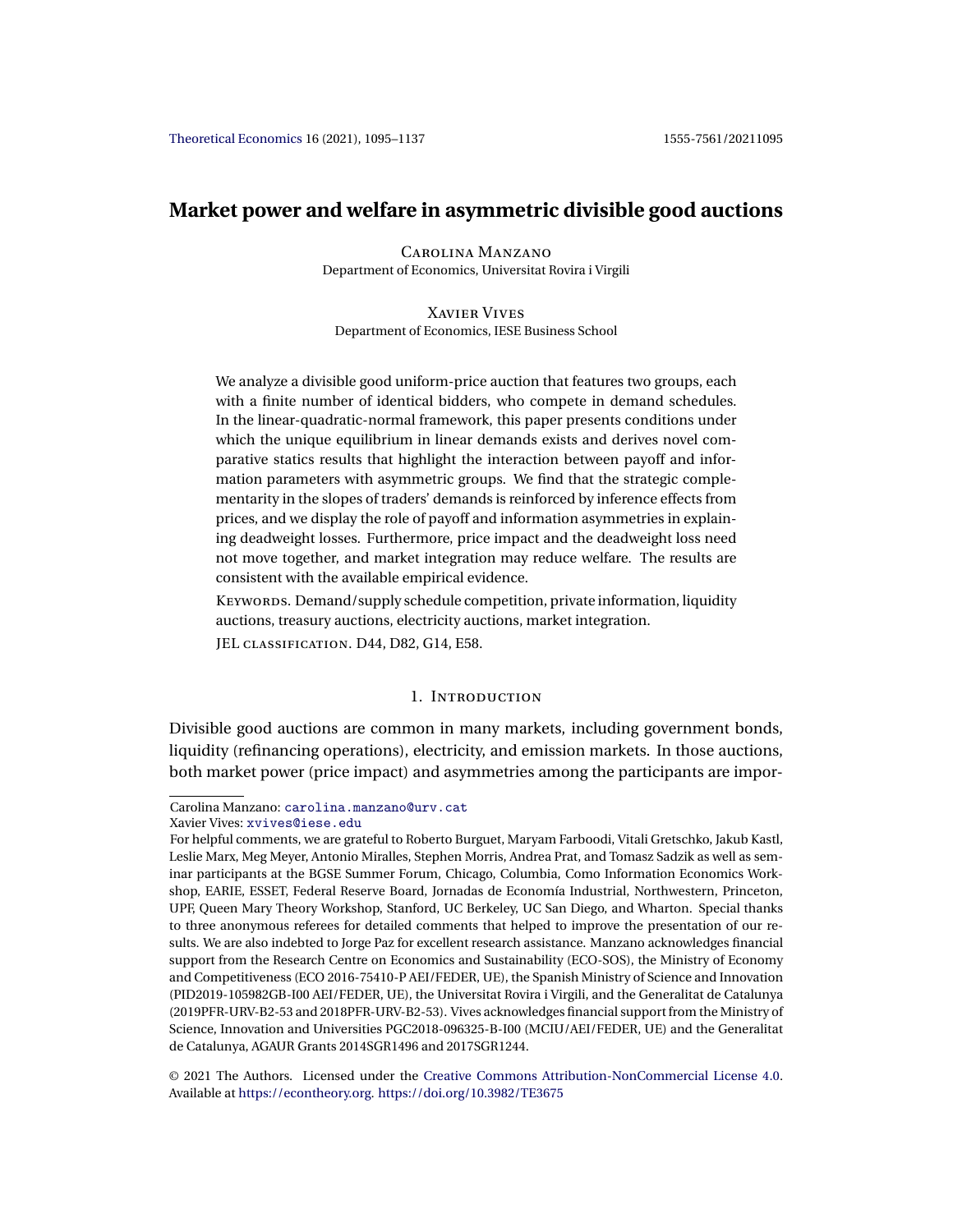<span id="page-1-0"></span>tant; asymmetries can make price impact relevant even in large markets. However, theoretical work in this area has been hampered by the difficulties of dealing with bidders who are asymmetric, have market power, and are competing in terms of demand or supply schedules in the presence of private information. This paper helps to fill that research gap by analyzing uniform-price auctions in which there are two asymmetric groups of bidders with interdependent values. Our aims are to characterize the equilibrium, derive novel comparative statics results that highlight the interaction between payoff and information parameters with asymmetric agents, perform a welfare analysis (from the standpoint of revenue and deadweight loss), and, finally, draw implications for policy.

Divisible good auctions are typically populated by heterogeneous participants in a concentrated market, and often we can distinguish a core group of bidders together with a fringe. Bidders from the former have better information, endure lower transaction  $costs<sub>1</sub><sup>1</sup>$  and are more oligopsonistic (or oligopolistic) than members of the fringe. Treasury auctions are a leading example of the application of our model. Uniform-price auctions are often used in such auctions. Liquidity auctions and wholesale electricity markets provide other applications of our modelling. Wholesale electricity markets tend to use uniform-price auctions, are concentrated with asymmetric sellers exercising significant market power, and incomplete information on costs (e.g., on plant outages) is relevant [\(Cramton and Stoft 2007,](#page-41-0) [Holmberg and Wolak 2018\)](#page-41-0).

Treasury auctions have bidders with significant market shares who exercise market power; typically participants in these auctions can be divided into two distinct groups, which differ in terms of transaction costs and quality of information. These features are present in systems with a primary dealership, where participation is limited to a fixed number of bidders (this occurs, for example, in 29 out of 39 countries surveyed by [Arnone and Iden 2003\)](#page-40-0).<sup>2</sup> In particular, primary dealers enjoy an information advantage because they aggregate the information of indirect bidders and face lower transaction costs (see [Hortaçsu and Kastl 2012](#page-41-0) for evidence from Canadian treasury auctions). There is also evidence that there is bid synchronization among bidders of a certain group (see [Armantier and Sbaï 2006](#page-40-0) for French treasury auctions, [Hamao and Jegadeesh 1998](#page-41-0) for Japanese treasury auctions, and [Kastl 2011](#page-41-0) for Czech treasury auctions).<sup>3</sup> Furthermore, according to [Hortaçsu et al.](#page-41-0) [\(2018\)](#page-41-0), primary dealers systematically bid lower prices than

<sup>&</sup>lt;sup>1</sup>We use the term "transaction costs" to refer to costs of changing the asset position of a trader, which encompass inventory, adjustment, opportunity, or limit to arbitrage costs. See, e.g., [Du and Zhu](#page-41-0) [\(2017a\)](#page-41-0), [Rostek and Weretka](#page-42-0) [\(2015\)](#page-42-0), and [Vives](#page-42-0) [\(2011\)](#page-42-0).

 $<sup>2</sup>$ In U.S. Treasury auctions, which are uniform-price auctions since 1998, the top five bidders typically</sup> purchase close to half of U.S. Treasury issues (see [Malvey and Archibald 1998\)](#page-41-0). Primary dealers underwent a substantial reduction going from 46 in 1998 to 23 presently. Those account for a very substantial portion of volume (from 69 to 88% of tendered quantities in the sample of [Hortaçsu et al. 2018](#page-41-0) for the years 2009– 2013). Indirect bidders place their bids through the primary dealers and other direct bidders tender from 6 to 13%.

<sup>&</sup>lt;sup>3</sup>Hamao and Jegadeesh [\(1998\)](#page-41-0) show bid synchronization among Japanese banks in the Japanese government bond primary market. They argue that a plausible explanation for this bidding behavior is the fact that the Japanese investment banks have similar information or apply similar models to analyze information. [Cao and Lu](#page-40-0) [\(2004\)](#page-40-0) also find bid synchronization among large bidders in Canadian treasury auctions.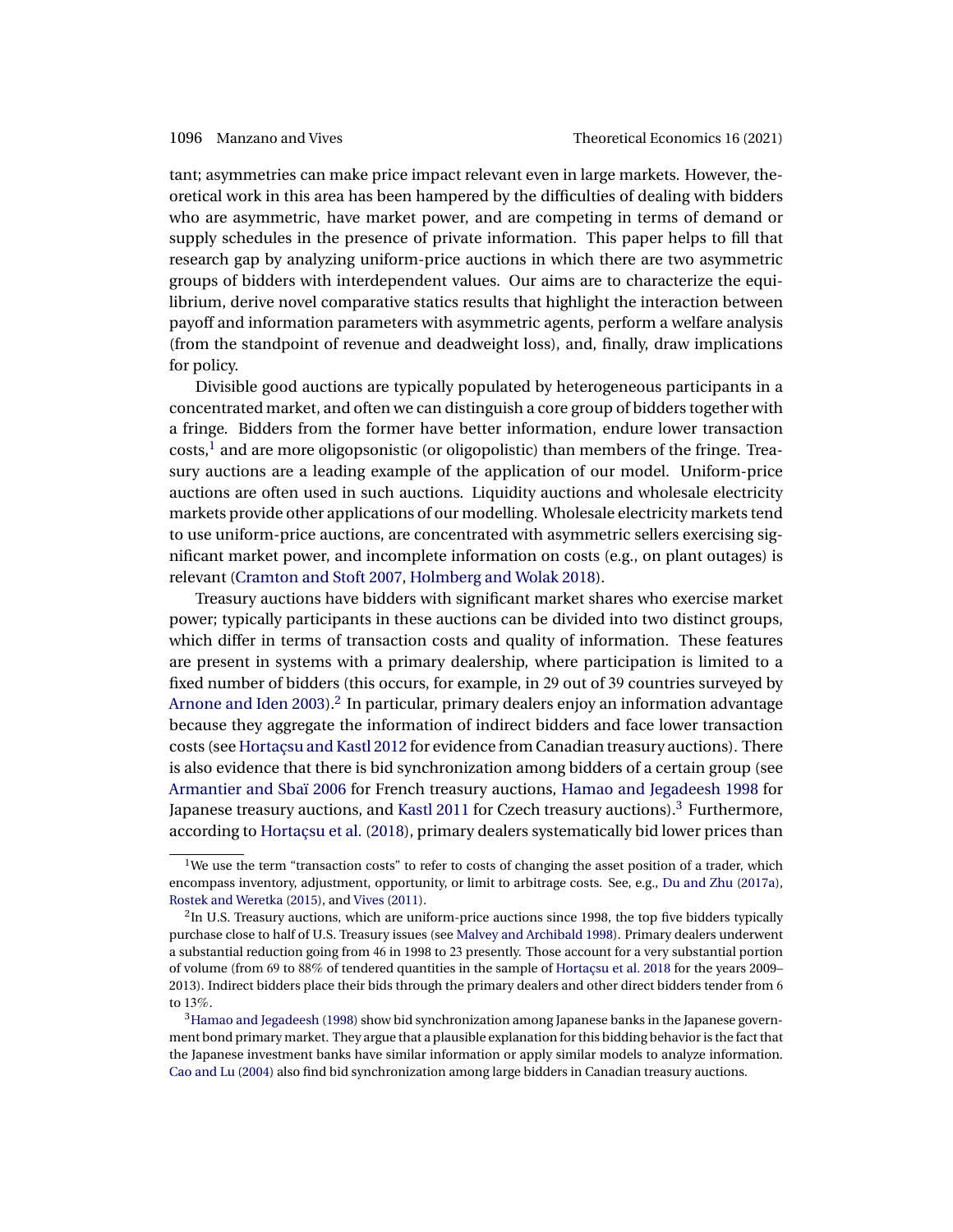<span id="page-2-0"></span>the other participants in the auction, not because they have a lower valuation of the securities, but because they exercise market power.

Our paper makes progress within the linear-Gaussian family of models by incorporating bidders' asymmetries with regard to payoffs and information. We model a uniform-price auction where asymmetric strategic bidders compete in terms of demand schedules for an inelastic supply (we can easily accommodate supply schedule competition for an inelastic demand as well as a double auction). We consider a model in which the equilibrium is privately revealing, that is, where the signal received by a trader and the price are a sufficient statistic for the trader. This allows us to focus the analysis on the inefficiencies derived from private information and market power, with no information externality present. Our modelling allows us to disentangle the price impact from the inference effects of traders, who have market power and private information, and who use price-contingent strategies.

Bidders may differ in their valuations, transaction costs, and/or the precision of their private information. With an empirical basis, we reduce heterogeneity to two groups; within each group, agents are identical and receive the same signal. This information structure is consistent with the above-mentioned empirical evidence in [Hamao and Je](#page-41-0)[gadeesh](#page-41-0) [\(1998\)](#page-41-0) and [Cao and Lu](#page-40-0) [\(2004\)](#page-40-0), which tends to suggest the presence of a group with very correlated signals and high precision, and another group with low correlation and poor or uninformative signals. We seek to identify the conditions under which there exists a linear equilibrium with symmetric treatment of agents in the same group (i.e., we are looking for equilibria such that demand functions are both linear and identical among individuals of the same type). After showing that any such equilibrium must be unique, we derive comparative statics results.

We identify two basic forces that drive the comparative statics of a parameter change: a basic strategic effect of strategic complementarity in the slopes of demands submitted by traders, which is present with complete information (e.g., [Back and Zender](#page-40-0) [1993\)](#page-40-0), and a price inference effect, when there is incomplete information and learning from the price, which tends to reinforce the first effect. Our contribution is to characterize novel comparative statics across groups, and to identify the co-movements of payoff and information parameters (e.g., in a crisis situation) that magnify the impact of parameter changes.

More specifically, our analysis establishes that the number of group members, the transaction costs, the extent to which bidders' valuations are correlated, and the precision of private information affect the sensitivity of traders' demands to private information and prices. For example, we find that when valuations are more correlated, all groups react less to the private signal and to the price. Furthermore, if the transaction costs or the noise in the signal of a group increase, then the traders of the other group respond by diminishing their reaction to private information and submitting steeper demand schedules.<sup>4</sup> As discussed later in the paper, this result is consistent with the empirical findings of [Cassola et al.](#page-40-0) [\(2013\)](#page-40-0) in European post subprime crisis liquidity auctions. Increases in transaction costs, correlation of values, and noise in the signals, all

<sup>4</sup>A "steeper demand schedule" should be interpreted, as usual in economics, as a higher slope of *inverse* demand.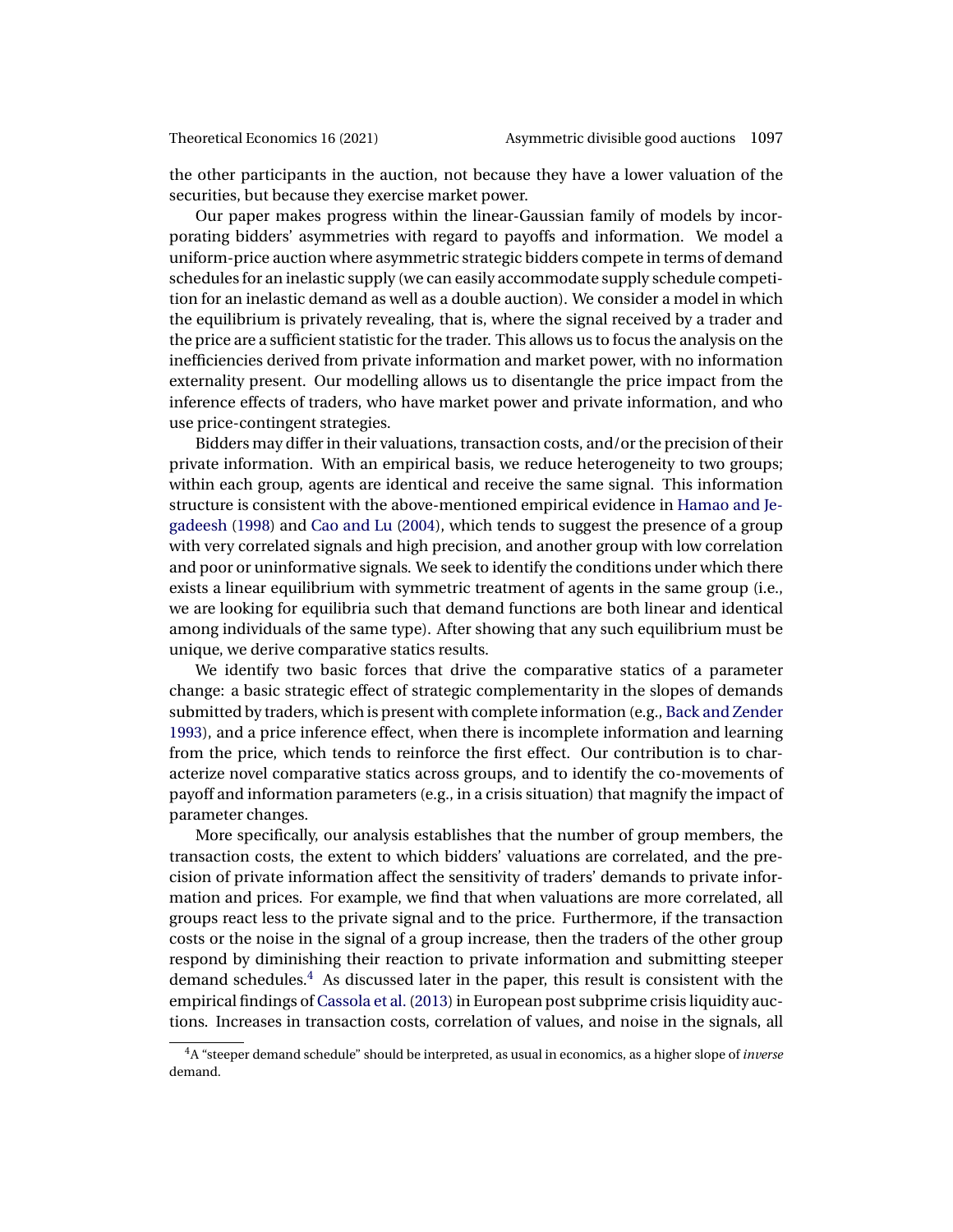<span id="page-3-0"></span>descriptive of a crisis situation, result in steepening demand schedules and illiquidity. We also find that if there is a core group of bidders with more precise private information, lower transaction costs, and more oligopsonistic, then the members of that group react more (than the bidders of the other group) to the private signal and to the price, and have more price impact. This result is consistent with the evidence in [Hortaçsu et al.](#page-41-0) [\(2018\)](#page-41-0) that primary dealers exercise market power.

When there is both a small and a large group of bidders, then the former (oligopsonistic) group has more price impact and, yet, even the latter (the large group) does not behave competitively, since it retains some price impact due to incomplete information, whenever there is learning from prices. However, the equilibrium under imperfect competition converges to a price-taking equilibrium in the limit as the number of traders of both groups becomes large.

Finally, we provide a welfare analysis. First, we characterize the deadweight loss at the equilibrium and show how a subsidy scheme may induce an efficient allocation. We find that if there is a core group of bidders (as previously defined), then it should garner a higher per capita subsidy rate; the reason is that traders in the core group behave more strategically and so must be compensated more to become competitive. The paper also underscores how bidder heterogeneity (in terms of information, preferences, or group size documented in previous work) may increase deadweight losses. In particular, when the core group values the asset at least as much as the fringe, the deadweight loss increases with the quantity auctioned and also with the extent of expected valuation asymmetries. We also find that price impact need not move together with deadweight losses under asymmetry as is usually implicitly assumed in applied work. Furthermore, we provide conditions under which market integration increases or decreases welfare. Market integration is always welfare improving if bidders behave competitively or if the bidder groups are symmetric. However, the result may not hold if bidders have market power, the amount auctioned is large, and the groups are asymmetric. In such a case, gains from trade of integration may be overwhelmed by the inefficiency generated by group asymmetries and price impact.

Our work is related to the literature on divisible good auctions. Results in symmetric pure common value models are obtained by [Wilson](#page-42-0) [\(1979\)](#page-42-0), [Back and Zender](#page-40-0) [\(1993\)](#page-40-0), and [Wang and Zender](#page-42-0) [\(2002\)](#page-42-0), among others. [Kastl](#page-41-0) [\(2011\)](#page-41-0) extends the Wilson model to consider discrete bids in an independent values context. This model is extended in [Hortaçsu and Kastl](#page-41-0) [\(2012\)](#page-41-0) and [Hortaçsu et al.](#page-41-0) [\(2018\)](#page-41-0).

Results in interdependent values models with symmetric bidders are obtained by [Vives](#page-42-0) [\(2011,](#page-42-0) [2014\)](#page-42-0) and [Ausubel et al.](#page-40-0) [\(2014\)](#page-40-0), for example. [Vives](#page-42-0) [\(2011\)](#page-42-0), while focusing on the tractable family of linear-Gaussian models, shows how increased correlation in traders' valuations increases the price impact of those traders. [Bergemann et al.](#page-40-0) [\(2021\)](#page-40-0) generalize the information structure in [Vives](#page-42-0) [\(2011\)](#page-42-0), while retaining the assumption of symmetry. [Rostek and Weretka](#page-42-0) [\(2012,](#page-42-0) [2015\)](#page-42-0) partially relax that assumption and replace it with a weaker "equicommonality" assumption on the matrix correlation among the agents' values.<sup>5</sup> [Du and Zhu](#page-41-0) [\(2017a\)](#page-41-0) consider a dynamic auction model with expost

 $5$ This assumption states that the sum of correlations in each column of this matrix (or, equivalently, in each row) is the same and that the variances of all traders' values are also the same. Unlike our model,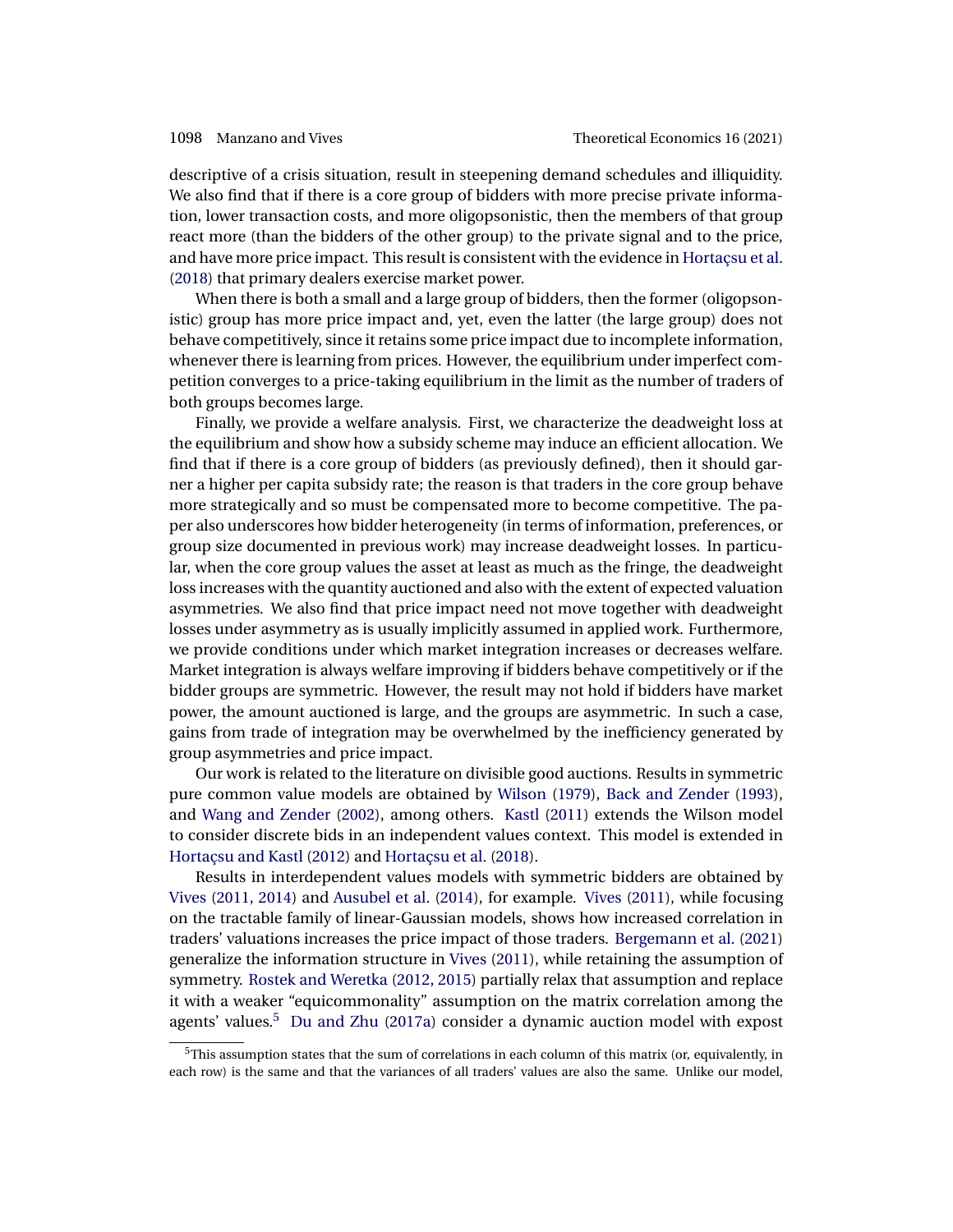<span id="page-4-0"></span>

equilibria. For the case of complete information, progress has been made in divisible good auction models by characterizing linear supply function equilibria (e.g., [Klemperer](#page-41-0) [and Meyer 1989,](#page-41-0) [Akgün 2004,](#page-40-0) [Anderson and Hu 2008\)](#page-40-0). [Kyle](#page-41-0) [\(1989\)](#page-41-0) incorporates incomplete information by considering a Gaussian model of a divisible good *double* auction in which some bidders are privately informed and others are uninformed. [Andreyanov](#page-40-0) [and Sadzik](#page-40-0) [\(2021\)](#page-40-0) study the design of robust exchange mechanisms in a two-type model similar to the one we present here.

To sum up, the two papers closest to ours are [Vives](#page-42-0) [\(2011\)](#page-42-0) and [Kyle](#page-41-0) [\(1989\)](#page-41-0). The novelty of our paper with respect to [Vives](#page-42-0) [\(2011\)](#page-42-0) is that in our model we allow asymmetries among bidders; with respect to [Kyle](#page-41-0) [\(1989\)](#page-41-0), that we consider interdependent values instead of a common value setup with non-optimizing liquidity traders in a double auction.

The rest of our paper is organized as follows. Section 2 outlines the model. [Section 3](#page-5-0) characterizes the equilibrium, analyzes its existence and uniqueness, and derives comparative statics results. We develop the welfare analysis in [Section 4](#page-13-0) and address the case of an oligopsony with a large fringe in [Section 5.](#page-21-0) [Section 6](#page-23-0) concludes. Proofs are gathered in the [Appendix,](#page-23-0) and the reader can find more results and details of the analysis in our working paper [\(Manzano and Vives 2019\)](#page-42-0).

# 2. The model

Traders, of whom there are a finite number, face an inelastic supply for a risky asset. Let Q denote the aggregate quantity supplied in the market. In this market, there are buyers of two types: type 1 and type 2. We use  $i$  to refer to a generic type of bidders and use  $j$ for the other type. Thus, in what follows,  $i, j = 1, 2$  and  $j \neq i$ . Suppose that there are  $n_i$ traders of type  $i$ . In that case, if the asset's price is  $p$ , then the profits of a representative type-*i* trader who buys  $x_i$  units of the asset are given by

$$
\pi_i = (\theta_i - p)x_i - \lambda_i x_i^2/2, \quad x_i \in \mathbb{R}.
$$

So, for any trader of type i, the marginal benefit of buying  $x_i$  units of the asset is  $\theta_i$  –  $\lambda_i x_i$ , where  $\theta_i$  denotes the valuation of the asset and  $\lambda_i > 0$  reflects an adjustment for transaction costs or opportunity costs (or a proxy for risk aversion). Traders maximize expected profits and submit demand schedules, after which an auctioneer selects a price that clears the market.<sup>6</sup>

We assume that  $\theta_i$  is normally distributed with mean  $\overline{\theta}_i$  and variance  $\sigma_{\theta}^2$ . The random variables  $\theta_1$  and  $\theta_2$  may be correlated, with correlation coefficient  $\rho \in [0, 1]$ . Therefore,  $Cov(\theta_1, \theta_2) = \rho \sigma_\theta^2$ .<sup>7</sup> All type-*i* traders receive the same noisy signal  $s_i = \theta_i + \varepsilon_i$ ,

[Rostek and Weretka'](#page-42-0)s [\(2012\)](#page-42-0) model maintains the symmetry assumption with regard to transaction costs and the precision of private signals. The equilibrium they derive is, therefore, still symmetric because all traders use identical strategies.

 $6$ The case of supply schedule competition for an inelastic demand is easily accommodated by considering negative demands  $(x_i < 0)$  and a negative inelastic supply  $(Q < 0)$ . In this case, a producer of type *i* has a quadratic production cost  $-\theta_i x_i + \lambda_i x_i^2/2$ .

<sup>&</sup>lt;sup>7</sup>The value of  $\rho$  depends on the type of security. In this sense, Bindseil et al. (2009) argue that the common value component is less important in a central bank repossession (repo) auction than in a treasury bill (Tbill) auction.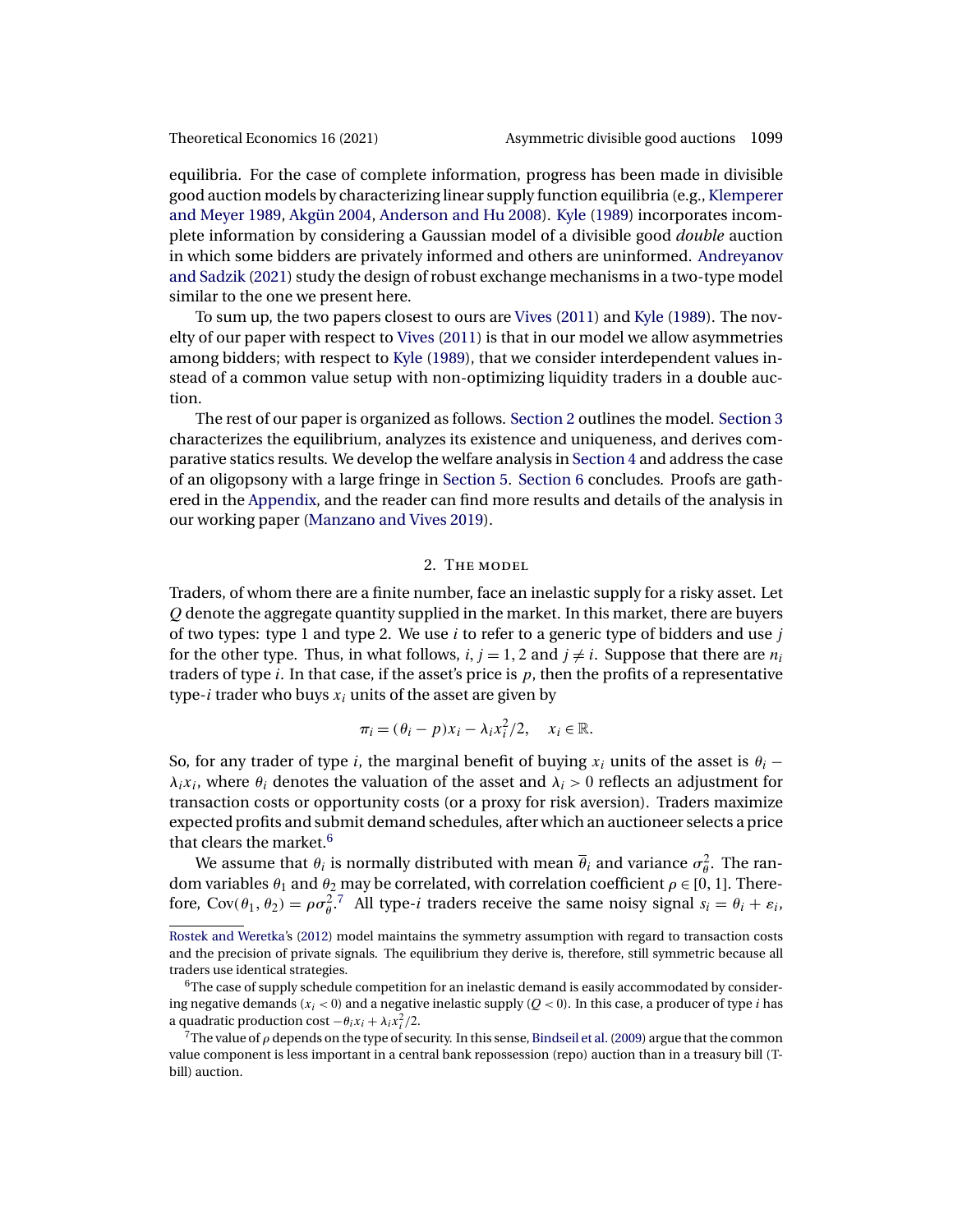<span id="page-5-0"></span>where  $\varepsilon_i$  is normally distributed with null mean and variance  $\sigma_{\varepsilon_i}^2$ . Error terms in the signals are uncorrelated across groups ( $Cov(\varepsilon_1, \varepsilon_2) = 0$ ) and are also uncorrelated with valuations of the asset  $(Cov(\varepsilon_i, \theta_j) = 0$  and  $Cov(\varepsilon_i, \theta_j) = 0)$ . In what follows, let  $\hat{\sigma}_{\varepsilon_i}^2 \equiv \sigma_{\varepsilon_i}^2/\sigma_{\theta}^2$ . In our model, two traders of distinct types may differ in several respects:

- different willingness to possess the asset  $(\theta_1 \neq \theta_2)$
- different transaction costs  $(\lambda_1 \neq \lambda_2)$
- different levels of precision of private information  $(\sigma_{\varepsilon_1}^2 \neq \sigma_{\varepsilon_2}^2)$ .

Applications of this model are treasury auctions and liquidity auctions. For treasury auctions,  $\theta_i$  is the private value of the securities to a bidder of type *i*; that value incorporates not only the resale value, but also idiosyncratic elements, as different liquidity or portfolio immunization needs of bidders in the two groups. Financial intermediaries may assign different values to the treasury instruments according to their use as collateral. In particular, primary dealers may attach a value to a bond beyond resale value to be used as collateral in operations with the Federal Reserve (Fed). For liquidity auctions,  $\theta_i$  is the price (or interest rate) that group i commands in the secondary interbank market (which is over-the-counter). Here  $\lambda_i$  reflects the structure of a counterparty's pool of collateral in a repo auction. A bidder bank prefers to offer illiquid collateral to the central bank in exchange for funds; as allotments increase, however, the bidder must offer more liquid types of collateral, which have a higher opportunity cost. This yields a declining marginal utility (see [Ewerhart et al. 2010\)](#page-41-0).

### 3. Equilibrium

Denote by  $X_i$  the strategy of a type-i bidder, which is a mapping from the signal space to the space of demand functions. Thus,  $X_i(s_i, \cdot)$  is the demand function of a typei bidder that corresponds to a given signal  $s_i$ . Given her signal  $s_i$ , each bidder in a Bayesian equilibrium chooses a demand function that maximizes her conditional expected profit (while taking as given the other traders' strategies). $8$  Our attention is restricted to anonymous linear Bayesian equilibria in which strategies are linear and identical among traders of the same type (for short, equilibria).

Definition. An *equilibrium* is a linear Bayesian equilibrium such that the demand functions for traders of type  $i$  are identical and equal to

$$
X_i(s_i, p) = b_i + a_i s_i - c_i p,
$$

where  $b_i$ ,  $a_i$ , and  $c_i$  are constants.

The equilibrium is characterized in [Section 3.1,](#page-6-0) together with some particular cases, and the equilibrium comparative statics properties are examined in [Section 3.2.](#page-10-0)

<sup>&</sup>lt;sup>8</sup>As in [Kyle](#page-41-0) [\(1989\)](#page-41-0), demands may be considered in the class of upper-hemicontinuous, convex-valued correspondences mapping prices p into nonempty subsets of the interval  $[-\infty, \infty]$ . If there is no market clearing price, the market shuts down, and if there are multiple clearing prices, the auctioneer chooses the one that maximizes volume traded.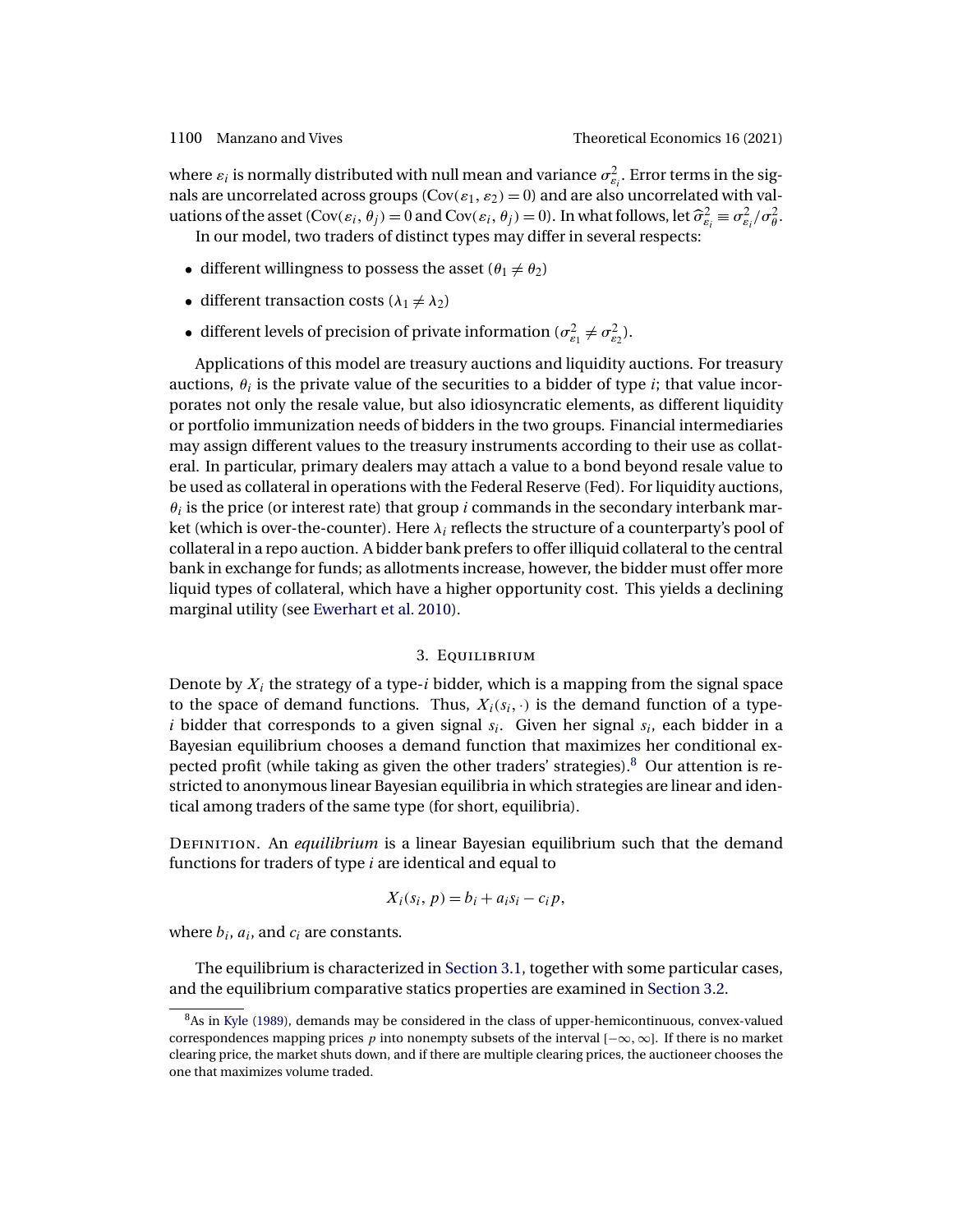<span id="page-6-0"></span>

### 3.1 *Equilibrium characterization*

Consider a trader of type i. If rivals' strategies are linear and identical among traders of the same type and if the market clears, that is, if  $(n_i - 1)X_i(s_i, p) + x_i + n_jX_j(s_j, p) = Q$ , then this trader faces the inverse residual supply  $p = I_i(s_i, s_j) + d_i x_i$ , where

$$
I_i(s_i, s_j) = ((n_i - 1)(b_i + a_i s_i) + n_j(b_j + a_j s_j) - Q) / ((n_i - 1)c_i + n_j c_j)
$$
(1)

$$
d_i = 1/((n_i - 1)c_i + n_j c_j).
$$
 (2)

The expression for the inverse residual supply disentangles the capacity of a bidder to influence the market price  $(d_i)$  from learning from the price  $(I_i(s_i,s_j))$ . Thus, the slope of the inverse residual supply  $(d_i)$  is an index of the trader's market power or price impact.<sup>9</sup> Indeed, by putting one more unit in the market, a trader of type  $i$  moves the price by  $d_i$ . A competitive trader would face a flat inverse residual supply  $(d_i = 0)$ . The slope  $d_i$  increases and the inverse residual supply becomes less elastic, the steeper are the demand functions submitted by the other traders (i.e., the lower  $c_i$  and  $c_j$  are).

From the expression of the inverse residual supply, we see that the intercept is random and the slope is deterministic. As a consequence, this trader's information set  $(s_i, p)$  is informationally equivalent to  $(s_i, I_i(s_i, s_j))$ . In addition, using (1) and assuming that  $a_j \neq 0$ , it is immediate that  $(s_i, I_i(s_i, s_j))$  is informationally equivalent to  $(s_i, s_j)$ .<sup>10</sup>

The bidder of type  $i$ , therefore, chooses  $x_i$  to maximize

$$
\mathbb{E}[\pi_i|s_i, p] = (\mathbb{E}[\theta_i|s_i, s_j] - I_i(s_i, s_j) - d_i x_i)x_i - \lambda_i x_i^2/2,
$$

since  $\mathbb{E}[(\theta_i - p)x_i|s_i, p] = (\mathbb{E}[\theta_i|s_i, p] - p)x_i$ . The first-order condition (FOC) is given by  $\mathbb{E}[\theta_i|s_i,s_j] - I_i(s_i,s_j) - 2d_ix_i - \lambda_ix_i = 0$ , which implies that

$$
X_i(s_i, p) = \left(\mathbb{E}[\theta_i|s_i, p] - p\right) / (d_i + \lambda_i). \tag{3}
$$

The second-order condition (SOC) that guarantees a maximum is  $2d_i + \lambda_i > 0$ , which implies that  $d_i + \lambda_i > 0$ . Therefore, a trader of type *i* has a speculative motive to trade, which is reflected in the numerator of (3), according to which he buys (sells) the asset when its price is lower (higher) than his conditional expected valuation. Furthermore, the bidder trades less aggressively when he has higher transaction costs  $(\lambda_i)$  or higher price impact  $(d_i)$ .

In our framework

$$
\mathbb{E}[\theta_i|s_i, p] = \mathbb{E}[\theta_i|s_i, s_j].
$$
\n(4)

According to Gaussian distribution theory,

$$
\mathbb{E}[\theta_i|s_i,s_j] = \overline{\theta}_i + \Xi_i(s_i - \overline{\theta}_i) + \Psi_i(s_j - \overline{\theta}_j),
$$
\n(5)

<sup>&</sup>lt;sup>9</sup>The inverse residual supply for a trader of type *i* is well defined provided that  $(n_i - 1)c_i + n_jc_j \neq 0$ . This inequality is satisfied in equilibrium.

 $10$ This would not be the case if there were more than two groups or if the traders in each group were to receive idiosyncratic signals. In this case, an information externality would appear, inducing additional inefficiencies in the market. The situation would be similar to the case of a noisy equilibrium (e.g., [Vives](#page-42-0) [2017\)](#page-42-0).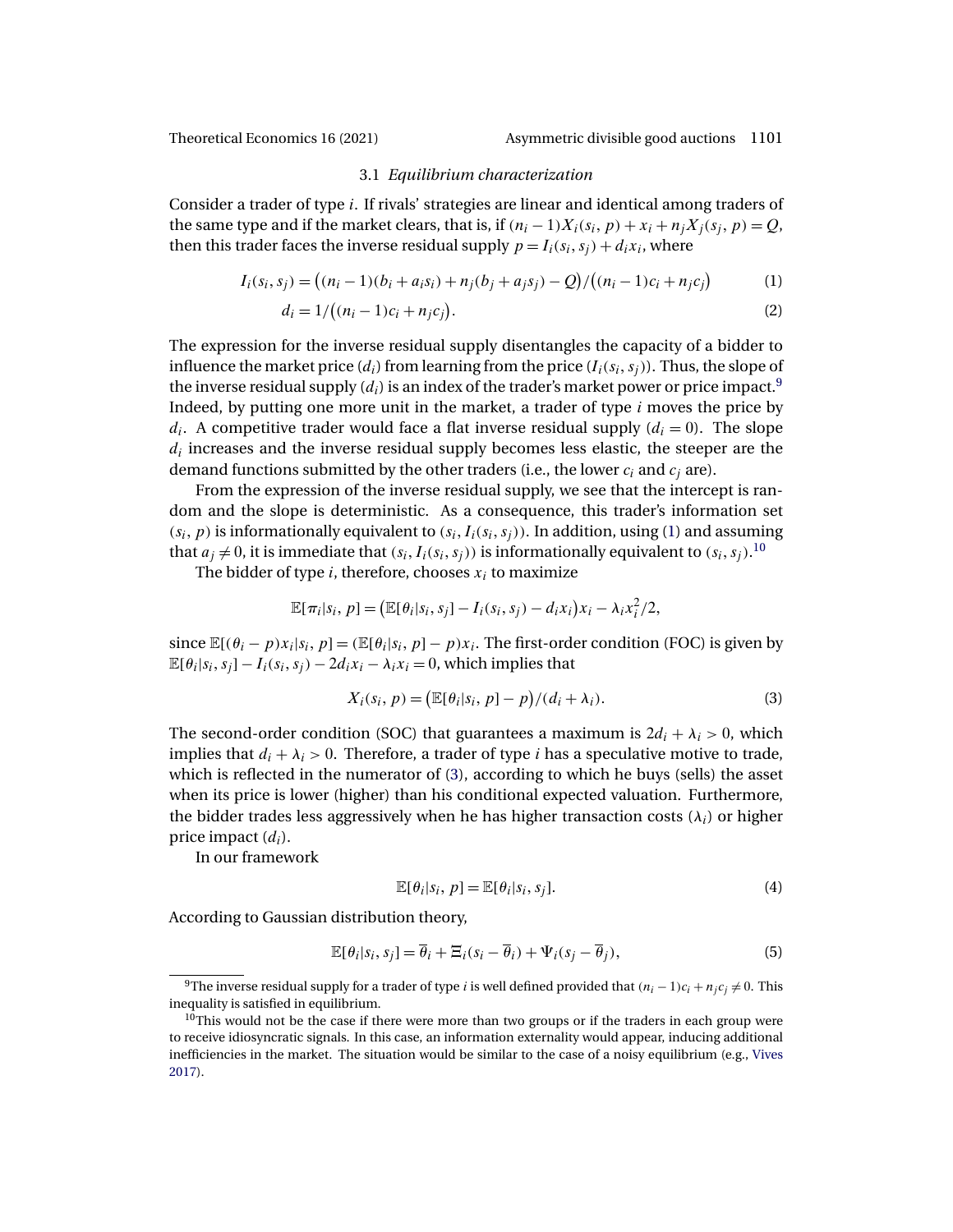<span id="page-7-0"></span>

where

$$
\Xi_i = \frac{1 - \rho^2 + \widehat{\sigma}_{\varepsilon_j}^2}{\left(1 + \widehat{\sigma}_{\varepsilon_i}^2\right)\left(1 + \widehat{\sigma}_{\varepsilon_j}^2\right) - \rho^2} \quad \text{and} \quad \Psi_i = \frac{\rho \widehat{\sigma}_{\varepsilon_i}^2}{\left(1 + \widehat{\sigma}_{\varepsilon_i}^2\right)\left(1 + \widehat{\sigma}_{\varepsilon_j}^2\right) - \rho^2}.
$$

We remark that [\(5\)](#page-6-0) has the following implications.

- (a) The private signal  $s_i$  is useful for predicting  $\theta_i$  ( $\Xi_i \neq 0$ ) whenever  $1 \rho^2 + \widehat{\sigma}_{\varepsilon_j}^2 \neq 0$ , that is, when either the liquidation values are not perfectly correlated ( $\rho \neq 1$ ) *or* type- $j$  traders are imperfectly informed about  $\theta_j$  ( $\sigma_{\varepsilon_j}^2 \neq 0$ ).
- (b) The private signal  $s_j$  is useful for predicting  $\theta_i$  ( $\Psi_i \neq 0$ ) whenever  $\rho \hat{\sigma}_{\varepsilon_i}^2 \neq 0$ , that is, when the private liquidation values are correlated ( $\rho \neq 0$ ) and type-*i* traders are imperfectly informed about  $\theta_i$  ( $\sigma_{\varepsilon_i}^2 > 0$ ). Note that the weight given to  $s_j$  in estimating  $\theta_i$ ,  $\Psi_i$ , increases with the correlation coefficient of valuations ( $\rho$ ).

From [\(3\)](#page-6-0), the coefficients in the demand function (i.e.,  $b_i$ ,  $a_i$ , and  $c_i$ ) are identified. For example, let  $\Lambda_i$  be the coefficient of the price in  $\mathbb{E}[\theta_i|s_i, p]$ ; then  $c_i = (1 - \Lambda_i)/(d_i + \lambda_i)$ . For a given  $\Lambda_i$ , higher transaction costs or price impact attenuates the response of a trader of type  $i$  to the price  $(c_i)$ .

Our first proposition summarizes the characterization of an anonymous linear equilibrium. It shows the relationship between  $a_i$  and  $c_i$  in equilibrium and also indicates that these coefficients are positive (see Lemmas [A1](#page-24-0) and [A2](#page-24-0) in [Appendix A](#page-23-0) for more details).

PROPOSITION 1. Let  $\rho < 1$ . If equilibrium exists, then it is unique and the demand func*tion of a type-i trader is given by*  $X_i(s_i, p) = (\mathbb{E}[\theta_i|s_i, p] - p)/(d_i + \lambda_i)$ *. In addition, we have that signal and price responsiveness* ( $a_i$  *and*  $c_i$ ) move together,  $a_i = \Delta_i c_i > 0$ , where  $\Delta_i = 1/(1 + (1 + \rho)^{-1} \hat{\sigma}_{\varepsilon_i}^2)$ , with

$$
c_i = (1 - \Lambda_i)/(d_i + \lambda_i),\tag{6}
$$

*where*  $\Lambda_i = \Psi_i(\frac{n_ic_i}{n_jc_j} + 1)/\Delta_j$ *,*  $d_i = 1/((n_i - 1)c_i + n_jc_j)$ *, and the ratio*  $c_1/c_2$  *is the unique positive solution of a cubic polynomial.*

REMARK 1. Since  $a_i > 0$  and  $c_i > 0$ , it follows that in equilibrium, the higher is the value of the trader's observed private signal (or the lower the price), the higher is the quantity she demands. When a type-*i* bidder is imperfectly informed,  $\sigma_{\varepsilon_i}^2 > 0$ , we have that its signal responsiveness is less than its price responsiveness,  $a_i < c_i$ , since  $\Delta_i < 1$  in this case; when she is perfectly informed,  $\sigma_{\varepsilon_i}^2 = 0$ , we have  $\Delta_i = 1$  and  $a_i = c_i$ . In the latter case the speculative buying pointer happens when  $s_i - p > 0$ . Observe that we can write the demand as  $X_i(s_i, p) = b_i + c_i(\Delta_i s_i - p)$ , so that a trader responds to  $\Delta_i s_i - p$ , that is, to the difference between a recalibrated signal according to  $\Delta_i$  and the price. The signal  $s_i$ is corrected by the term  $\Delta_i$ , which increases with the precision in the signal  $\widehat{\sigma}_{\varepsilon_i}^{-2}$  and with the correlation of the signals  $\rho$ . A higher  $\Delta_i$  implies that the speculative trading pointer  $\Delta_i s_i - p$  may be positive with a lower realization of the signal  $s_i$ .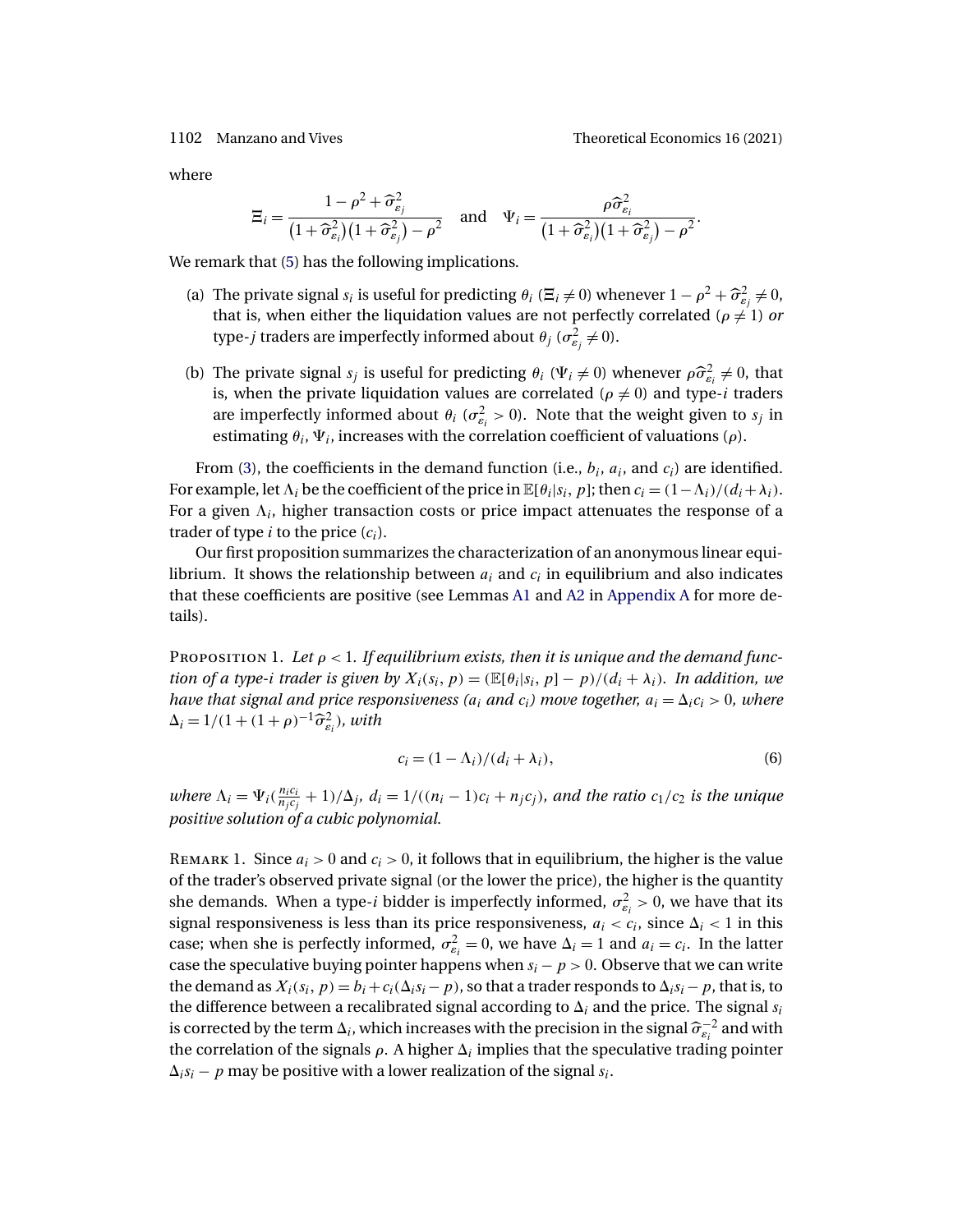<span id="page-8-0"></span>

Given that [\(4\)](#page-6-0) holds in equilibrium, it follows that the equilibrium price is privately revealing. In other words, the private signal and the price enable a type- $i$  trader to learn about  $\theta_i$  as much as if she had access to all the information available in the market,  $(s_i, s_j)$ .

How informative is the price for a bidder of type i? This depends on how much  $s_i$ adds to that bidder in the estimation of  $\theta_i$ . A measure of price informativeness for bidder *i* is, therefore,  $\frac{\text{var}[\theta_i|s_i]-\text{var}[\theta_i|s_i,s_j]}{\text{var}[\theta_i|s_i]}$ . It is easily seen that this measure equals  $\rho \Psi_i$ . The more informative is the price for bidder  $i$ , the higher will be the weight of the price  $\Lambda_i$  in  $\mathbb{E}[\theta_i|s_i,p]$  given  $(c_i,c_j)$ . It can also be shown that, provided that  $\rho \widehat{\sigma}_{\varepsilon_i}^2 > 0$ ,  $\frac{\Psi_i}{\Delta_j}$  increases with  $\rho$  and with  $\widehat{\sigma}^2_{\varepsilon_j}$ , and decreases with  $\widehat{\sigma}^2_{\varepsilon_j}$ . For given  $(c_i,c_j)$ , we have that, as expected, in this case  $\Lambda_i$  increases with  $\rho$  and with  $\widehat{\sigma}_{\varepsilon_i}^2$ , and decreases with  $\widehat{\sigma}_{\varepsilon_j}^2$ .

Let us see how the slope of the demand for a trader of group  $i(c_i)$  varies (i) with the weight of the price in  $\mathbb{E}[\theta_i|s_i, p]$ ,  $\Lambda_i$ , and (ii) with the slope of the demand for bidders of type  $j, c_i$ .

(i) From [\(6\)](#page-7-0), we have that the larger is  $\Lambda_i$ , the lower is the responsiveness of the demand to the price  $(c_i)$ . To understand this result, note that, from the perspective of a bidder in group *i*, a high price conveys the news that the realization of  $s_i$  is high and, therefore, that the value  $\theta_i$  will tend to be high because of the positive correlation between  $\theta_i$ and  $s_i$ . Consequently, if the price is more informative about  $\theta_i$ , then the reduction in the quantity demanded by a bidder in group  $i$  due to an increase in  $p$  is smaller.

(ii) Next, we study how the slope of the demand for a trader of group  $i(c_i)$  varies due to a change in the slope in the demand for bidders of type  $j(c_i)$ , with the slope of demands for other bidders of group i remaining fixed at  $\bar{c}_i$ . Note that price impact for this trader is  $d_i = 1/((n_i - 1)\bar{c}_i + n_i c_i)$ . Combining [\(6\)](#page-7-0) and the expression for  $\Lambda_i$  given in [Proposition 1,](#page-7-0) it follows that

$$
c_i = \left(1 - \frac{\Psi_i}{\Delta_j} \left(\frac{(n_i - 1)\bar{c}_i}{n_j c_j} + 1\right)\right) / \left(d_i + \lambda_i + \frac{\Psi_i}{\Delta_j} \frac{1}{n_j c_j}\right). \tag{7}
$$

This expression shows how the slope of the demand of a type-i trader  $(c_i)$  depends on its price impact  $(d_i)$  and the slope of the demand functions of bidders of the rival group  $(c_i)$  as well as information parameters  $\Psi_i$  and  $\Delta_i$ .

When  $\Psi_i = 0$  (that is, when either the valuations are uncorrelated ( $\rho = 0$ ) or the private signal  $s_i$  is perfectly informative ( $\sigma_{s_i}^2 = 0$ )), prices are uninformative for this bidder,  $\Lambda_i = 0$ , and we have that  $c_i = 1/(d_i + \lambda_i)$ . In this case, the equilibrium coincides with the full-information equilibrium (denoted by superscript  $f$ ). In the full (shared) information setup, traders can access  $(s_1, s_2)$  and, consequently, the price does not provide any additional information. Given that  $d_i$  is decreasing in  $c_i$ , as shown in [\(2\)](#page-6-0), we observe a basic *strategic complementarity* in the slopes of the demands submitted by the traders. According to this strategic effect, if the type- $j$  rivals of a type- $i$  trader bid a demand function with a lower  $c_i$ , then the slope of the inverse residual supply  $d_i$  for this trader increases (that is, its price impact increases) and this trader also has an incentive to bid a demand function with a lower  $c_i$ .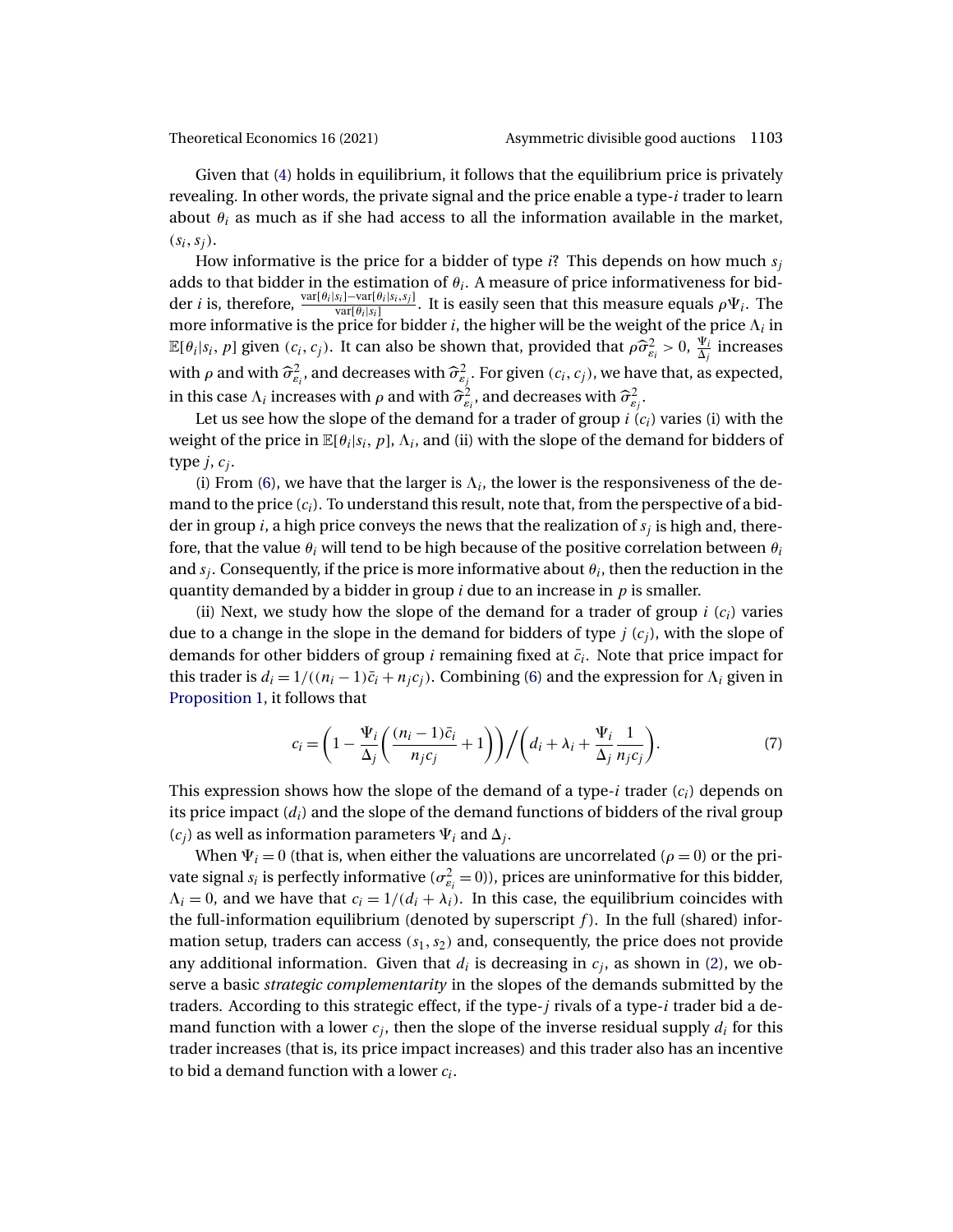<span id="page-9-0"></span>However, if  $\Psi_i > 0$  (that is, when the valuations are correlated ( $\rho > 0$ ) and type-*i* traders are imperfectly informed about  $\theta_i$  ( $\sigma_{\varepsilon_i}^2 > 0$ )), then there is also an *inference* effect from the information conveyed by the price. Now, a lower  $c_j$  increases the terms  $\Psi_i$  $\frac{\Psi_i}{\Delta_j}(\frac{(n_i-1)\bar{c}_i}{n_j c_j}+1)$  and  $\frac{\Psi_i}{\Delta_j} \frac{1}{n_j c_j}$  in [\(7\)](#page-8-0), which also tend to depress  $c_i$ , reinforcing the basic strategic complementarity in the slopes. This is so since a lower  $c_i$  induces a bidder of type *i* to take the price more into consideration when predicting  $\theta_i$ . The market clearing condition indicates that the lower is the reaction to the price by group *i* (the lower  $c_i$ ), the higher  $s_i$  should be to cause a certain increase in the price of the asset. This inference of the change in  $s_i$  is more relevant for a type-i trader when this private signal is more useful when predicting  $\theta_i$  (higher  $\Psi_i$ ).

Next we analyze when an equilibrium exists. If an equilibrium does exist, then Proposition 1 implies that it is unique.

# Proposition 2. *Equilibrium exists if and only if*  $c_i, c_j > 0$ .

In [Appendix A](#page-23-0) (see [Proposition A1\)](#page-26-0) we state a necessary and sufficient condition on parameters for  $c_i, c_j > 0$ . As indicated below in Corollary 1, such a condition greatly simplifies when prices are uninformative. In addition, Corollary 2 specifies instances where the existence of equilibrium is guaranteed when prices are informative for at least one type of bidders. Basically, it shows that the number of bidders and the correlation of the valuations are key parameters for the existence of equilibrium.

COROLLARY 1 (Uninformative prices). *When valuations are uncorrelated* ( $\rho = 0$ ), or when private signals are perfectly informative ( $\sigma_{\varepsilon_i}^2 = \sigma_{\varepsilon_j}^2 = 0$ ) or uninformative ( $\sigma_{\varepsilon_i}^2 = 0$ )  $\sigma_{\varepsilon_j}^2 = \infty$ ), equilibrium exists if and only if  $n_i + n_j \geq 3$ .

Corollary 2 (Informative prices). When the private signal  $s_j$  is useful for predicting  $\theta_i$ ( $\rho \sigma_{\varepsilon_i}^2 > 0$  and  $\sigma_{\varepsilon_j}^2 \ge 0$ ) and valuations are not perfectly correlated ( $\rho < 1$ ), equilibrium *exists if any of the following conditions holds:*

- *(i)* Both groups of bidders are large enough  $(n<sub>i</sub>$  and  $n<sub>j</sub>$  are large enough).
- *(ii)* Given the number of bidders in group *i*  $(n_i)$ , the number of bidders in the other *group (*nj*) is large enough and the correlation coefficient between valuations (*ρ*) is low enough.*
- (iii) When  $\sigma_{\varepsilon_j}^2 = 0$  and  $n_j \geq 2$ , or  $n_j = 1$ ,  $n_i$  large enough, and  $\rho$  low enough.

REMARK 2. Equilibrium does not exist for  $\rho$  close to 1 and low  $n_i$ . This is so because in such cases the market power of traders explodes and the demand schedules would become vertical (with  $c_i \rightarrow 0$ ,  $i = 1, 2$ ). As  $\rho$  increases, the informational role of the price is more important and traders submit steeper demand schedules (see [Proposition 3](#page-10-0) below). An equilibrium also does not exist when  $\rho = 1$ . If the price reveals a sufficient statistic for the common valuation, then no trader has an incentive to place any weight on her signal. But if traders put no weight on signals, then the price contains no information about the common valuation. This conundrum is related to the Grossman–Stiglitz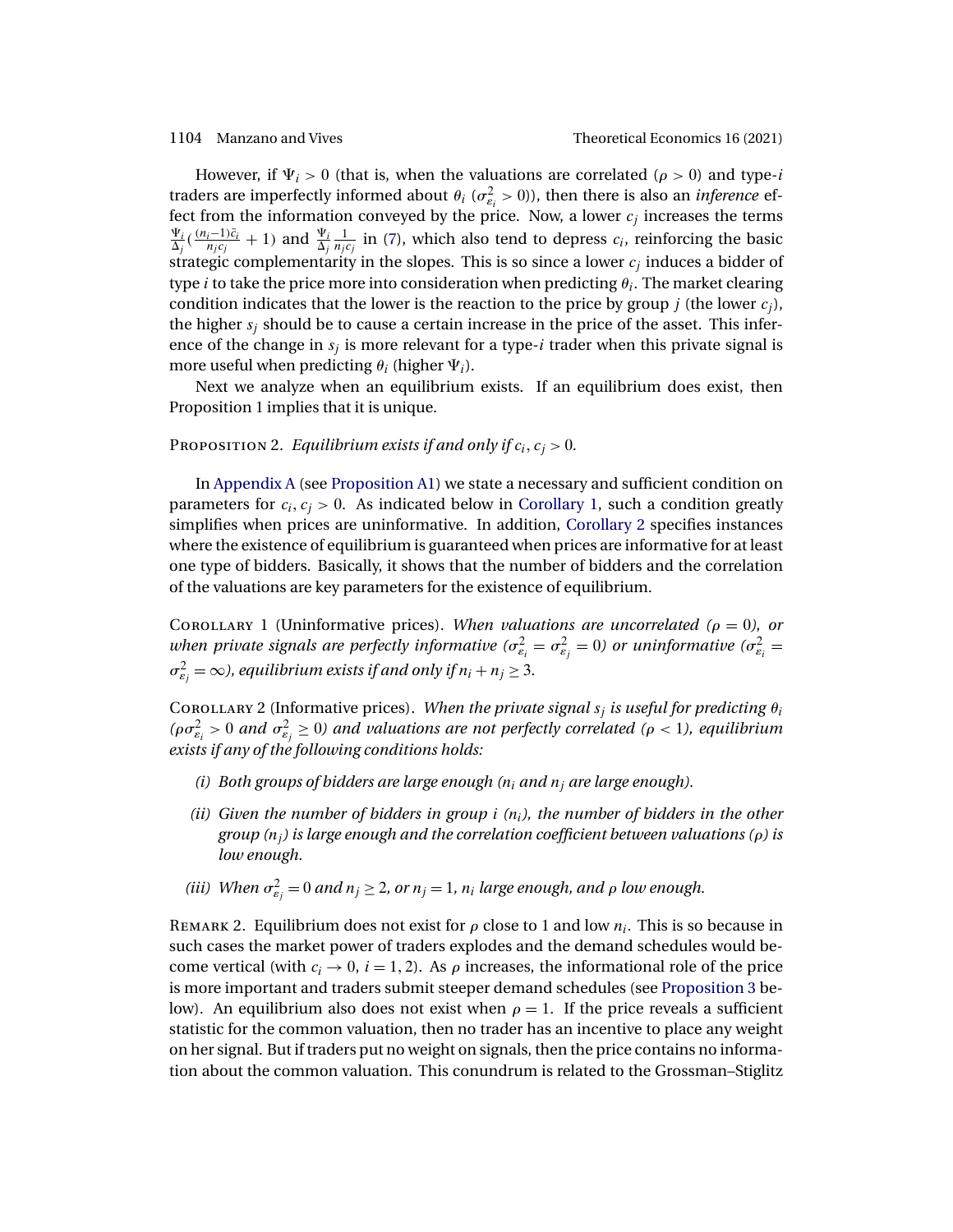<span id="page-10-0"></span>(1980) paradox. In fact,  $\rho < 1$  and  $n_1 + n_2 \geq 3$  are necessary conditions for the existence of equilibrium with incomplete information (in line with [Kyle 1989](#page-41-0) and [Vives 2011\)](#page-42-0).11

Let us illustrate the existence of equilibrium result in the particular case of symmetric groups, i.e.,  $n_i = n$ ,  $\lambda_i = \lambda$ , and  $\sigma_{\varepsilon_i}^2 = \sigma_{\varepsilon_i}^2$ ,  $i = 1, 2$ .<sup>12</sup> We find that equilibrium exists if and only if  $n > 1 + \rho \hat{\sigma}_{\varepsilon}^2/((1 - \rho)(1 + \rho + \hat{\sigma}_{\varepsilon}^2))$ , where we recall that  $\hat{\sigma}_{\varepsilon}^2 = \sigma_{\varepsilon}^2/\sigma_{\theta}^2$ . Therefore, the equilibrium's existence is guaranteed provided either that  $n$  is high enough or that  $\rho$  or  $\hat{\sigma}_{\varepsilon}^2$  is low enough. In the model of [Vives](#page-42-0) [\(2011\)](#page-42-0), bidders receive different private signals and the condition that guarantees existence of an equilibrium is  $n > 1 + n\rho \hat{\sigma}_{\varepsilon}^2/((1-\rho)(1+(2n-1)\rho + \hat{\sigma}_{\varepsilon}^2))$ . Direct computation yields that the condition derived in the model of Vives is more stringent than the condition derived in our setup. The reason is that, in [Vives](#page-42-0) [\(2011\)](#page-42-0), the degree of asymmetry in information (and induced market power) is greater because each of the 2n traders receives a private signal.

### 3.2 *Comparative statics*

We start by considering how the model's underlying parameters affect the equilibrium and, in particular, price impact (Proposition 3). We then explore how the equilibrium is affected when there are two distinct groups of traders, that is, a core and a fringe [\(Corol](#page-13-0)[lary 3\)](#page-13-0). Our theme is to explore the interaction between strategic and inference effects when a payoff or an information parameter changes. (See our 2019 working paper for additional comparative statics results.)

Proposition 3. Let  $\rho \sigma_{\varepsilon_1}^2 \sigma_{\varepsilon_2}^2 > 0$ . Then the following statements hold.

- *(i)* An increase in transaction costs  $(\lambda_i \text{ or } \lambda_j)$ , a decrease in the precision of private signals (i.e., an increase in  $\sigma_{\varepsilon_i}^2$  or  $\sigma_{\varepsilon_j}^2$ ), or an increase in the correlation coefficient *between valuations (*ρ*) makes demand less responsive to private signals and prices (lower*  $a_i$  *and*  $c_i$ *) and increases price impact*  $(d_i)$ *.*
- *(ii)* If the number of bidders  $(n_i \text{ or } n_j)$  increases, then  $d_i$  decreases. Furthermore,  $d_i$ *is not affected by the quantity offered in the auction (*Q*) or the prior mean of the valuations*  $(\overline{\theta}_i \text{ and } \overline{\theta}_i)$ .

REMARK 3 (Uninformative prices and price impact). Prices do not convey information when  $\rho=0$ , with  $d_i$  independent of  $\sigma_{\varepsilon_i}^2$  and  $\sigma_{\varepsilon_j}^2$ , and when  $\sigma_{\varepsilon_i}^2=\sigma_{\varepsilon_j}^2=0$  or  $\sigma_{\varepsilon_i}^2=\sigma_{\varepsilon_j}^2=\infty$ , with  $d_i$  and  $d_j$  independent of  $\rho$ . Those cases correspond to a full-information equilibrium, and comparative statics of  $d_i^f$  and  $d_j^f$  on  $\lambda_i$  and  $n_i$  hold as in the previous proposition.<sup>13</sup> That is, for the information parameters to matter for price impact, it is necessary

 $11$ Du and Zhu [\(2017b\)](#page-41-0) consider ex post nonlinear equilibria in a bilateral divisible double auction and show that with more than three symmetric traders, there are no nonlinear equilibria in the class of smooth demands sloping downward in price and sloping upward in signals.

 $12$ See our working paper [\(Manzano and Vives 2019\)](#page-42-0) for the cases of a monopsony competing with a fringe and of an informed group facing an uninformed group as in [Grossman and Stiglitz](#page-41-0) [\(1980\)](#page-41-0).

<sup>&</sup>lt;sup>13</sup>Indeed, if  $\rho = 0$ , then (a) both  $c_i$  and  $d_i$  (as well as  $c_j$  and  $a_j$ ) are independent of  $\sigma_{\varepsilon_i}^2$ , and (b)  $a_i$  decreases with  $\sigma_{\varepsilon_i}^2$ . If  $\sigma_{\varepsilon_i}^2 = 0$  for  $i = 1, 2$ , then  $c_i$ ,  $c_j$ ,  $a_i$ ,  $a_j$ ,  $d_i$ , and  $d_j$  are independent of  $\rho$ . [Akgün](#page-40-0) [\(2004\)](#page-40-0) considers a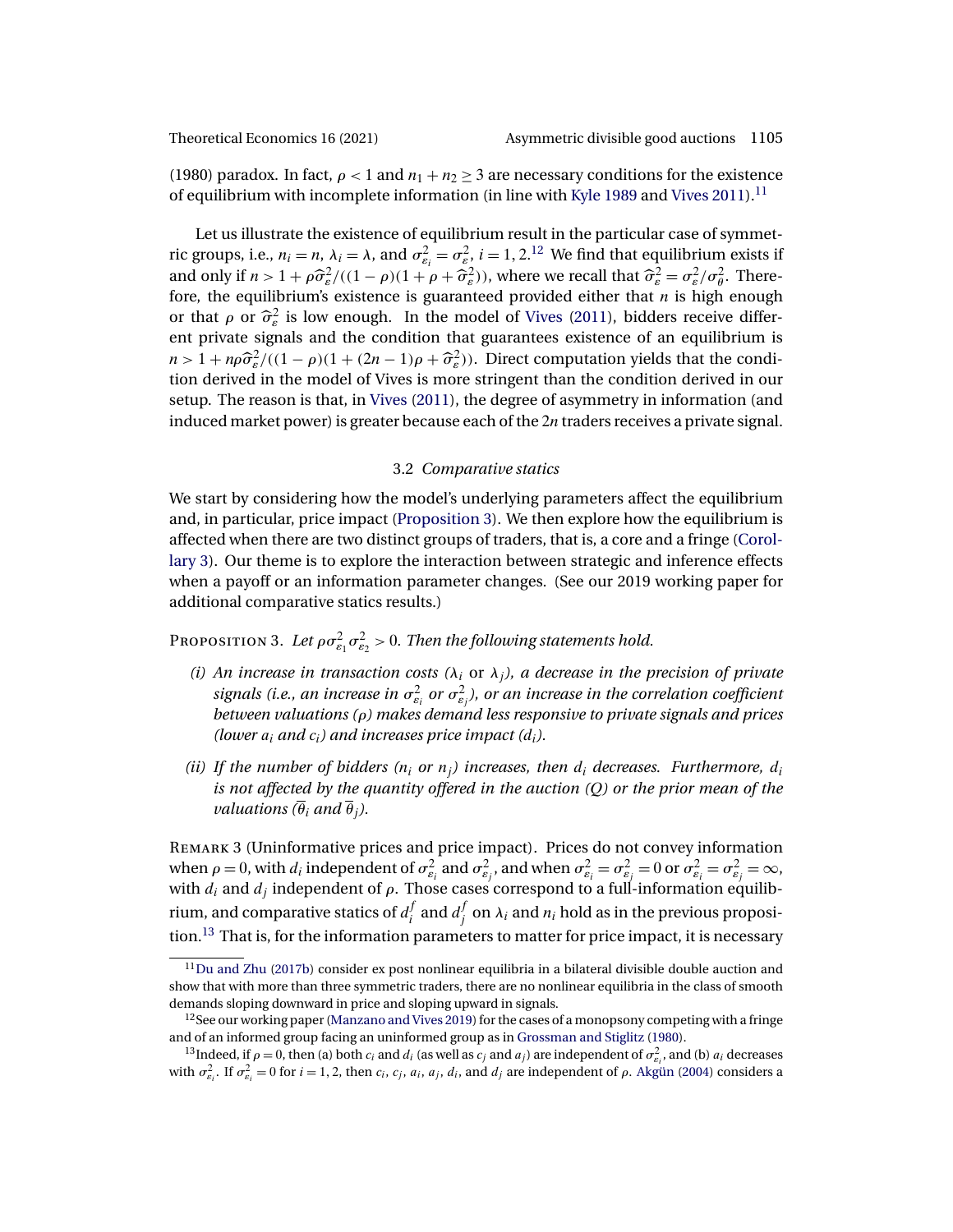<span id="page-11-0"></span>that prices convey information. [Proposition 3\(](#page-10-0)i) implies that if  $\rho \sigma_{\varepsilon_1}^2 \sigma_{\varepsilon_2}^2 > 0$ , then  $d_i^f < d_i$ . Thus, asymmetric information increases the price impact of traders in both groups beyond the full-information level.

REMARK 4 (Symmetric groups). When groups are symmetric, the results hold when  $\lambda_i =$  $\lambda_j$ ,  $\sigma_{\varepsilon_i}^2 = \sigma_{\varepsilon_j}^2$ , and  $n_i = n_j$  move together [\(Vives 2011\)](#page-42-0). [Proposition 3](#page-10-0) disentangles the impact of, say,  $\sigma_{\varepsilon_{i}}^{2}$  on equilibrium coefficients, keeping  $\sigma_{\varepsilon_{j}}^{2}$  constant.

We discuss next the comparative statics results derived in [Proposition 3.](#page-10-0) We also provide instances where those predictions are consistent with the empirical literature.

*Transaction costs* If the transaction costs for a bidder of type  $j(\lambda_i)$  increase, then that bidder sets lower  $a_j$  and  $c_j$ . This is so since a higher transaction cost makes bidders of type j less responsive to the price in their bidding, as pointed out in [Section 3.1](#page-6-0) and, from [Proposition 1,](#page-7-0) we know that  $a_i$  and  $c_j$  move together. Moreover, any increase in a group's transaction costs also affects the behavior of traders in the other group. If  $\lambda_i$ increases, then the decrease in  $c_i$  results in an increase of the slope of the inverse residual supply for group i (higher  $d_i$ ) as well as the terms related to the inference of  $\theta_i$  from the price  $(\frac{\bar{\Psi}_i}{\Delta_j}(\frac{(n_i-1)\bar{c}_i}{n_jc_j}+1)$  and  $\frac{\Psi_i}{\Delta_j} \frac{1}{n_jc_j})$  in [\(7\)](#page-8-0) whenever  $\rho \hat{\sigma}_{\varepsilon_i}^2 \neq 0$ . As both the strategic and the inference effects work in the same direction, an increase in  $\lambda_i$  leads group-*i* traders to reduce their demand sensitivity to the price (lower  $c_i$ ). We can, therefore, see how an increase in the transaction costs for group*-*j traders (say, a deterioration of their collateral in liquidity auctions that raises  $\lambda_i$ ) leads not only to steeper demand schedules for bidders in group j, but also, as a reaction, to steeper demands for group*-*i traders.

*Precision of private signals* If the private signal of type-j bidders is less precise (higher  $\sigma_{\varepsilon_j}^2$ ), then their demand is less sensitive to private information (lower  $a_j$ ). A private signal of reduced precision also gives the type- $j$  bidder more incentive to consider prices when predicting  $\theta_i$  (higher  $\Lambda_i$ ). This leads, in turn, to this bidder having a demand function less responsive to the price, i.e., with lower  $c_j$ . This is so since a high price conveys the good news that the private signal received by other group's traders is high. When valuations are positively correlated, a bidder infers from the high private signal of the other group that her own valuation is high. The same can be said for a bidder of type  $i$ because of strategic complementarity in the slopes of demand functions (the decrease in  $c_j$  due to a rise in  $\sigma_{\varepsilon_j}^2$  leads to lower  $c_i$  in turn). This result (in the supply competition model interpretation) may help explain why, in the Texas balancing market, small firms use steeper supply functions than predicted by theory [\(Hortaçsu and Puller 2008\)](#page-41-0). Indeed, smaller firms may receive lower-quality signals owing to economies of scale in information gathering.

*Correlation coefficient between valuations* The more highly are the valuations correlated (higher  $\rho$ ), the less is traders' responsiveness to private signals (lower  $a_i$ ) and the steeper are demand schedules (lower  $c_i$ ). As  $\rho$  increases, the private signal becomes less

linear equilibrium in a certainty common value model and shows (in our notation) that an increase in  $\lambda_i$ reduces  $c_i$  and  $c_i$ .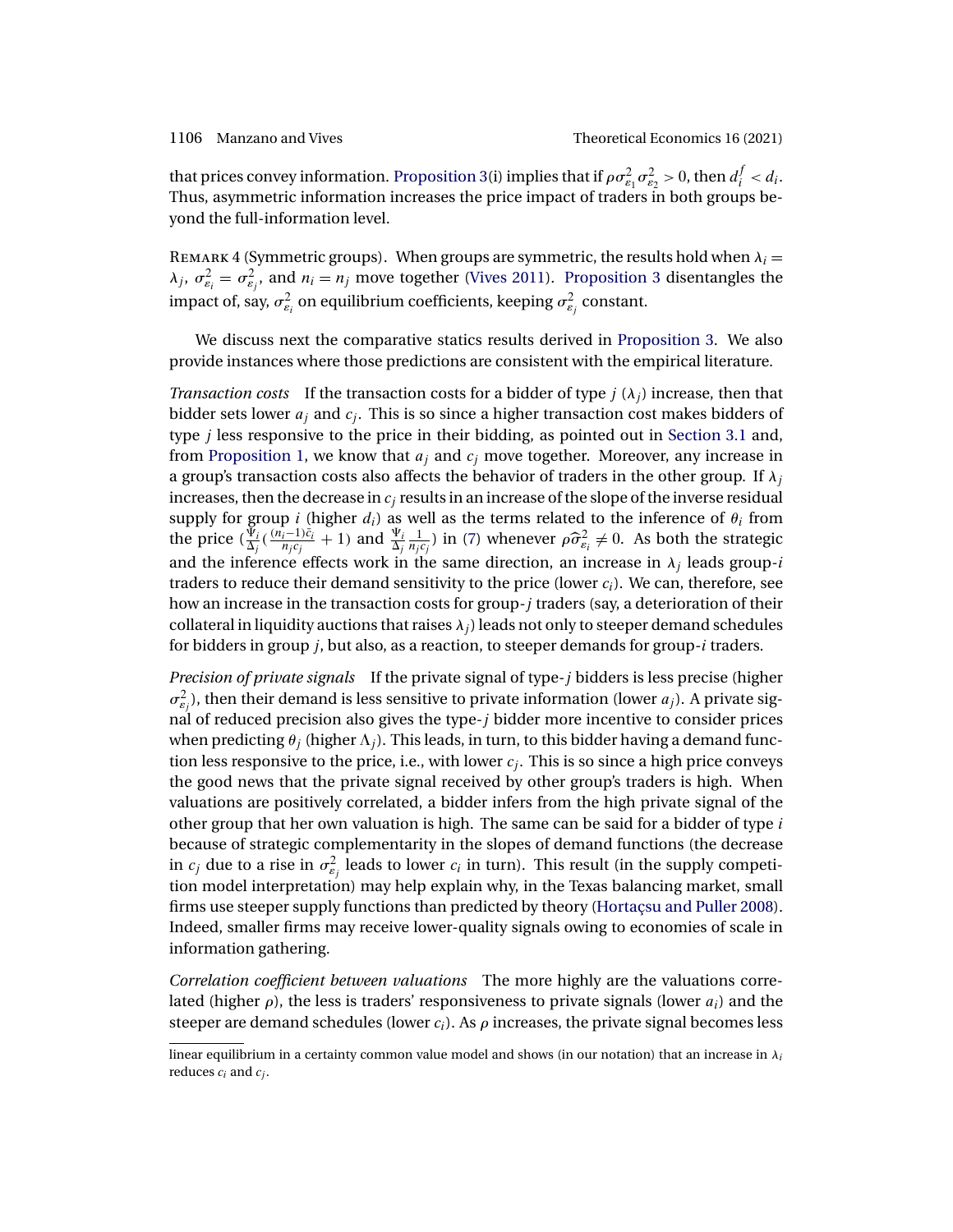<span id="page-12-0"></span>

relevant for a type-i bidder to estimate  $\theta_i$ , in which case demand is less sensitive to private information, while the price is more relevant. In fact, given  $(c_i, c_j)$ , the informationsensitivity weight on the price  $(\Lambda_i)$  is higher when  $\rho$  is larger, which implies a lower responsiveness of the demand to the price because of [\(6\)](#page-7-0).

*Quantity offered in the auction and the prior mean of valuations* [Lemma A2](#page-24-0) in [Ap](#page-23-0)[pendix A](#page-23-0) shows that the only equilibrium coefficient affected by the quantity offered in the auction (Q) and by the prior mean of the valuations ( $\overline{\theta}_i$  and  $\overline{\theta}_j$ ) is  $b_i$ . In particular, price impact  $(d_i)$  is independent of these parameters.

*Number of bidders* [Proposition 3\(](#page-10-0)ii) formalizes the anticipated result that an increase in the number of auction participants (higher  $n_i$  or  $n_j$ ) reduces the price impact of traders in both groups. $^{14}$ 

Our comparative statics results highlight the interaction between the strategic and inference effects resulting from a parameter change. We have seen how a steepening of demand schedule by one group leads to the steepening of demand schedule by another group because of a strategic effect, which is reinforced by an inference effect. The result is strategic complementarity in the slopes of demands. The presence of private information and learning from prices compounds the strategic effect that would be present with full information and makes the impact of the change of a parameter larger.

Our results can shed light on the impact of a crisis in central bank liquidity auctions. [Cassola et al.](#page-40-0) [\(2013\)](#page-40-0) analyze the evolution of bidding data from the European Central Bank's weekly refinancing operations before and during the early part of the financial crisis in 2007. The authors find that one-third of bidders experienced no change in their costs of short-term funds from alternative sources. This means that their altered bidding behavior was mainly strategic: bids were increased as a response to the higher bids of rivals. Distressed bidders after the August 2007 shock suffered a large decline in the valuation of their collateral in the interbank market (which, in terms of our model, shows up in an increased  $\lambda_i$ ). Those banks also had an increase in the valuation for liquidity (which, in our model, shows up as an increased  $\bar{\theta}_i$ ).<sup>15</sup> In [Cassola et al.](#page-40-0) [\(2013\)](#page-40-0), it is assumed that the private valuations of the traders are independent, since the common component is known. This means that there are no information effects. However, if the common value component is not known (as is plausible), if the signals of the groups become noisier (in particular for those of the group hit by the shock), and the correlation of valuations increases (as happens in a crisis), then all these effects reinforce the steepening of the demand schedules (as found in [Cassola et al. 2013\)](#page-40-0).

 $14}$ Rostek and Weretka [\(2015\)](#page-42-0) address the question of whether encouraging trader participation enhances market competitiveness and liquidity also in a linear Gaussian, uniform-price double auction with a finite number of traders whose valuations are potentially asymmetrically correlated. They assume that each trader's value is, on average, correlated with other traders' values in the same way and find that, in general, the price impact is not monotone in market size. This is so because the arrival of an additional trader may change the informativeness of the market price so that the market power of all traders increases and the gains to trade are lower. In our model, since the equilibrium price is privately revealing, the informativeness of the market price does not change as the number of bidders increases.

<sup>&</sup>lt;sup>15</sup>The marginal valuation of a bidder of type *i* is  $\theta_i - \lambda_i x_i$ . This is akin to the marginal valuation in Figure 4 in [Cassola et al.](#page-40-0) [\(2013\)](#page-40-0), where a decreased collateralized borrowing capacity of a bidder  $(K)$  makes the slope of the marginal valuation steeper.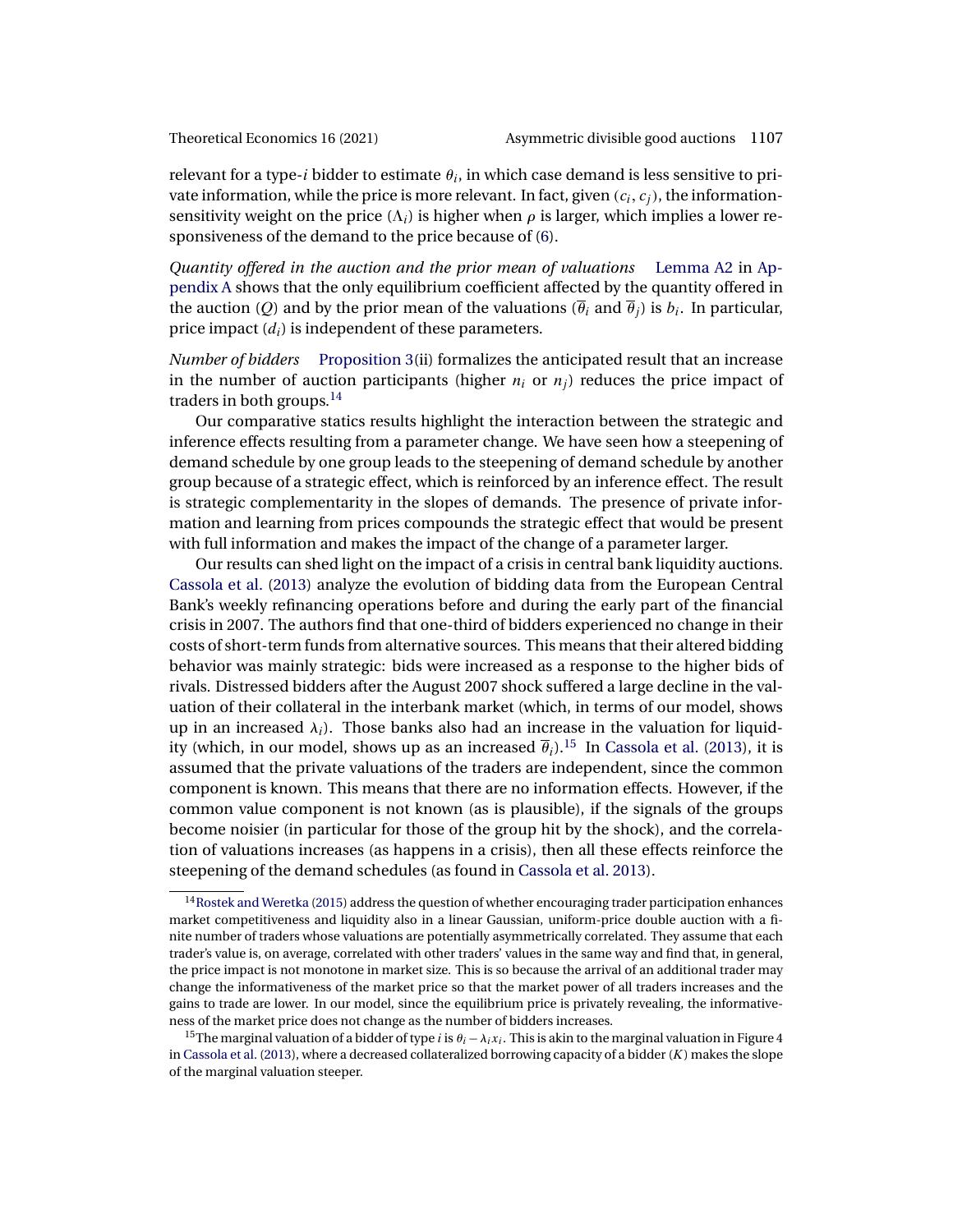<span id="page-13-0"></span>Corollary 3 (Core and fringe). *Suppose that group* 1 *is less informed, has higher trans*action costs, and is more numerous than group 2 (i.e.,  $\sigma_{\varepsilon_1}^2 \geq \sigma_{\varepsilon_2}^2$ ,  $\lambda_1 \geq \lambda_2$ , and  $n_1 \geq n_2$ ), *and suppose that at least one of these inequalities is strict. Then, in equilibrium, bidders from the core (here, group* 2) *react more both to private information and to prices*  $(a_1 < a_2)$ ,  $c_1 < c_2$ ) and have more price impact  $(d_1 < d_2)$  than do bidders from the fringe.

Corollary 3 shows that if a group of traders is less informed, has higher transaction costs, and is more numerous, then it reacts less both to private signals and to prices. Observe in particular that group-1 traders, having less precise private information, rely more on the price for information (higher  $\Lambda_1$ ); as a result, their overall price response  $(c_1 = (1 - \Lambda_1)/(d_1 + \lambda_1))$  is smaller. Similarly, group-1 traders, for whom  $n_1$  is larger, put a higher information-sensitivity weight on the price  $(\Lambda_1)$ .<sup>16</sup>

As we see below, some results depend on the comparison between the "total transaction costs"  $d_i + \lambda_i$  of the two groups. While with full information we have that  $d_i + \lambda_i > d_j + \lambda_j$  whenever  $\lambda_i > \lambda_j$ , in our model we may have  $d_i + \lambda_i < d_j + \lambda_j$  with  $\lambda_i > \lambda_j$ . This, in fact, happens whenever  $\rho$  is large, since then price impact induced by private information is large (see our 2019 working paper for the details and proof).

Corollary 3 is consistent with the results in [Armantier and Sbaï](#page-40-0) [\(2006\)](#page-40-0), who find in French treasury auctions that the group consisting mostly of smaller financial institutions, characterized by a higher level of risk aversion and receiving significantly noisier private signals, submits steeper demand functions than those submitted by the core group.

### 4. Welfare analysis

We identify factors that affect, in equilibrium, quantities, expected price, and revenue in the auction in Section 4.1; the equilibrium and efficient allocations in [Section 4.2](#page-14-0) to be used as a benchmark; deadweight losses in [Section 4.3;](#page-17-0) and market integration in [Section 4.4.](#page-19-0) In these subsections, we assume that the quantity auctioned  $(Q)$  is large enough (or, equivalently, the expected valuations of groups are not much different) so that bidders from both groups are expected to be buyers. Finally, [Section 4.5](#page-21-0) examines the polar case of a double auction  $(Q = 0)$ .

### 4.1 *Quantities, prices, and revenue*

Let  $t_i = \mathbb{E}[\theta_i|s_1, s_2]$  be the predicted value with full information  $(s_1, s_2)$  for group i and let  $t = (t_1, t_2)$ . After some algebra, it follows that equilibrium quantity for a bidder of this group as function of  $t$  is given by

$$
x_i(t) = \frac{n_j(t_i - t_j)}{n_i(d_j + \lambda_j) + n_j(d_i + \lambda_i)} + \frac{d_j + \lambda_j}{n_i(d_j + \lambda_j) + n_j(d_i + \lambda_i)}Q.
$$
 (8)

<sup>&</sup>lt;sup>16</sup>This follows since it can be shown that  $\frac{n_1c_1}{n_2c_2}$  is increasing in  $n_1$ . The following scenario is an heuristic argument for the result. Consider a symmetric setting to start with and let the number of bidders of group 1 increase. Then the price will depend more (resp., less) strongly on  $s_1$  (resp.,  $s_2$ ). As a result, type-1 bidders infer a higher value of the signal  $(s<sub>2</sub>)$  of the other group, due to a given increase in the price, than type-2 bidders do about signal  $s_1$ . The positive correlation of the valuations implies then that  $\Lambda_1 > \Lambda_2$ .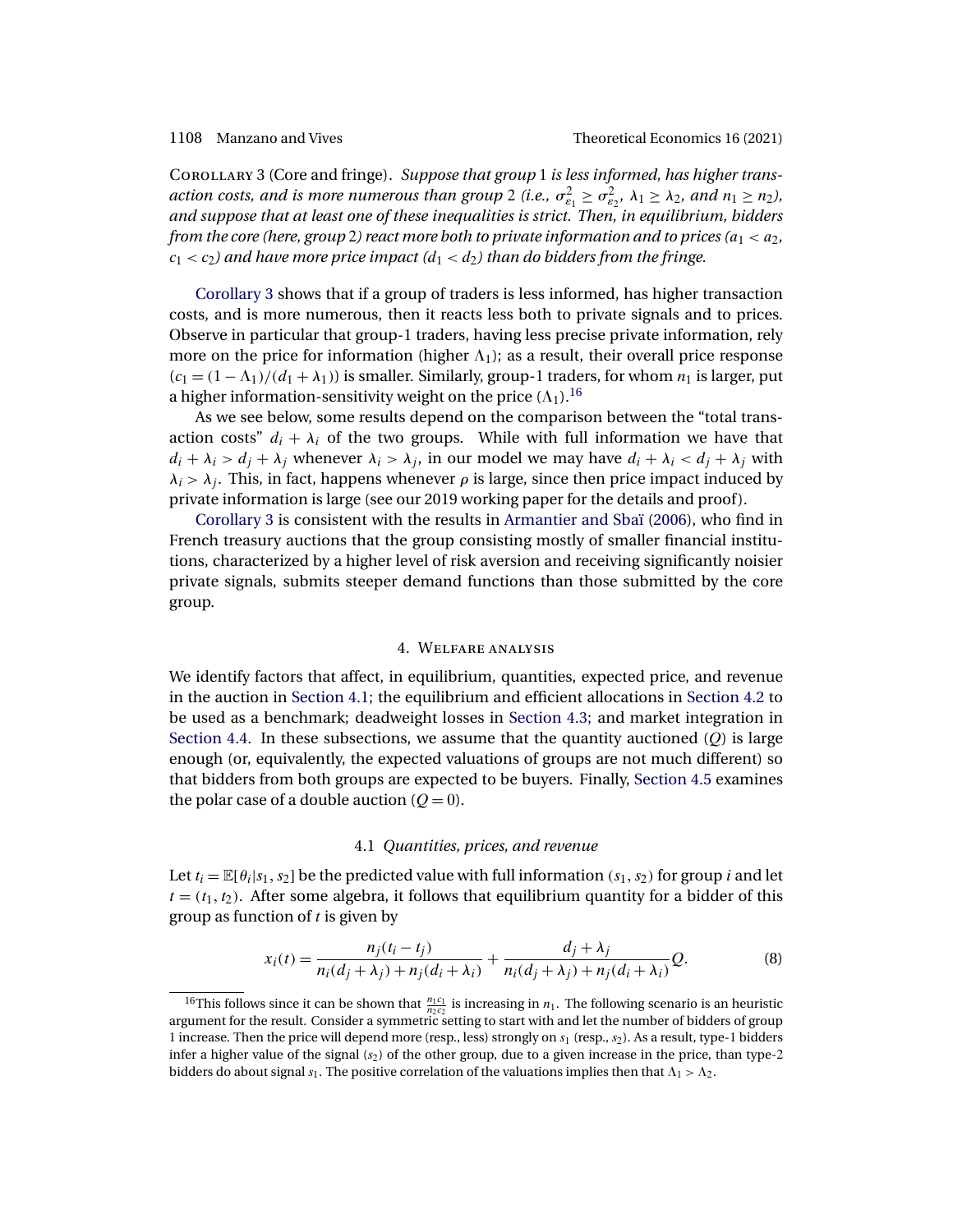<span id="page-14-0"></span>

Observe that, according to this expression, the equilibrium quantities can be decomposed into two terms: a *valuation* trading term (the first), which depends on the relative valuations of the groups, and a *clearing* trading term (the second), which is related to the absorption of  $Q$  by the traders. With regard to the valuation term, it vanishes when both groups have the same conditional expected valuation,  $t_1 = t_2$ , and it is positive (resp., negative) for the group with the higher (resp., lower) value of  $t_i$ . Higher total transaction costs  $(d_i + \lambda_i)$  lower the response to valuation differences  $t_i - t_j$ . As for the clearing trading term, it is lower (resp., higher) for the group with higher (resp., lower)  $d_i + \lambda_i$  and total clearing demands add up to Q.

Let  $\tilde{t} = (n_1t_1 + n_2t_2)/(n_1 + n_2)$ . Using the optimal demand of bidders, it follows that  $p(t) = t_i - (d_i + \lambda_i)x_i(t), i = 1, 2.$  Therefore,

$$
p(t) = \tilde{t} - ((d_1 + \lambda_1)n_1x_1(t) + (d_2 + \lambda_2)n_2x_2(t))/(n_1 + n_2).
$$

From the above expressions, we can derive the following expression for expected price:

$$
\mathbb{E}\big[p(t)\big] = \left(\frac{n_1}{d_1 + \lambda_1}\overline{\theta}_1 + \frac{n_2}{d_2 + \lambda_2}\overline{\theta}_2 - Q\right) / \left(\frac{n_1}{d_1 + \lambda_1} + \frac{n_2}{d_2 + \lambda_2}\right). \tag{9}
$$

Proposition 4. Let  $\rho \sigma_{\varepsilon_1}^2 \sigma_{\varepsilon_2}^2 > 0$  and suppose that bidders from both groups are expected *to be buyers (i.e., Q large enough or*  $|\overline{\theta}_2 - \overline{\theta}_1|$  *small enough). In equilibrium, the expected price is increasing in the number of bidders*  $(n_i)$ *, but is decreasing in transaction costs*  $(\lambda_i)$ , the variances of error terms in private signals ( $\sigma_{\varepsilon_i}^2$ ), and the correlation coefficient between *valuations (*ρ*).*

When both groups are expected to be buyers, we confirm that the expected price increases when the number of bidders increases or when the asset becomes more attractive for the traders because of a reduction in their transaction costs or an increase in the precision of their private signals. To understand the negative relationship between the expected price and the correlation coefficient between valuations  $(\rho)$ , recall that [Propo](#page-10-0)[sition 3](#page-10-0) indicates that an increase in  $\rho$  increases price impact  $(d_i)$ , which makes buyers bid more cautiously (the inverse demand,  $p(t) = t_i - (\lambda_i + d_i)x_i$ , shifts inward), and this leads to a reduction in the expected price. In addition, all the results derived in Proposition 4 also apply to the expected revenue since it is equal to  $Q \mathbb{E}[p(t)]$ .

### 4.2 *Characterizing the equilibrium and efficient allocations*

Recall that  $t = (t_1, t_2)$  denotes the vector of predicted values with full information  $(s_1, s_2)$ . The strategies in the equilibrium induce outcomes as functions of  $t$ , given in [\(8\)](#page-13-0). One can easily show that the equilibrium outcome solves the *distorted* benefit maximization program<sup>17</sup>

$$
\max_{x_1, x_2} \mathbb{E}[n_1(\theta_1 x_1 - (d_1 + \lambda_1)x_1^2/2) + n_2(\theta_2 x_2 - (d_2 + \lambda_2)x_2^2/2)|t]
$$
  
s.t.  $n_1x_1 + n_2x_2 = Q$ ,

<sup>17</sup>See [Lemma B1](#page-36-0) in [Appendix B.](#page-34-0)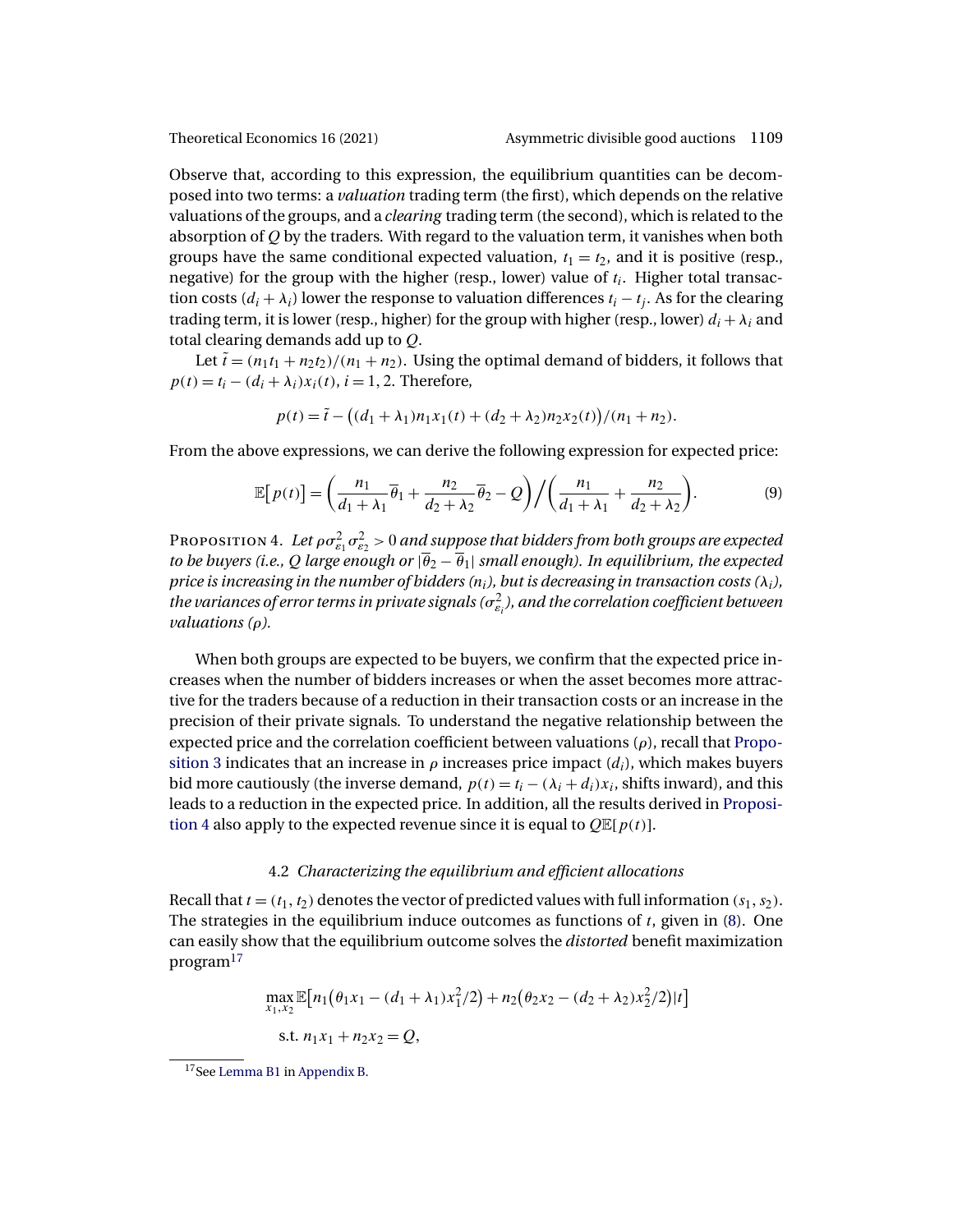<span id="page-15-0"></span>where  $d_1$  and  $d_2$  are the equilibrium parameters. The efficient allocation is obtained if we set  $d_1 = d_2 = 0$ , which corresponds to a price-taking equilibrium (denoted by superscript  $o$ ).<sup>18</sup> The efficient quantity for a bidder of group *i* as function of *t* is given by

$$
x_i^o(t) = \frac{n_j(t_i - t_j)}{n_i \lambda_j + n_j \lambda_i} + \frac{\lambda_j}{n_i \lambda_j + n_j \lambda_i} Q.
$$
 (10)

In addition, the equilibrium strategy of a type- $i$  bidder under perfect competition is of the form  $X_i^o(s_i, p) = b_i^o + a_i^o s_i - c_i^o p$  and is derived by maximizing the program

$$
\max_{x_i} (\mathbb{E}[\theta_i|s_i, p] - p)x_i - \lambda_i x_i^2/2,
$$

while taking prices as given. The FOC of this optimization problem yields

$$
\mathbb{E}[\theta_i|s_i, p] - p - \lambda_i x_i = 0.
$$

After identifying coefficients and solving the corresponding system of equations, we find that there exists a unique equilibrium in this setup that we can characterize in closed form (see [Proposition B1](#page-36-0) in [Appendix B\)](#page-34-0).19

Remark 5 (Convergence to a price-taking equilibrium). It can be shown that, with strategic agents, if  $n_1$  and  $n_2$  both approach infinity and  $n_i/(n_1 + n_2)$  converges to  $\mu_i$  $(0 < \mu_i < 1)$ , then the demand equilibrium coefficients converge to the equilibrium coefficients of a continuum economy setup, which coincide with the equilibrium coefficients of the price-taking equilibrium (see our 2019 working paper). In the continuum economy, there is a mass of bidders along the interval [0, 1], a fraction  $\mu_i$  (0 <  $\mu_i$  < 1) of these bidders are traders of type  $i, i = 1, 2$ , and  $q$  represents the aggregate (average) quantity supplied in the market.

Provided  $\rho \sigma_{\varepsilon_1}^2 \sigma_{\varepsilon_2}^2 > 0$ , [Proposition B1](#page-36-0) implies that  $c_i^o$  is increasing in the proportion of bidders of group  $j$ ;  $c_i^o$  is decreasing in the proportion of bidders of group  $i$ , transaction costs ( $\lambda_i$  or  $\lambda_j$ ), the correlation coefficient between valuations ( $\rho$ ), and the variance of the error term in the private signal of group  $i(\sigma_{\varepsilon_i}^2)$ ;  $c_i^o$  is not affected by the precision of the private signal of group  $j$  ( $\sigma_{\varepsilon_j}^2$ ).

Thus, as outlined at the beginning of this subsection, the auction outcome can be obtained as the solution to a maximization problem with a more concave objective function than the expected total surplus, which suggests that inefficiency may be eliminated by quadratic subsidies  $(\kappa_i x_i^2/2, i = 1, 2)$  that compensate for the distortions. The per capita subsidy rate  $(\kappa_i)$  to a trader of type i must be such that it compensates for the distortion  $d_i(\kappa_i)$  while accounting for the subsidy. Since the aim is to induce competitive

 $18$ The efficient allocation maximizes the expected total surplus. Here, the revenue collected is just a transfer from the bidders to the auctioneer and washes out. If the social objective is just the surplus of the bidders or the revenue of the auctioneer, the objective function should be modified accordingly.

<sup>&</sup>lt;sup>19</sup>When all bidders are expected to be buyers, it holds that market power lowers expected prices from the price-taking benchmark. This is easily seen since, in this case,  $\mathbb{E}[p]$  is decreasing in  $d_i$  and  $d_j$ , and the price-taking benchmark is obtained when  $d_1 = d_2 = 0$ .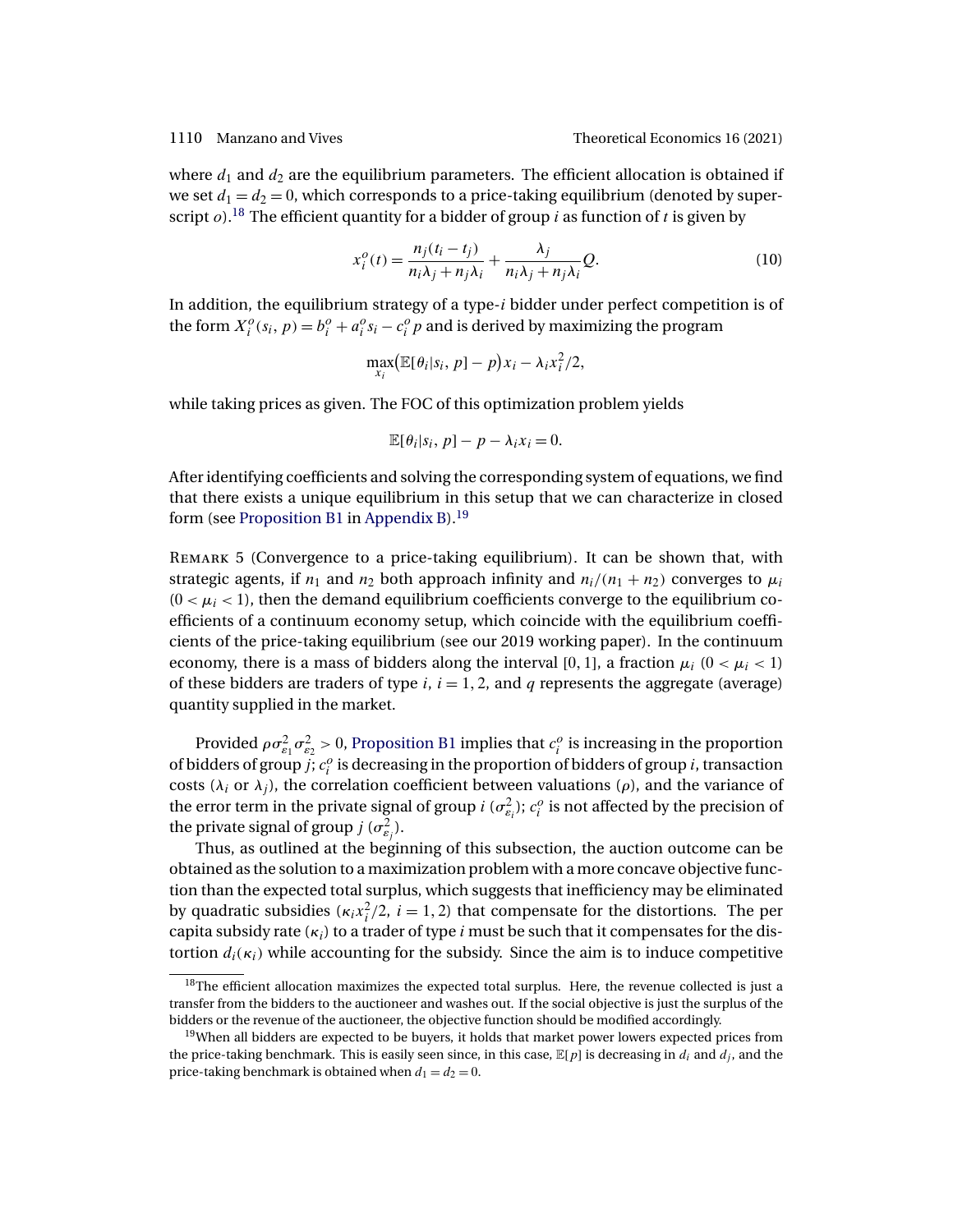<span id="page-16-0"></span>behavior, the trader should be led to respond with  $c_i^o$  to the price. This means that the exact amount of  $\kappa_i$  must be  $d_i(c_1^o, c_2^o)$ , since that would be the distortion arising when traders use the competitive linear strategies. The following proposition shows that if subsidies are selected properly, then bidders behave competitively and so the equilibrium allocation is efficient.

Proposition 5. The efficient allocation is induced by the quadratic subsidies  $\kappa_i x_i^2/2$ , where  $\kappa_i = d_i(c_i^o, c_j^o) = 1/((n_i - 1)c_i^o + n_jc_j^o)$ . If  $\rho \sigma_{\varepsilon_1}^2 \sigma_{\varepsilon_2}^2 > 0$ , then the per capita sub*sidy rate for group* i *(*κi*) increases with transaction costs (*λi and λj*), the variances of error* terms in private signals ( $\sigma_{\varepsilon_i}^2$  and  $\sigma_{\varepsilon_j}^2$ ), and the correlation coefficient between valuations *(ρ), but decreases with the number of bidders (* $n_i$  *and*  $n_j$ *). Moreover, we have that*  $κ_i < κ_j$ *if and only if*  $c_i^o < c_j^o$ .

Proposition 5 implies that the optimal subsidy rates with incomplete information and learning from prices are higher than with full information:  $\kappa_i > \kappa_i^f$  if (a)  $\rho > 0$  and (b) at least one of  $\hat{\sigma}_{\varepsilon_1}^2$  or  $\hat{\sigma}_{\varepsilon_2}^2$  is strictly positive.<sup>20</sup>

The optimal subsidy rates are decreasing in the number of traders, because when there are many agents, competitive behavior is already being approached in the market without subsidies. Moreover, the fact that  $\kappa_i = 1/((n_i - 1)c_i^o + n_j c_j^o)$  implies that (i) the remainder of the comparative statics results stated in Proposition 5 simply follows from the comparative statics of  $c_i^o$  previously outlined, and (ii) sgn{ $\kappa_1 - \kappa_2$ } = sgn{ $c_1^o - c_2^o$ }. Hence,  $\kappa_1 < \kappa_2$  if and only if  $c_1^o < c_2^o$ , i.e., the bidders who require a higher per capita subsidy rate are those whose demands are more sensitive to price. Moreover, one can conclude that if there is a group with more precise private information, with lower transaction costs, and that is less numerous, then it is the group meriting a higher per capita subsidy rate. The reason is that the strategic behavior of bidders from the core is more pronounced and so it must receive more compensation so as to become competitive. These conclusions would have to be revised if other considerations come into play (e.g., systemic or redistributive). $21$ 

Our result has policy implications. It implies, for example, that a central bank seeking an efficient distribution of liquidity among banks should relax collateral requirements (i.e., provide a larger subsidy) to the core group. This prescription sounds apparently counterintuitive because the efficiency motive may conflict with the central bank's function as lender of last resort to preserve systemic stability, which often involves shoring up weak banks (e.g., the European Central Bank relaxing the collateral requirements for Greek banks to avoid a meltdown of that country's banking system). However, the prescription is what is needed *solely* for efficiency purposes in distributing liquidity when there is no bank failure externality. Another example is that of a wholesale electricity market characterized by a small (oligopsonistic) core group and a fringe;

 $20$ See the proof of Proposition 5 in [Appendix B](#page-34-0) where closed-form expressions for the optimal subsidy rates are displayed.

 $^{21}$ Athey et al. [\(2013\)](#page-40-0) find with regard to U.S. Forest Service timber auctions that restricting entry increases small business participation, but substantially reduces efficiency and revenue. In contrast, subsidizing small bidders directly increases revenue and the profits of small bidders without much cost in efficiency. See also [Loertscher and Marx](#page-41-0) [\(2017\)](#page-41-0) and [Pai and Vohra](#page-42-0) [\(2012\)](#page-42-0).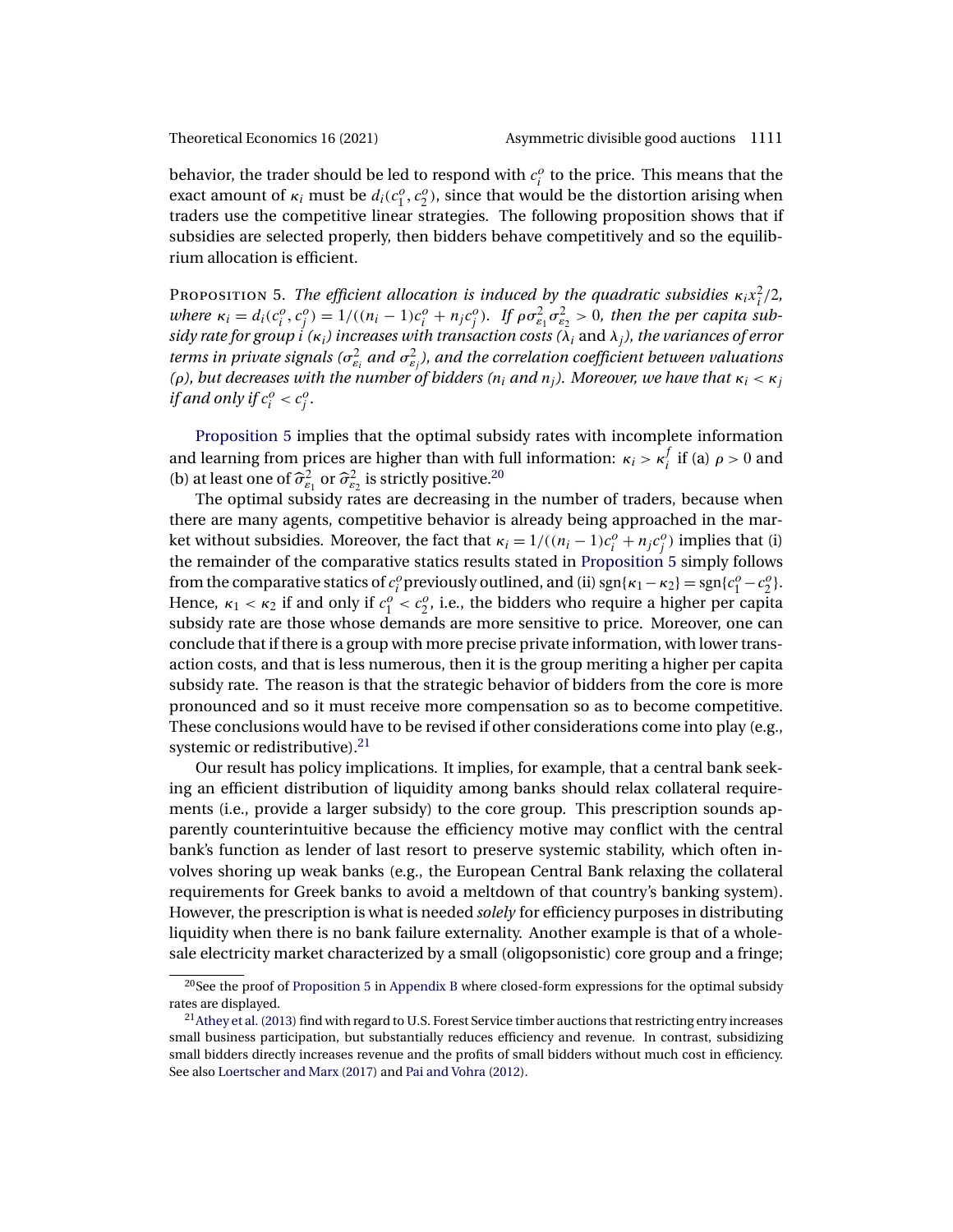<span id="page-17-0"></span>in this case, a regulator looking to improve productive efficiency should set a higher subsidy rate for the oligopsonistic group. This could be accomplished by offering differential subsidies to renewable energy technologies, for instance, that lower the marginal cost of production.

It is worth noting that primary dealers in the U.S. Treasury are required to bid at least the pro-rate share of those dealers present in the auction ("demonstrate substantial presence") and in exchange enjoy privileges such as exclusive intermediation of open market operations (OMO) and, in the crisis period, access to the quantitative easing (QE) auction mechanism as well as to the Primary Dealer Credit Facility. This may be interpreted as a subsidy that lowers the effective transaction cost of the dealers since they have an obligation to bid a minimum amount. In terms of our model, the marginal transaction cost (with lambda slope) would shift outward and no longer be linear, but affine.<sup>22</sup>

# 4.3 *Deadweight loss*

The expected deadweight loss,  $\mathbb{E}[\text{DWL}]$ , at an anonymous allocation  $(x_1(t), x_2(t))$  is the difference between expected total surplus at the efficient allocation,  $\mathbb{E}[TS^o]$ , and at the baseline allocation, denoted by E[TS]. [Lemma B2](#page-38-0) in [Appendix B](#page-34-0) shows that

$$
\mathbb{E}[DWL] = \frac{1}{2}\lambda_1 n_1 \mathbb{E}[(x_1(t) - x_1^o(t))^2] + \frac{1}{2}\lambda_2 n_2 \mathbb{E}[(x_2(t) - x_2^o(t))^2].
$$
 (11)

Using [\(8\)](#page-13-0) and [\(10\)](#page-15-0), it follows that

$$
\mathbb{E}[DWL] = \phi((n_2d_1 + n_1d_2)^2 \mathbb{E}[(t_1 - t_2)^2]
$$
  
+ 2(n\_2d\_1 + n\_1d\_2)(\lambda\_1d\_2 - \lambda\_2d\_1)(\overline{\theta}\_2 - \overline{\theta}\_1)Q + (\lambda\_1d\_2 - \lambda\_2d\_1)^2Q^2), (12)

where  $\phi = n_1 n_2 / (2(n_2 \lambda_1 + n_1 \lambda_2)(n_1(d_2 + \lambda_2) + n_2(d_1 + \lambda_1))^2)$ , and

$$
\mathbb{E}\left[ (t_1 - t_2)^2 \right] = (\overline{\theta}_1 - \overline{\theta}_2)^2 + (1 - \rho)^2 \sigma_\theta^2 \frac{2(1 + \rho) + \widehat{\sigma}_{\varepsilon_1}^2 + \widehat{\sigma}_{\varepsilon_2}^2}{\left( 1 + \widehat{\sigma}_{\varepsilon_1}^2 \right) \left( 1 + \widehat{\sigma}_{\varepsilon_2}^2 \right) - \rho^2}.
$$
 (13)

Differences between the optimal allocation and the equilibrium allocation can come from differences in the valuation trading terms or in the clearing trading terms. To highlight the role of asymmetries, let us start analyzing E[DWL] with symmetric groups.

$$
\begin{cases} \lambda_i (x_i - \underline{x})^2 / 2 & \text{if } x_i > \underline{x} \\ k + \lambda_i (x_i - \underline{x})^2 / 2 & \text{if } x_i \le \underline{x}, \end{cases}
$$

<sup>22</sup>A simplified representation of transaction costs is

where  $k$  is a constant sufficiently high such that bidders decide to bid at least the minimum amount, denoted by x. One can show that the unique equilibrium coefficient of the demand function for a bidder of group *i* affected by this modification of the model is  $b_i$ .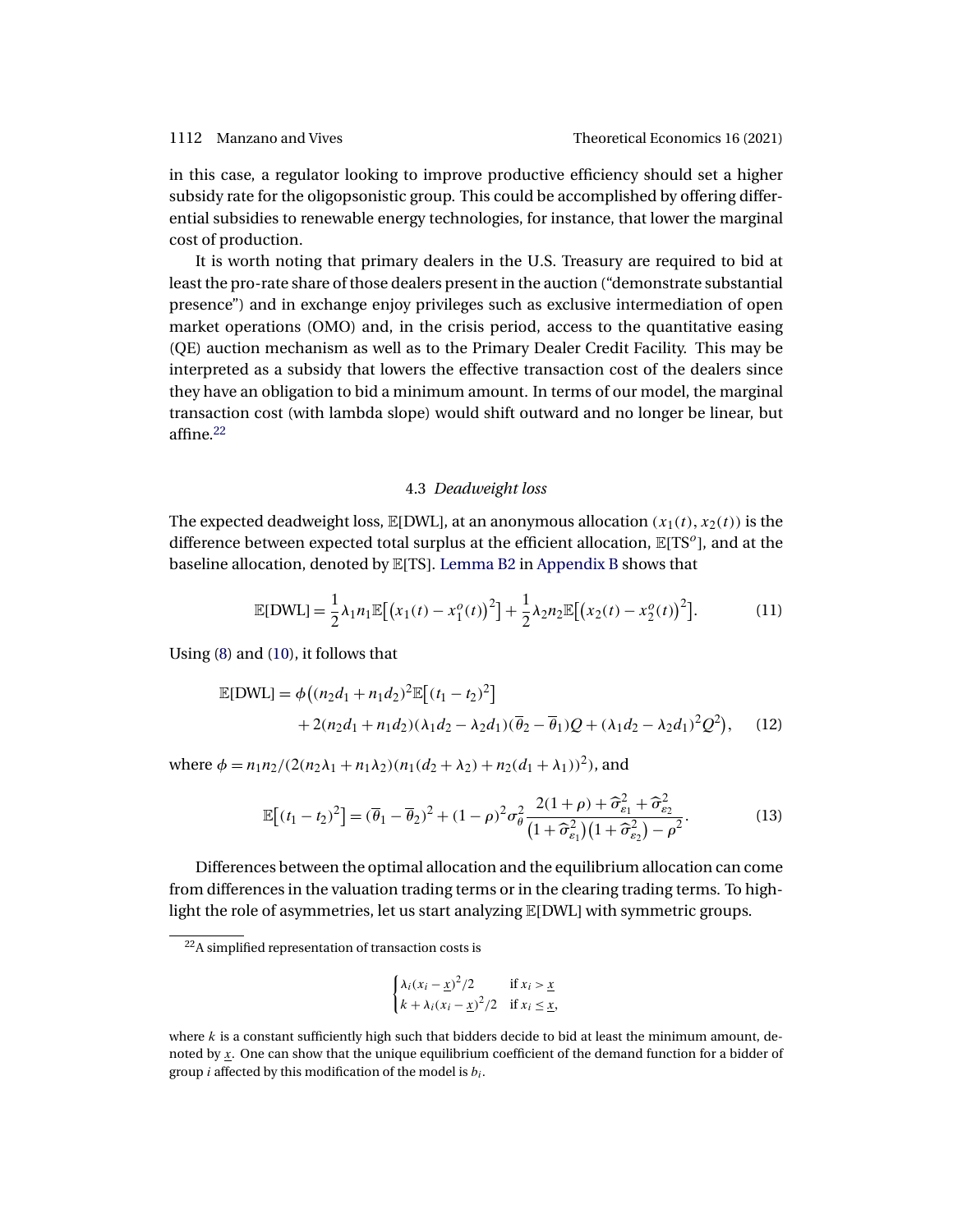<span id="page-18-0"></span>

*Symmetric groups* When groups are symmetric  $(n_2 = n_1 = n, \lambda_1 = \lambda_2 = \lambda)$ , and  $\sigma_{\epsilon_1}^2 =$  $\sigma_{\varepsilon_2}^2 = \sigma_{\varepsilon}^2$ ,  $d_1 = d_2 = d$  and  $\lambda_2 d_1 - \lambda_1 d_2 = 0$  or, equivalently,  $d_1/d_2 = \lambda_1/\lambda_2$ . This condition means that the ratio of the price impacts of the two types of bidders is aligned with the ratio of the slopes of their respective marginal transaction costs. In this case, differences between the equilibrium allocation and the optimal allocation only come from the valuation trading terms, which are independent of  $Q$ . Indeed, [\(8\)](#page-13-0) and [\(10\)](#page-15-0) indicate that the clearing trading terms corresponding to the equilibrium with imperfect competition and those corresponding to the competitive equilibrium are equal. Moreover, if group *i* values more (interim) the asset, i.e.,  $t_i > t_j$ , then the valuation trading term for group i is positive and is lower under imperfect competition. Hence, the group with the higher value of the asset obtains a lower quantity with imperfect competition in relation to the optimal allocation. Therefore, strategic behavior generates distributive inefficiency. Note that distributive efficiency would be ensured provided that  $\overline{\theta}_1 = \overline{\theta}_2$ and  $\rho \rightarrow 1$ , and, given that supply is fixed, this would coincide with overall efficiency.

While price impact  $(d_i)$  and the conditional expected deadweight loss ( $\mathbb{E}[DWL|t]$ ) move together for changes in information parameters, this need not be the case with d and the (ex ante) expected deadweight loss  $(E[DWL])$ . This point is relevant since in the empirical literature, price impact is typically a measure of deadweight loss, because there is an implicit assumption that price impact and E[DWL] move together. But this need not hold. When groups are symmetric, [\(12\)](#page-17-0) becomes

$$
\mathbb{E}[DWL] = \frac{nd^2}{4(d+\lambda)^2 \lambda} \mathbb{E}[(t_1 - t_2)^2],
$$

where  $\frac{nd^2}{4(d+\lambda)^2\lambda}$  increases in d, which in turn increases in  $\rho$  and in  $\sigma_{\varepsilon}^2$ , and the difference in predicted values,  $\mathbb{E}[(t_1 - t_2)^2]$ , decreases when values are more correlated (higher  $\rho$ ) or signals are noisier (higher  $\sigma_{\varepsilon}^2$ ).<sup>23</sup> Hence, it follows that  $\mathbb{E}[\text{DWL}]$  may increase or decrease in  $\rho$  and  $\sigma_{\varepsilon}^2$ . In particular, under full information (i.e.,  $\sigma_{\varepsilon}^2=0$ ),  $d_i$  is independent of  $\rho$  and then  $\mathbb{E}[DWL]$  decreases with  $\rho$ . By continuity, when  $\sigma_{\varepsilon}^2$  is small enough, price impact slightly increases when  $\rho$  increases, while  $\mathbb{E}[DWL]$  decreases. Consequently, in this case, price impacts and  $\mathbb{E}[DWL]$  move in opposite directions when  $\rho$  changes.

*Asymmetric groups* Suppose now that Q is large enough and  $\lambda_2 d_1 \neq \lambda_1 d_2$ . Then the differences between the equilibrium and efficient quantities mainly arise in the clearing trading terms. For example, suppose group 2 is the core and group 1 is the fringe, with  $\lambda_1 > \lambda_2$ ,  $n_1 > n_2$ , and  $\sigma_{\varepsilon_1}^2 > \sigma_{\varepsilon_2}^2$ ; then  $d_1/d_2 < \lambda_1/\lambda_2$  (and, therefore,  $\lambda_1 d_2 - \lambda_2 d_1 > 0$ ). In this case,  $(8)$  and  $(10)$  imply that group 1 gets more in the equilibrium than in the efficient allocation,  $x_1(t) > x_1^o(t)$  (and group 2 gets less,  $x_2(t) < x_2^o(t)$ ). Suppose, furthermore, that group strength and preference strength are aligned (i.e.,  $\overline{\theta}_1 \leq \overline{\theta}_2$ ). This is so with primary dealers in a treasury auction who may value the bonds more than other direct bidders because they have more clout in reselling them. In [Hortaçsu et al.](#page-41-0) [\(2018\)](#page-41-0), it is found that the willingness of primary dealers to pay is no lower than that of other

<sup>&</sup>lt;sup>23</sup>The term  $\mathbb{E}[(t_1-t_2)^2]$  vanishes when  $\rho$  approaches 1 or when there is no uncertainty ( $\sigma_{\theta}^2 = 0$ ), provided  $\overline{\theta}_1 = \overline{\theta}_2.$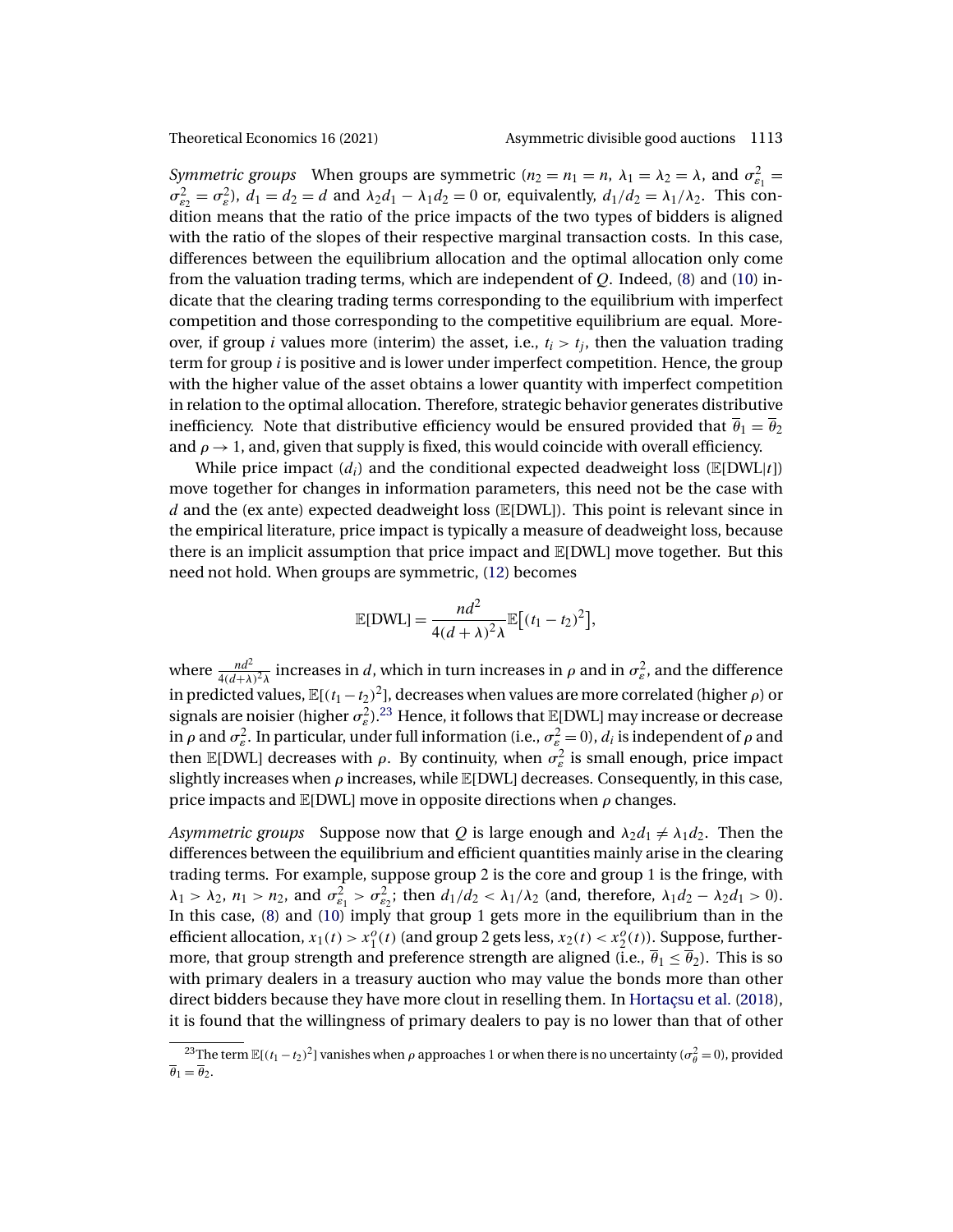<span id="page-19-0"></span>direct bidders (as well as of indirect bidders). In this case  $(\lambda_1 d_2 - \lambda_2 d_1), (\overline{\theta}_2 - \overline{\theta}_1) > 0$ . Thus, the differences between the valuation trading terms (in expected terms) and the clearing trading terms go in the same direction and inefficiency tends to increase (the second term in [\(12\)](#page-17-0) is positive). Moreover, (12) and [\(13\)](#page-17-0) imply that in this case,  $\mathbb{E}[DWL]$ increases with expected valuation asymmetry (i.e.,  $|\overline{\theta}_2 - \overline{\theta}_1|$ ) and with the quantity offered in the auction  $(Q)$ .

Finally, the impact of a small amount of asymmetry may be large. Suppose, for example, that the initial situation is symmetric for the groups and that the variance of valuations  $(\sigma_{\theta}^2)$  is low. Then E[DWL] is close to zero, since we have that  $d_1/d_2 = \lambda_1/\lambda_2$ . However, if  $\lambda_2$  is lowered, then we can check that  $d_1/d_2$  decreases and, therefore,  $d_1/d_2$  <  $\lambda_1/\lambda_2$ , in which case  $\mathbb{E}[DWL]$  may be substantial if Q is large enough, since  $\mathbb{E}[DWL]$  is increasing quadratically in Q. This is consistent with the results in [Hortaçsu et al.](#page-41-0) [\(2018\)](#page-41-0), who document a significant amount of efficiency losses due to heterogeneity at long maturities in U.S. Treasury auctions.

### 4.4 *Market integration*

Our analysis can also shed light on the effects of integrating separated markets. Suppose that groups 1 and 2 operate in separate markets (auctions), that is, in market  $i$  all the buyers ( $n_i$ ) are of type i and supply is  $n_iQ/(n_1 + n_2)$ . In this framework, given that all the individuals are identical in market  $i$ , the market clearing condition implies that the equilibrium quantities are given by  $Q/(n_1 + n_2)$ . Hence, the expected total surplus in market *i*, denoted by  $\mathbb{E}[TS]_{Market}$  *i*, satisfies

$$
\mathbb{E}[TS]_{\text{Market }i} = \frac{n_i \overline{\theta}_i}{n_1 + n_2} Q - \frac{\lambda_i n_i}{(n_1 + n_2)^2} \frac{Q^2}{2}
$$

and, consequently, the global expected total surplus is given by

$$
\mathbb{E}[TS]_{\text{Market 1}} + \mathbb{E}[TS]_{\text{Market 2}} = \frac{n_1 \overline{\theta}_1 + n_2 \overline{\theta}_2}{n_1 + n_2} Q - \frac{n_1 \lambda_1 + n_2 \lambda_2}{(n_1 + n_2)^2} \frac{Q^2}{2}.
$$

Note that the previous expression is equal to the expected total surplus at the equally distributed allocation in the integrated market.<sup>24</sup> As the allocation of the perfect competitive equilibrium maximizes E[TS] in this setup, then market integration increases expected total surplus, E[TS], if bidders behave strictly as price-takers, except if  $\overline{\theta}_i = \overline{\theta}_j$ ,  $\sigma_{\varepsilon_i}^2 = \sigma_{\varepsilon_j}^2 = \infty$ , and  $\lambda_i = \lambda_j$ . In the latter case, payoffs are symmetric among bidders of the two groups and there is no information on values. Therefore, there are no gains from trade among the groups.

 $24$ Wittwer [\(2021\)](#page-42-0) compares "connected" with "disconnected" financial markets in which agents trade two perfectly divisible assets. In a connected market, traders can make their demand for one security contingent on the price of the other. By contrast, interlinking demands across assets is not possible when each asset is traded in a separate disconnected market. This paper shows the conditions under which both market structures generate the same allocation.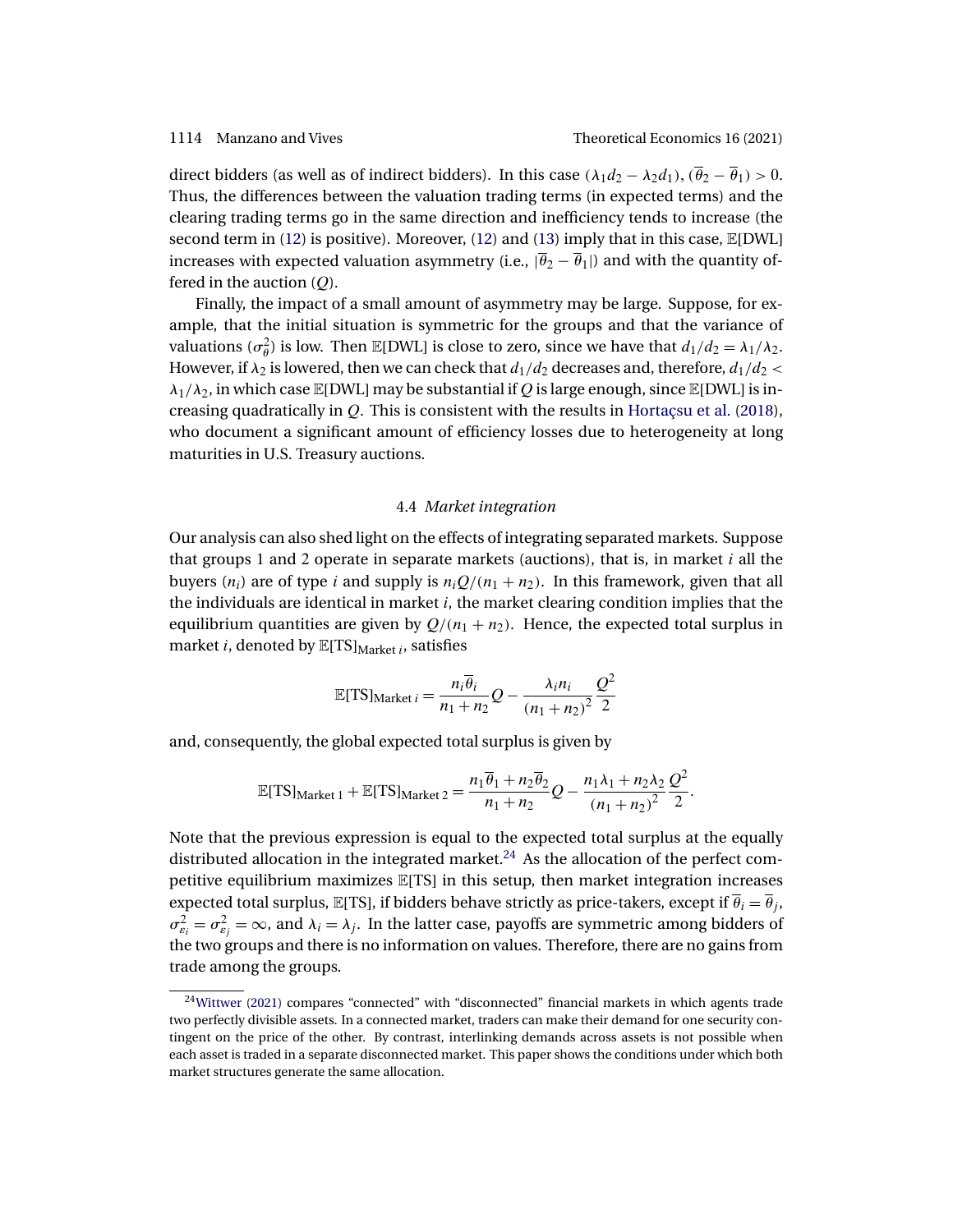<span id="page-20-0"></span>

The expression of expected deadweight loss given in [\(11\)](#page-17-0) allows us to analyze the effect of integrating separated markets under imperfect competition. This expression implies that if the optimal allocation is expected to be closer to the equilibrium allocation than the equally distributed allocation, then the expected deadweight loss at the equilibrium allocation will be lower than at the equally distributed allocation. This leads us to conclude that  $\mathbb{E}[TS]$  is higher when the market is integrated. This is the case with symmetric bidders ( $\overline{\theta}_1 = \overline{\theta}_2$ ,  $\sigma_{\varepsilon_1}^2 = \sigma_{\varepsilon_2}^2$ ,  $\lambda_1 = \lambda_2 = \lambda$ , and  $n_1 = n_2 = n$ ). The optimal allocation, the equilibrium allocation, and the equally distributed (EQ) allocation are, respectively, given by

$$
x_i^o(t) = \frac{t_i - t_j}{2\lambda} + \frac{Q}{2n}
$$
,  $x_i(t) = \frac{t_i - t_j}{2(d + \lambda)} + \frac{Q}{2n}$ , and  $x_i^{EQ} = \frac{Q}{2n}$ .

Notice that  $x_i^o(t) > x_i(t) > x_i^{\text{EQ}}$  and  $x_j^o(t) < x_j(t) < x_j^{\text{EQ}}$  whenever  $t_i > t_j$ , resulting in a positive effect of market integration on the expected total surplus.

On the basis of the above statement, market integration may only decrease  $E[TS]$  if bidders behave strategically and are asymmetric (apart from the potential asymmetry in expected valuations). An illustrative example is the following. Suppose that  $\overline{\theta}_1 = \overline{\theta}_2$ ,  $\sigma_{\varepsilon_1}^2 = \sigma_{\varepsilon_2}^2 = \infty$ ,  $\lambda_1 = \lambda_2 = \lambda$ , and  $n_1 > n_2$ . In this case,

$$
x_i^o(t) = x_i^{EQ} = \frac{Q}{n_1 + n_2} \quad \text{and} \quad x_i(t) = \frac{(d_j - d_i)Qn_j}{(n_i(d_j + \lambda) + n_j(d_i + \lambda))(n_1 + n_2)} + \frac{Q}{n_1 + n_2}.
$$

Hence,  $x_1(t) > x_1^{EQ} = x_1^o(t)$  and  $x_2(t) < x_2^{EQ} = x_2^o(t)$ , i.e., the optimal allocation coincides with the equally distributed allocation and differs from the equilibrium allocation. In this case, we conclude that integrating separated markets reduces the expected total surplus. With asymmetric precision of private signals ( $\sigma_{\varepsilon_1}^2 \neq \sigma_{\varepsilon_2}^2$ ) and informative prices  $(\rho > 0)$  but otherwise symmetric groups, integration may be also welfare decreasing for large Q. Note that this would not happen with uninformative prices,  $\rho = 0$ .

In summary, under symmetry or under perfect competition, market integration increases the expected total surplus. To find that market integration decreases the expected total surplus, we have to restrict our attention to a setup with strategic behavior and asymmetric groups with bidders of both groups expected to be buyers when markets are unified. In such a case, gains from trade of integration may be overwhelmed by the inefficiency generated by group asymmetries and price impact.<sup>25</sup>

<sup>&</sup>lt;sup>25</sup>The results derived in this section are in line with [Malamud and Rostek](#page-41-0) [\(2017\)](#page-41-0). In a model with independent private information, these authors show that if traders are symmetric, then an integrated market maximizes welfare. By contrast, if traders have different risk preferences, then fragmented markets can allocate risk more efficiently, thus realizing gains from trade that cannot be reproduced in an integrated market. [Babus and Kondor](#page-40-0) [\(2018\)](#page-40-0) examine the effect of trade decentralization, comparing a centralized market as described in [Vives](#page-42-0) [\(2011\)](#page-42-0) and a decentralized market in which dealers can engage in bilateral transactions with other dealers. The paper shows that the effect of trade decentralization on welfare and liquidity is, in general, ambiguous.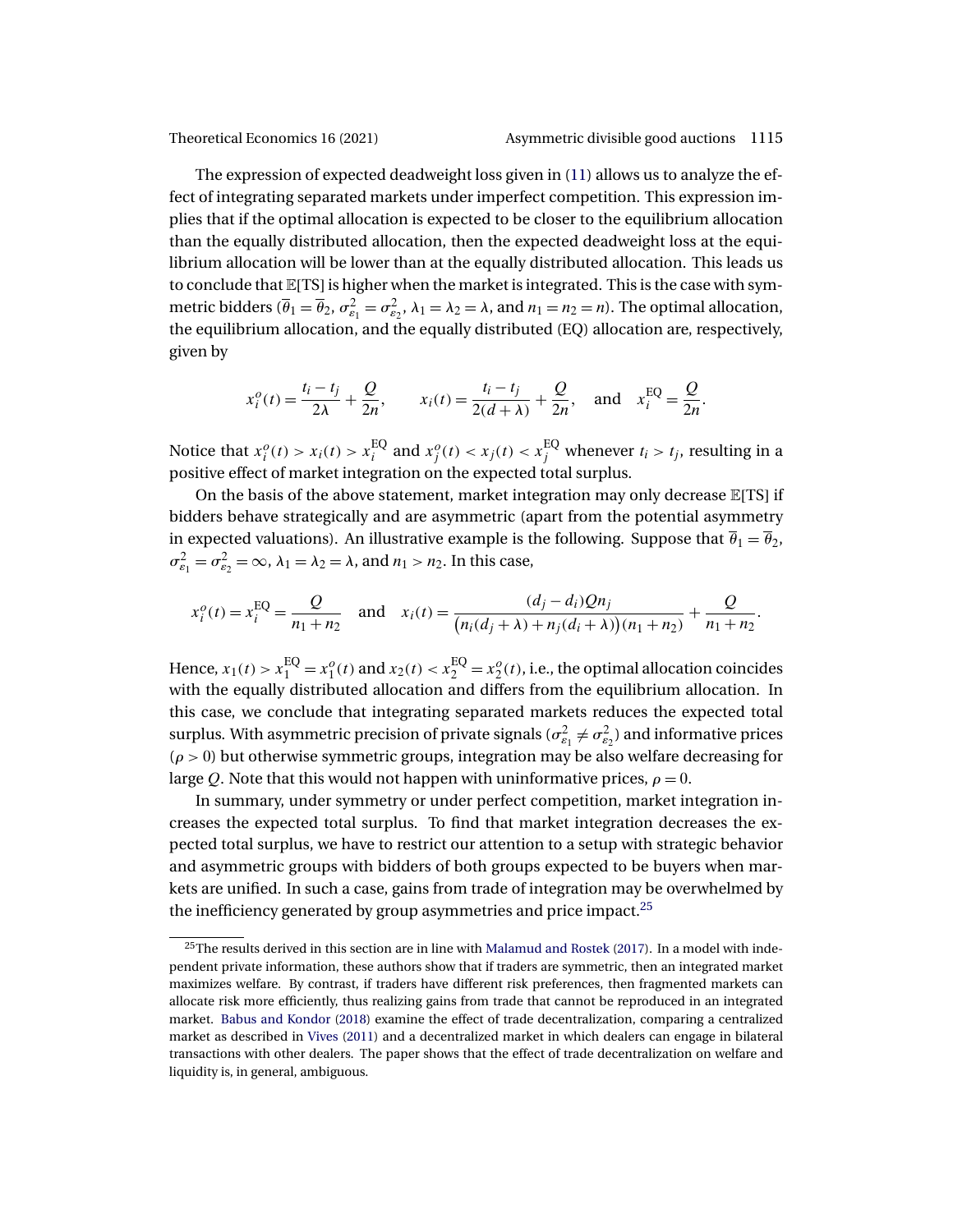### 4.5 *The double auction case*

<span id="page-21-0"></span>Until now, welfare analysis has been performed assuming that bidders from both groups are expected to be buyers. Some of our results do not hold if bidders of one group are expected to be sellers. To illustrate this point, let us consider a double auction ( $Q = 0$ ). As shown in [\(8\)](#page-13-0), in this case, the clearing trading terms of the equilibrium quantities vanish and bidders from the group that values the asset less are expected to be sellers, while bidders of the other group are expected to be buyers. Concerning the expected price, note that when  $Q = 0$ , [\(9\)](#page-14-0) implies that  $\mathbb{E}[p]$  is a convex combination of  $\overline{\theta}_1$  and  $\overline{\theta}_2$ , and comparative statics results given in [Proposition 4](#page-14-0) might not hold. Concretely, when bidders of one group turn into sellers instead of buyers of the asset, then decreasing their transaction costs, increasing the precision of their private signal, or increasing their number can lead to an increase in supply and, hence, a lower price is expected.

Another result that should be nuanced is related to the relationship between market integration and welfare. In this case, market integration always increases the expected total surplus, although bidders behave strategically and are asymmetric. We have that in the integrated market, the bidders of the group that values the asset less become sellers, while in separated markets there is no trade. Thus, in the integrated market, the group that values the asset more keeps a higher quantity of the asset than in separated markets. Consequently, in this case, market integration increases welfare.

# 5. Oligopsony with a large fringe

We have claimed in [Remark 5](#page-15-0) that the equilibrium under imperfect competition converges to a price-taking equilibrium in the limit as the number of traders of both groups becomes large. We examine here what happens when only one group (group 1) is large. Let q denote the fixed per capita supply, that is,  $Q = (n_1 + n_2)q$ .

Proposition 6. Let  $\rho \sigma_{\varepsilon_1}^2 > 0$ . Suppose that  $n_1 \to \infty$  and  $n_2 < \infty$ . Then the following *results hold:*

- (i) An equilibrium exists if and only if  $n_2 > \bar{n}_2(\rho, \hat{\sigma}_{\varepsilon_1}^2, \hat{\sigma}_{\varepsilon_2}^2)$ , where  $\bar{n}_2$  is increasing in  $\rho$ and  $\widehat{\sigma}^2_{\varepsilon_1}$  and where  $\bar{n}_2$  is decreasing in  $\widehat{\sigma}^2_{\varepsilon_2}$  whenever  $(2\rho-1)\widehat{\sigma}^2_{\varepsilon_1} < 1-\rho^2.26$
- *(ii) An agent in the large group absorbs the inelastic per capita supply in the limit*  $(\lim_{n_1\to\infty}b_1=q, \lim_{n_1\to\infty}a_1=\lim_{n_1\to\infty}c_1=0)$  and retains some price impact  $(\lim_{n_1\to\infty}d_1>0)$ , while an agent in the small group commands higher impact  $(\lim_{n_1\to\infty}d_2> \lim_{n_1\to\infty}d_1).^{27}$
- *(iii) In the limit, the price depends only on the valuations and price impact of agents in the large fringe:*  $\lim_{n_1 \to \infty} p = \mathbb{E}[\theta_1 | s_1, s_2] - (\lim_{n_1 \to \infty} d_1 + \lambda_1)q$ .

$$
\lim_{n_1\to\infty}\mathbb{E}[x_2(t)] = \left(\overline{\theta}_2 - \overline{\theta}_1 + \left(\lim_{n_1\to\infty}d_1 + \lambda_1\right)q\right) / \left(\lim_{n_1\to\infty}d_2 + \lambda_2\right).
$$

<sup>&</sup>lt;sup>26</sup>In the particular case where  $n_2 = 1$ , the existence condition boils down to(2 $\rho - 1$ ) $\widehat{\sigma}_{e_1}^2 < 1 - \rho^2$ .<br><sup>27</sup>The limit expected quantity of a bidder of group 2 is given by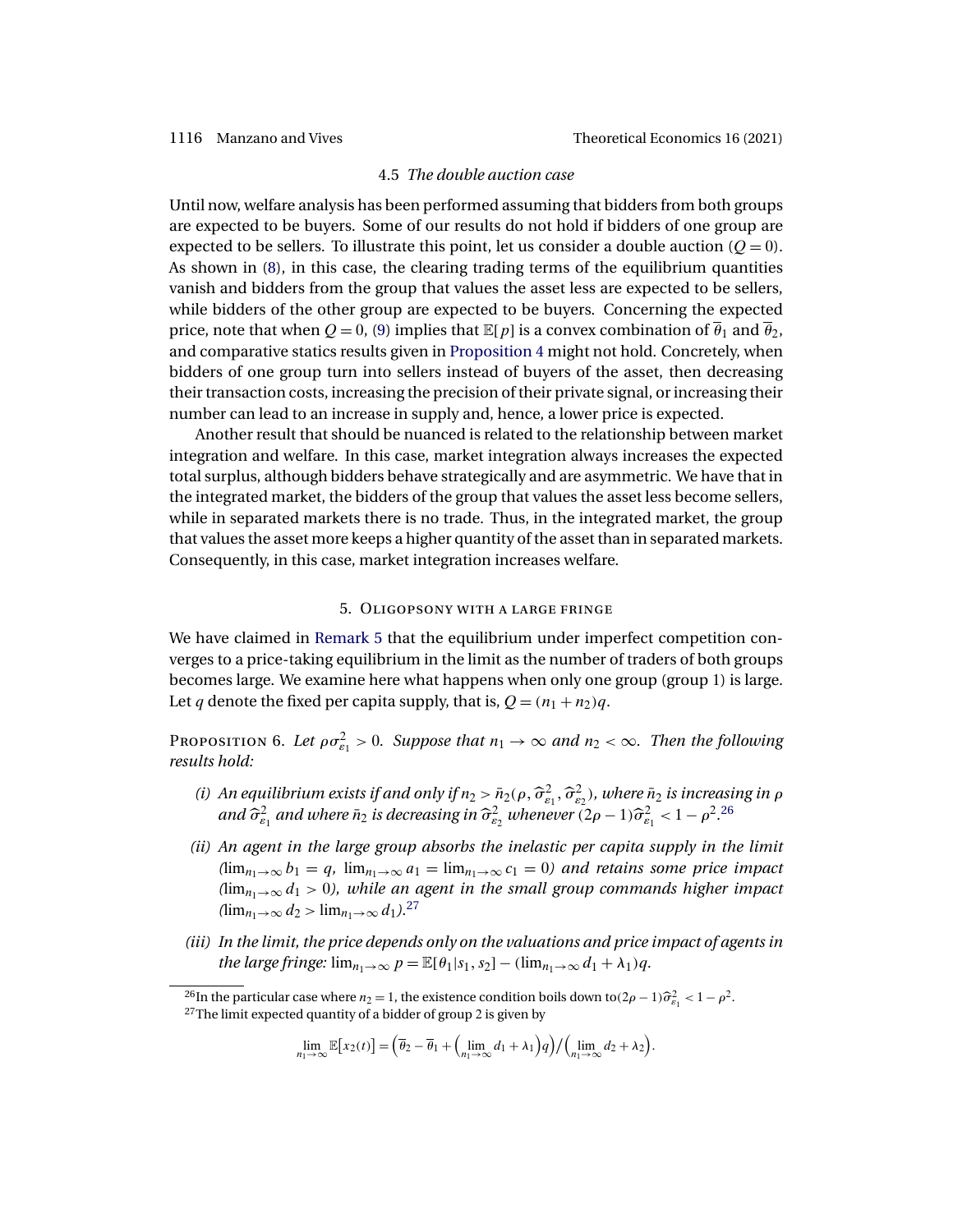<span id="page-22-0"></span>

Equation [\(50\)](#page-39-0) in [Appendix B](#page-34-0) shows that when  $n_2 = \bar{n}_2(\rho, \hat{\sigma}_{\varepsilon_1}^2, \hat{\sigma}_{\varepsilon_2}^2)$ , the demand functions for bidders in group 2 are completely inelastic (lim<sub>n+→∞</sub>  $c_2 = 0$ ). This explains why the inequality  $n_2 > \bar{n}_2(\rho, \hat{\sigma}_{\varepsilon_1}^2, \hat{\sigma}_{\varepsilon_2}^2)$  is required for the existence of equilibrium, since otherwise we would have  $\lim_{n_1\to\infty} c_i = 0, 1 = 1, 2$ .

Part (iii) of [Proposition 6](#page-21-0) highlights the fact that in the limit, the reduced number of type-2 bidders in relation to the large fringe makes the price independent of the predicted value of the asset for group 2 and its price impact. Thus, we have that in the limit, the equilibrium price reflects only the element of information that is common to a large number of traders. In fact, this is the ex post valuation of the fringe. Indeed, the price in the limit is a linear function of  $\mathbb{E}[\theta_1|s_1,s_2]$  and, therefore, a sufficient statistic for  $\theta_1$  with the information  $(s_1, s_2)$ .

We see that an agent in the large group just absorbs the inelastic per capita supply, behaving like a "Cournot quantity setter," and keeping some price impact  $(\lim_{n\to\infty}d_1>0)$ , while bidders in the small group command relatively more market power (lim<sub>n1→∞</sub>  $d_2$  > lim<sub>n1→∞</sub>  $d_1$ ). The result for the small group is in line with [Baisa](#page-40-0) [and Burkett](#page-40-0) [\(2018\)](#page-40-0). These authors obtain that in a uniform-price auction with independent private values, a single large bidder (with multi-unit demand) retains market power when he competes against many small bidders, each with single-unit demands. However, in our case, with both groups competing in demand schedules and correlated values, the fringe also retains market power when this group learns from the price (i.e., with  $\rho \sigma_{\varepsilon_1}^2 > 0$ ).

The intuition for the result is that when the fringe learns from the price, it reacts less to the price, as a high price provides good news about the valuation of the asset, and it reacts less and less to the price as  $n_1 \rightarrow \infty$ , not reacting at all in the limit. Indeed, recall that price impact for an agent of group 1 is given by  $d_1 = ((n_1 - 1)c_1 + n_2c_2)^{-1}$ , which is the slope of the residual supply that the agent faces. Thus,  $\lim_{n\to\infty} d_1 > 0$  is due to the fact that when group 1 learns from the price, the inverse residual supply that this agent faces does not become flat as  $n_1 \rightarrow \infty$ . This is so since the aggregate demand of this group does not become flat,  $\lim_{n_1\to\infty} n_1c_1 < \infty$ . Note that as  $n_1 \to \infty$ , the weight of the price in  $\mathbb{E}[\theta_1|s_1, p]$ ,  $\Lambda_1$ , tends to 1 (at the rate of  $1/n_1$ ), since, in the limit, the price is a sufficient statistic for  $\theta_1$  with the information  $(s_1, s_2)$ . Since  $c_1 = (1 - \Lambda_1)/(d_1 + \lambda_1)$ , we have that price responsiveness of group 1  $(c_1)$  converges to zero,  $c_1 \rightarrow 0$  at the rate of  $1/n_1$ , leading to  $\lim_{n_1\to\infty} d_1 > 0$ . However, if the large group does not learn from the price  $(\rho \sigma_{\varepsilon_1}^2 = 0)$ , then the weight of the price in  $\mathbb{E}[\theta_1|s_1, p]$  is null  $(\Lambda_1 = 0)$  and, consequently, c<sub>1</sub> does not tend to 0 as  $n_1 \to \infty$ , which implies that  $\lim_{n_1 \to \infty} n_1c_1 = \infty$ . In the limit, the aggregate demand of group 1 is flat; then taking into account that  $d_2 = (n_1c_1 + (n_2 1/c<sub>2</sub>$ )<sup>-1</sup>, it is easy to see that in this case, there is no price impact in the limit to any group:  $\lim_{n_1\to\infty}d_1 = \lim_{n_1\to\infty}d_2 = 0$ . It is worth noting that if the large group does not have price impact, then the small group cannot have it either, the reason being that, in this case, both face flat inverse residual supply curves.

EXAMPLE. If the small group is fully informed ( $\sigma_{\epsilon_2}^2 = 0$ ) and the large group is entirely uninformed ( $\sigma_{\varepsilon_1}^2 \to \infty$ ), then  $\bar{n}_2 = 2\rho$ , an equilibrium always exists for  $n_2 > 2$ , and the equilibrium coefficients for group 2 are  $\lim_{n_1\to\infty} b_2 = 0$ , and  $\lim_{n_1\to\infty} a_2 = \lim_{n_1\to\infty} c_2 =$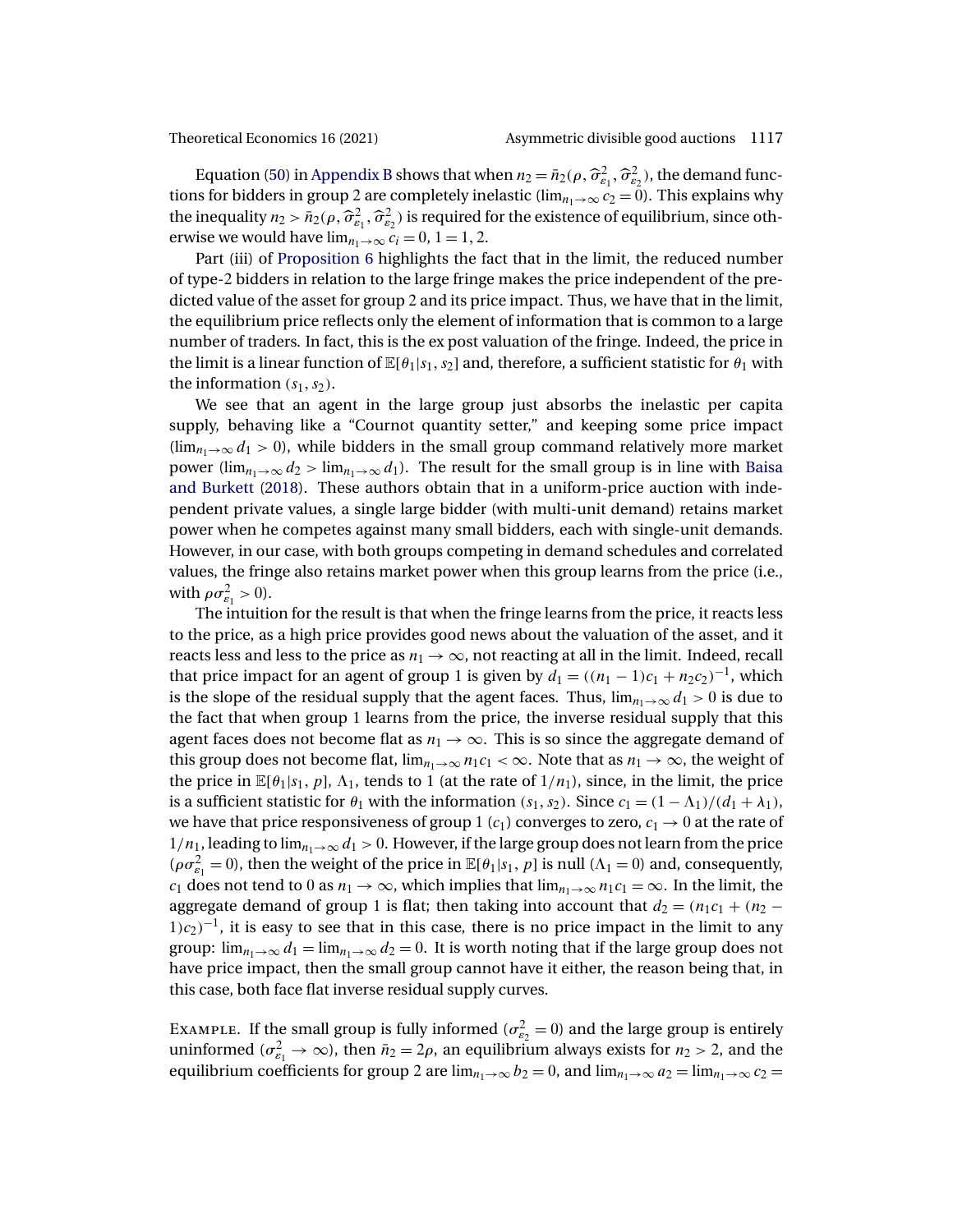<span id="page-23-0"></span> $(n_2 - 2\rho) / ((n_2 - \rho)\lambda_2)$ . In this case, the groups' relative price impact is given by  $\lim_{n_1\to\infty}(d_2/d_1) = 1 + \rho/(n_2 - \rho)$ . As  $\rho$  increases, the relative price impact of group 2 also increases. This is so since a higher  $\rho$  makes the price more informative for group 1 and, in consequence, this group tends to react less to the price.  $\Diamond$ 

# 6. Concluding remarks

The comparative statics results obtained provide testable predictions. For example, an increase in transaction costs or noise in the signals in any group, or an increase in correlation of values across groups, should increase the price impact of traders in both groups. Furthermore, co-movements in those parameters magnify the impact. The core group (because it has more precise private information, faces lower transaction costs, and is more oligopsonistic) has more price impact. This result is consistent with the evidence of U.S. Treasury auctions [\(Hortaçsu et al. 2018\)](#page-41-0), where primary dealers exercise market power and earn significant surplus, on top of having privileges in exchange for bidding minimum amounts in the auctions. The expected deadweight loss increases with the quantity auctioned and with the degree of expected valuation asymmetry, provided the core values the asset no less than does the fringe. A small amount of asymmetry may generate large deadweight losses. The link between heterogeneity and efficiency losses is corroborated empirically for treasury auctions by [Hortaçsu et al.](#page-41-0) [\(2018\)](#page-41-0).

Our findings have policy implications. Consider a regulator who wants to reduce inefficiency in an industry with two groups of firms (e.g., a small oligopsonistic group and a large fringe). This regulator must bear in mind that any intervention directed toward one group also affects the other's behavior. In addition, for the regulator to induce competitive behavior, it should set a higher subsidy rate for the group that has better information, is more oligopsonistic, and has lower transaction costs. The framework developed here can be adapted to study competition policy, analyzing the effects of mergers and industry capacity redistribution.

Several extensions could be considered. A primary extension is to see how the results would be modified in a discriminatory auction.28 A secondary extension is to allow for traders in each group to receive different signals. The latter is not a minor departure, since, in general, the equilibrium would be no longer privately revealing.

### **APPENDIX**

Proofs of results in Sections [3,](#page-5-0) [4,](#page-13-0) and [5](#page-21-0) are displayed, respectively, in Appendixes A, [B,](#page-34-0) and [C.](#page-39-0)

# Appendix A: Proofs of results in S[ection](#page-5-0) 3

[Proposition 1](#page-7-0) follows from Lemmata [A1](#page-24-0) and [A2.](#page-24-0)

 $28$ Ausubel et al. [\(2014\)](#page-40-0) find that in symmetric auctions with decreasing linear marginal utility, the seller's revenue is greater in a discriminatory auction than in a uniform-price auction. [Pycia and Woodward](#page-42-0) [\(2017\)](#page-42-0) demonstrate that a discriminatory pay-as-bid auction is revenue-equivalent to the uniform-price auction provided that supply and reserve prices are set optimally.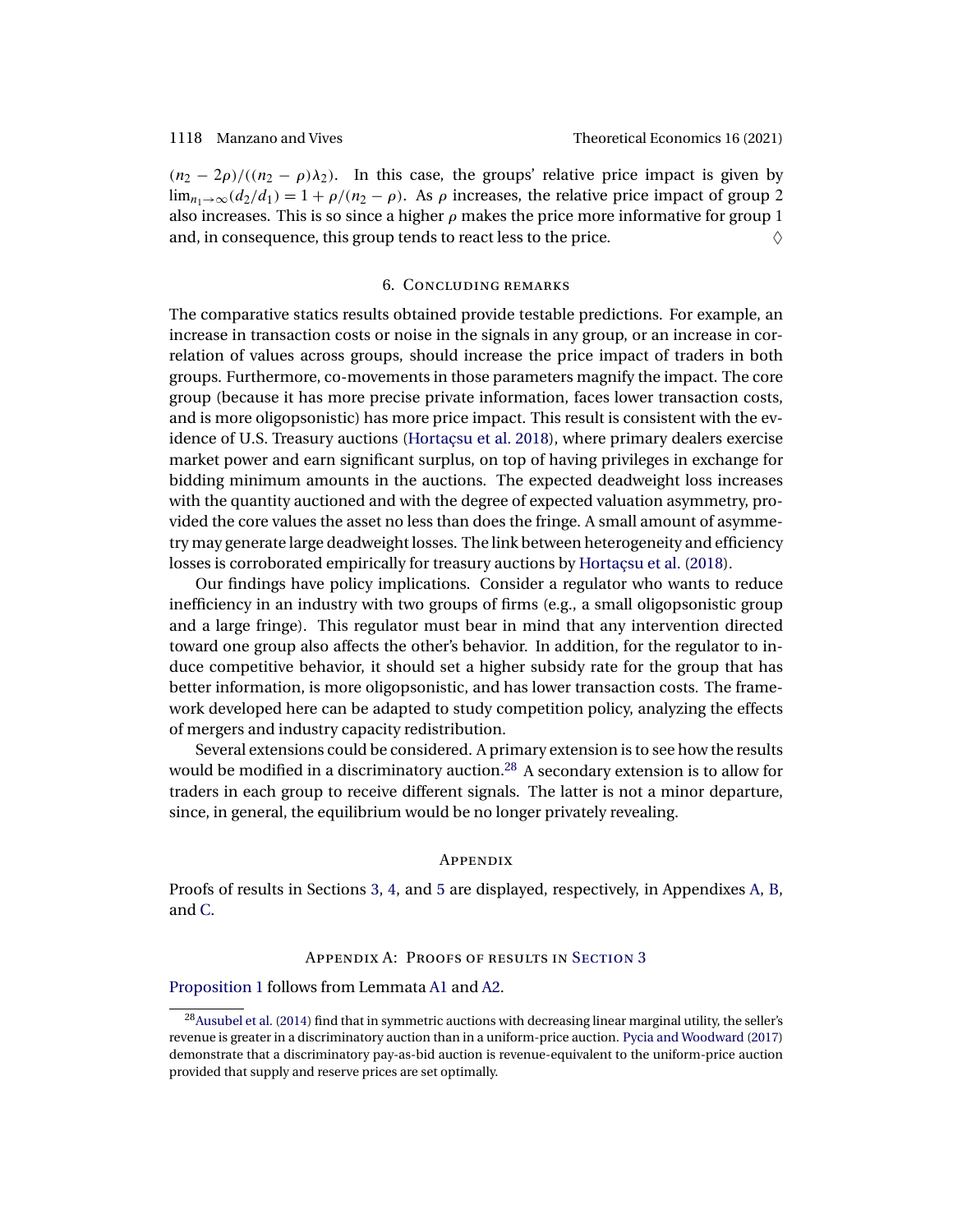### <span id="page-24-0"></span>Theoretical Economics 16 (2021) Asymmetric divisible good auctions 1119

Lemma A1. *Let* ρ < 1*. In equilibrium, the demand function for a trader of type* i *is given* by  $X_i(s_i, p) = \frac{\mathbb{E}[\theta_i|s_i, p] - p}{d_i + \lambda_i}$ , with  $d_i + \lambda_i > 0$ . The equilibrium coefficients *satisfy the system of equations*

$$
b_i = \left( (1 - \Xi_i)\overline{\theta}_i - \Psi_i \overline{\theta}_j - \frac{\Psi_i(n_i b_i + n_j b_j - Q)}{n_j a_j} \right) / (d_i + \lambda_i)
$$
(14)

$$
a_i = \left(\Xi_i - \frac{n_i a_i}{n_j a_j} \Psi_i\right) / (d_i + \lambda_i)
$$
\n(15)

$$
c_i = \left(1 - \frac{\Psi_i(n_i c_i + n_j c_j)}{n_j a_j}\right) / (d_i + \lambda_i),\tag{16}
$$

*with*  $i, j = 1, 2, j \neq i$ . Moreover, in equilibrium,  $a_i > 0$ .

PROOF. Consider a trader of type *i*. Recall that at the beginning of [Section 3.1](#page-6-0) we derive [\(3\)](#page-6-0) and [\(4\)](#page-6-0). Since we are looking for strategies of the form  $X_i(s_i, p) = b_i + a_i s_i - c_i p$ , from the market clearing condition, we get

$$
s_j = \frac{(n_i c_i + n_j c_j) p + Q - n_i (b_i + a_i s_i) - n_j b_j}{n_j a_j}.
$$

Thus, from [\(5\)](#page-6-0), it follows that

$$
\mathbb{E}[\theta_i|s_i, p] = (1 - \Xi_i)\overline{\theta}_i - \Psi_i\overline{\theta}_j + \Psi_i\left(\frac{Q - n_i b_i - n_j b_j}{n_j a_j}\right) + \left(\Xi_i - \frac{n_i a_i}{n_j a_j}\Psi_i\right)s_i + \Psi_i\left(\frac{n_i c_i + n_j c_j}{n_j a_j}\right)p.
$$

Substituting the foregoing expression in [\(3\)](#page-6-0) and then identifying coefficients, we obtain the expressions for the demand coefficients given in (14)–(16).

Finally, we show the positiveness of the coefficients  $a_i$ . From (15), we get  $a_i =$  $\Xi_i/(d_i + \lambda_i + n_i \Psi_i/(n_j a_j))$  and  $a_j = \Xi_j/(d_j + \lambda_j + n_j \Psi_j/(n_i a_i))$ . Combining the previous expressions, we have

$$
a_i = \frac{n_j(\Xi_i \Xi_j - \Psi_i \Psi_j)}{n_i \Psi_i (d_j + \lambda_j) + \Xi_j n_j (d_i + \lambda_i)}.
$$
\n(17)

Direct computation yields  $\Xi_i \Xi_j - \Psi_i \Psi_j = (1 - \rho^2) / ((1 + \widehat{\sigma}_{\varepsilon_1}^2)(1 + \widehat{\sigma}_{\varepsilon_2}^2) - \rho^2) > 0$  whenever  $\rho$  < 1. Moreover, using the positiveness of  $d_i + \lambda_i$ ,  $d_j + \lambda_j$ ,  $\Xi_j$ , and  $\Psi_i$ , we conclude that, in equilibrium, the coefficient  $a_i$  is strictly positive.  $\Box$ 

Lemma A2. *In equilibrium,*

$$
b_i = \frac{\Psi_i}{n_i n_j} \frac{n_i \Xi_j \frac{a_i}{a_j} - n_j \Psi_j}{\Xi_i \Xi_j - \Psi_i \Psi_j} Q + a_i \left( \frac{\Xi_j \overline{\theta}_i - \Psi_i \overline{\theta}_j}{\Xi_i \Xi_j - \Psi_i \Psi_j} - \overline{\theta}_i \right)
$$
(18)

$$
a_i = \Delta_i c_i \tag{19}
$$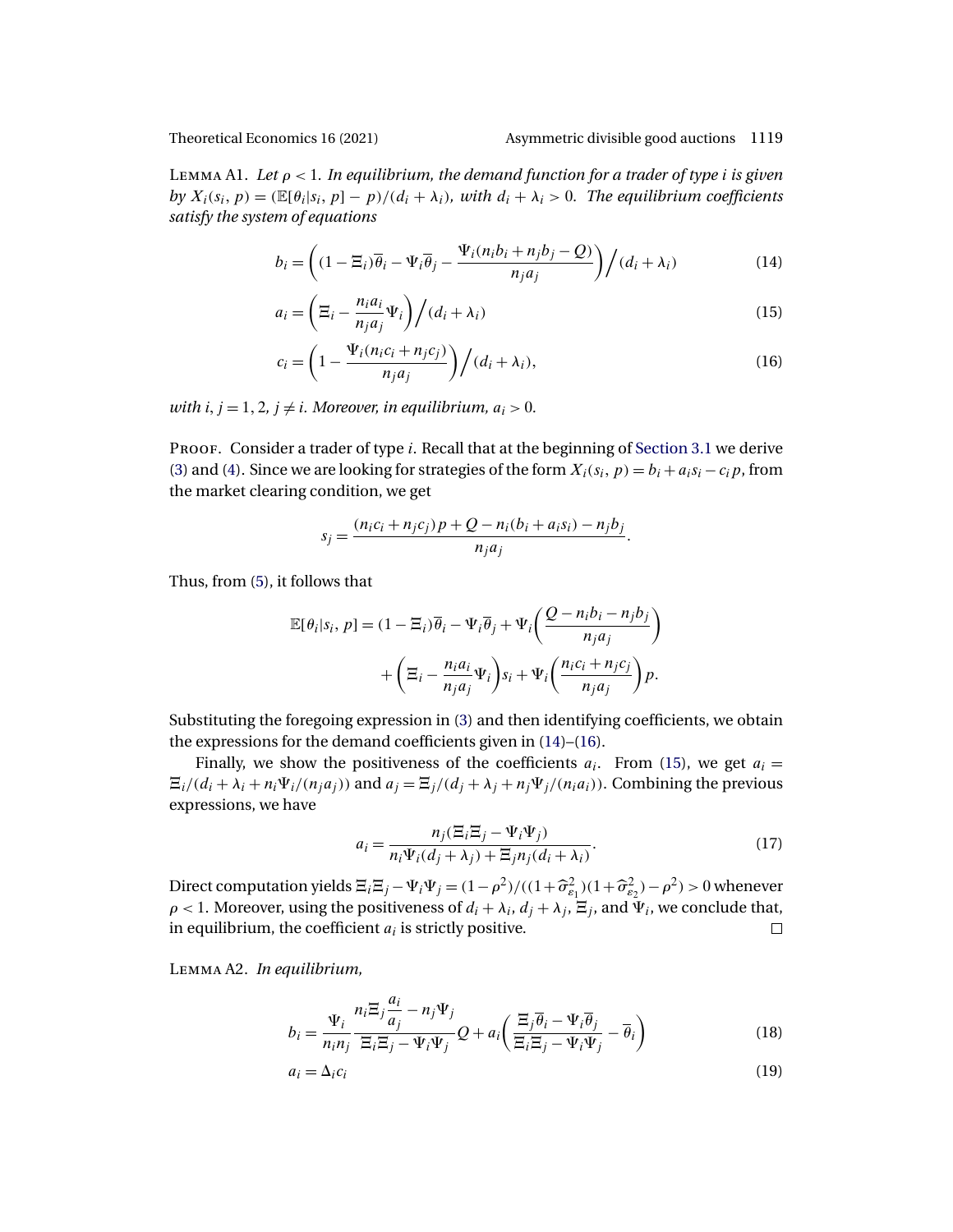<span id="page-25-0"></span>1120 Manzano and Vives Theoretical Economics 16 (2021)

$$
c_1 = \left(\Xi_1 \Delta_1^{-1} - \frac{n_1}{n_2} \left(1 - \Xi_1 \Delta_1^{-1}\right) z - \frac{z}{(n_1 - 1)z + n_2}\right) / \lambda_1\tag{20}
$$

$$
c_2 = \left(\Xi_2 \Delta_2^{-1} - \frac{n_2}{n_1} \left(1 - \Xi_2 \Delta_2^{-1}\right) \frac{1}{z} - \frac{1}{n_1 z + n_2 - 1}\right) / \lambda_2,\tag{21}
$$

*where*  $\Delta_i = 1/(1 + (1 + \rho)^{-1} \hat{\sigma}_{\varepsilon_i}^2)$ . Moreover,  $z = c_1/c_2$  is the unique positive solution to the *cubic polynomial*  $G(\zeta) = g_3 \zeta^3 + g_2 \zeta^2 + g_1 \zeta + g_0$ *, with* 

$$
g_3 = n_1^2(n_1 - 1)(n_2 \Xi_2 \Delta_2^{-1} \lambda_1 + n_1(1 - \Xi_1 \Delta_1^{-1}) \lambda_2)
$$
  
\n
$$
g_2 = n_1((3n_2n_1 - n_1 - 2n_2 + 1)(n_2 \Xi_2 \Delta_2^{-1} \lambda_1 - n_1 \Xi_1 \Delta_1^{-1} \lambda_2)
$$
  
\n
$$
+ \lambda_2 n_1(2n_2n_1 - n_1 + 1) - (n_1 - 1)(n_2 + 1)n_2 \lambda_1),
$$
  
\n
$$
g_1 = n_2((3n_2n_1 - 2n_1 - n_2 + 1)(n_2 \Xi_2 \Delta_2^{-1} \lambda_1 - n_1 \Xi_1 \Delta_1^{-1} \lambda_2)
$$
  
\n
$$
+ \lambda_2 n_1(n_2 - 1)(n_1 + 1) - (2n_2n_1 - n_2 + 1)n_2 \lambda_1)
$$
  
\n
$$
g_0 = -n_2^2(n_2 - 1)(n_2(1 - \Xi_2 \Delta_2^{-1}) \lambda_1 + n_1 \Xi_1 \Delta_1^{-1} \lambda_2).
$$

PROOF. In relation to the expression for  $b_i$ , notice that [\(15\)](#page-24-0) implies

$$
d_i + \lambda_i = \left(\Xi_i - \frac{n_i a_i}{n_j a_j} \Psi_i\right) / a_i.
$$
 (22)

Substituting this expression in [\(14\)](#page-24-0), it follows that

$$
b_i = a_i \frac{(1 - \Xi_i)\overline{\theta}_i - \Psi_i \overline{\theta}_j - \frac{\Psi_i(n_i b_i + n_j b_j - Q)}{n_j a_j}}{\Xi_i - \frac{n_i a_i}{n_j a_j} \Psi_i}.
$$
(23)

Thus,

$$
(1 - \Xi_i)\overline{\theta}_i - \Psi_i \overline{\theta}_j - \frac{\Psi_i(n_i b_i + n_j b_j - Q)}{n_j a_j}
$$
  

$$
\Xi_i - \frac{n_i a_i}{n_j a_j} \Psi_i
$$
  

$$
(1 - \Xi_j)\overline{\theta}_j - \Psi_j \overline{\theta}_i - \frac{\Psi_j(n_i b_i + n_j b_j - Q)}{n_i a_i}
$$
  

$$
\Xi_j - \frac{n_j a_j}{n_i a_i} \Psi_j
$$

Isolating  $n_i b_i + n_j b_j$  in the previous formula and substituting the resulting expression in (23), [\(18\)](#page-24-0) is obtained.

Concerning the expression for  $a_i$ , substituting (22) in [\(16\)](#page-24-0), it follows that

$$
c_i = a_i \left( 1 - \frac{\Psi_i(n_i c_i + n_j c_j)}{n_j a_j} \right) / \left( \Xi_i - \frac{n_i a_i}{n_j a_j} \Psi_i \right).
$$
 (24)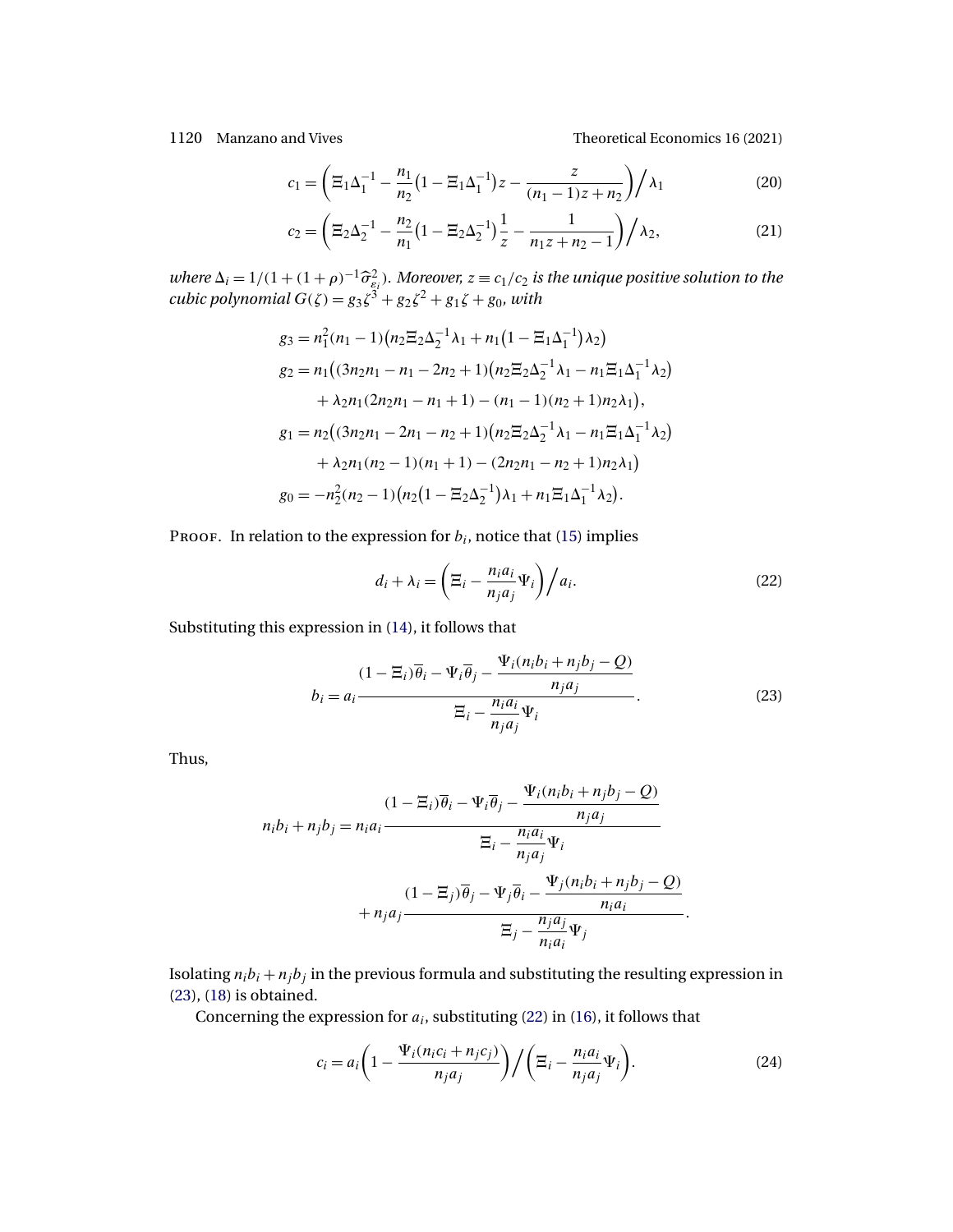<span id="page-26-0"></span>

Hence,  $n_i c_i + n_j c_j = n_i a_i \frac{n_j a_j - \Psi_i (n_i c_i + n_j c_j)}{n_i a_i \Xi_i - n_i a_i \Psi_i}$  $\frac{a_j-\Psi_i(n_ic_i+n_jc_j)}{n_ja_j\Xi_i-n_ia_i\Psi_i}+n_ja_j\frac{n_ia_i-\Psi_j(n_ic_i+n_jc_j)}{n_ia_i\Xi_j-n_ja_j\Psi_j}$  $\frac{a_i - \Psi_j(n_i c_i + n_j c_j)}{n_i a_i \Xi_j - n_j a_j \Psi_j}$ . Isolating  $n_i c_i + n_j c_j$  in the previous formula and substituting the resulting expression in [\(24\)](#page-25-0), we obtain a formula that is equivalent to [\(19\)](#page-24-0). Using (19) in [\(16\)](#page-24-0), we get the expression for  $c_i$  given in the statement of [Proposition 1.](#page-7-0)

In relation to  $c_1$  and  $c_2$ , using [\(2\)](#page-6-0) and [\(19\)](#page-24-0), [\(22\)](#page-25-0) implies that

$$
\lambda_i = \left(\frac{\Xi_i}{\Delta_i} - \frac{n_i \Psi_i c_i}{n_j \Delta_j c_j}\right) c_i^{-1} - \left((n_i - 1)c_i + n_j c_j\right)^{-1}, \quad i, j = 1, 2, \text{ and } j \neq i,
$$

or, since  $\Psi_i \Delta_j^{-1} = 1 - \Xi_i \Delta_i^{-1}$ ,

$$
\lambda_i = \left(\Xi_i \Delta_i^{-1} - \frac{n_i}{n_j} \left(1 - \Xi_i \Delta_i^{-1}\right) \frac{c_i}{c_j}\right) c_i^{-1} - \left((n_i - 1)c_i + n_j c_j\right)^{-1}, \quad i, j = 1, 2, \text{ and } j \neq i,
$$

which imply [\(20\)](#page-25-0) and [\(21\)](#page-25-0) since  $z = c_1/c_2$ . Moreover, dividing the previous expressions for  $\lambda_1$  and  $\lambda_2$ , it follows that

$$
\frac{\lambda_1}{\lambda_2} = \frac{\Xi_1 \Delta_1^{-1} - \frac{n_1}{n_2} (1 - \Xi_1 \Delta_1^{-1}) z - z ((n_1 - 1)z + n_2)^{-1}}{\Xi_2 \Delta_2^{-1} z - \frac{n_2}{n_1} (1 - \Xi_2 \Delta_2^{-1}) - z (n_1 z + n_2 - 1)^{-1}}.
$$
(25)

After some algebra, (25) is equivalent to  $G(z) = 0$ , where  $G(\zeta)$  is the polynomial given in the statement of this lemma. Notice that  $G(0) < 0$  and  $\lim_{\zeta \to \infty} G(\zeta) = \infty$ . Consequently, there exists a positive root of  $G(\zeta)$ . Furthermore, we have that  $g_2/n_1 > g_1/n_2$ . The combination of this inequality with the fact that  $g_3 > 0$  and  $g_0 < 0$  allows us to conclude that there is only one sign change of the coefficients of  $G(\zeta)$ . To show that, we distinguish three cases:

Case 1:  $0 \ge \frac{g_2}{n_1} > \frac{g_1}{n_2}$ . This implies that  $0 \ge g_2$  and  $0 > g_1$ . As  $g_3 > 0$  and  $g_0 < 0$ , it follows that there is only one sign change of the coefficients of  $G(\zeta).$ 

Case 2:  $\frac{g_2}{n_1} > 0 \ge \frac{g_1}{n_2}$ . This implies that  $g_2 > 0 \ge g_1$ . As  $g_3 > 0$  and  $g_0 < 0$ , it follows that there is only one sign change of the coefficients of  $G(\zeta)$ .

Case 3:  $\frac{g_2}{n_1} > \frac{g_1}{n_2} > 0$ . This implies that  $g_2 > 0$  and  $g_1 > 0$ . As  $g_3 > 0$  and  $g_0 < 0$ , it follows that there is only one sign change of the coefficients of  $G(\zeta)$ .

Applying Descartes' rule, we conclude that there exists a unique positive root of  $G(\zeta)$ .  $\Box$ 

PROPOSITION A1. *Let*  $\rho < 1$ .

(a) There exists an equilibrium if and only if  $c_1, c_2 > 0$ , where

$$
c_1 = \frac{H_N(z)}{((n_1 - 1)z + n_2)n_2\lambda_1} \quad and \quad c_2 = \frac{H_D(z)}{(n_1z + n_2 - 1)n_1z\lambda_2},
$$
(26)

*where*  $z = c_1/c_2$  *and the expressions of*  $H_N(\zeta)$  *and*  $H_D(\zeta)$  *are given by* 

$$
H_N(\zeta) = n_2^2 \Xi_1 \Delta_1^{-1} + n_2 (\Xi_1 \Delta_1^{-1} (2n_1 - 1) - (n_1 + 1)) \zeta - (n_1 - 1)(1 - \Xi_1 \Delta_1^{-1}) n_1 \zeta^2
$$
  
\n
$$
H_D(\zeta) = -n_2(n_2 - 1)(1 - \Xi_2 \Delta_2^{-1}) + n_1 (\Xi_2 \Delta_2^{-1} (2n_2 - 1) - (n_2 + 1)) \zeta + n_1^2 \Xi_2 \Delta_2^{-1} \zeta^2.
$$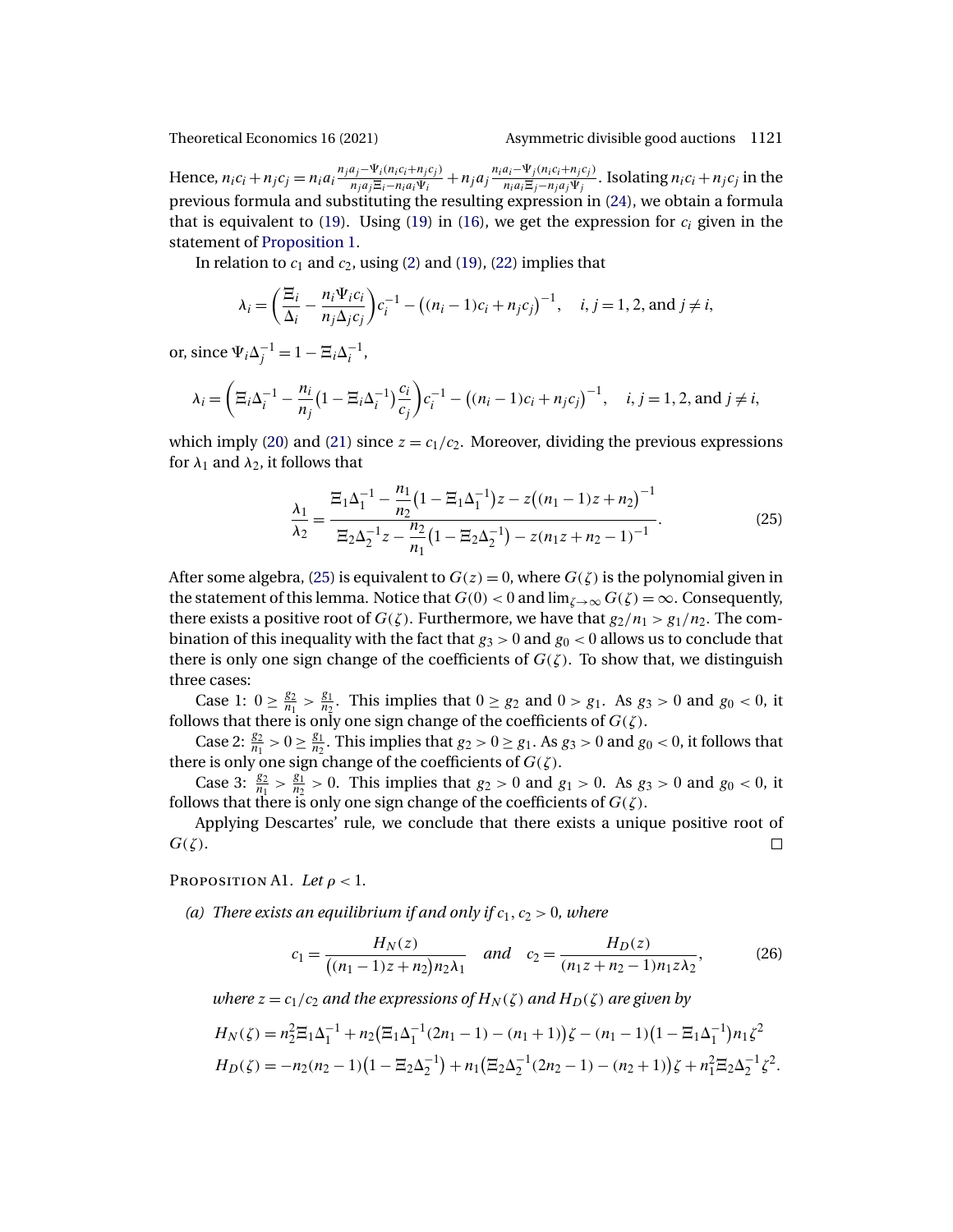- (b) Uninformative prices. When  $\rho = 0$ ,  $\sigma_{\varepsilon_i}^2 = \sigma_{\varepsilon_j}^2 = 0$ , or  $\sigma_{\varepsilon_i}^2 = \sigma_{\varepsilon_j}^2 = \infty$ , equilibrium *exists if and only if*  $n_1 + n_2 \geq 3$ .
- *(c) Informative prices.*
	- (*i*) Let  $\rho \sigma_{\varepsilon_1}^2 \sigma_{\varepsilon_2}^2 > 0$ . Then  $c_1, c_2 > 0$  if and only if  $\overline{z}_N > \overline{z}_D$ , where  $\overline{z}_N$  and  $\overline{z}_D$  denote *the highest root of*  $H_N(\zeta)$  *and*  $H_D(\zeta)$ *, respectively.*
	- (*ii*) Let  $\rho \sigma_{\varepsilon_i}^2 > 0$  and  $\sigma_{\varepsilon_j}^2 = 0$ . Then  $c_1, c_2 > 0$  if  $n_j \ge 2$  or if  $n_j = 1$ ,  $n_i$  large enough, *and* ρ *low enough.*

REMARK 6. For an equilibrium to exist, we must have  $c_i, c_j > 0$ , and these inequalities hold if and only if  $\overline{z}_D < z < \overline{z}_N$ . If  $n_1 = 1$  and  $n_2 = 1$ , then  $\overline{z}_N = 1/(2\Delta_1 \Xi_1^{-1} - 1)$  and  $\overline{z}_D = 2\Delta_2 \Xi_2^{-1} - 1$ . Since  $\Delta_1 \Xi_1^{-1}$ ,  $\Delta_2 \Xi_2^{-1} \ge 1$  and  $\Delta_1 \Xi_1^{-1} = \Delta_2 \Xi_2^{-1} = 1$  do not hold, we can use direct computation to obtain  $\overline{z}_N < \overline{z}_D$ . Applying [Proposition A1,](#page-26-0) we conclude that no equilibrium exists in this case. Therefore,  $n_1 + n_2 \geq 3$  is a necessary condition for the existence of an equilibrium.

REMARK 7. In (c)(i), we obtain that  $\lim_{\lambda_1\to 0} z = \overline{z}_N$  and  $\lim_{\lambda_2\to 0} z = \overline{z}_D$ .

REMARK 8. In (c)(ii), when  $\sigma_{\varepsilon_2}^2 = 0$ ,  $\overline{z}_D = 1/n_1$  if  $n_2 = 1$ , whereas  $\overline{z}_D = 0$  if  $n_2 \ge 2$ .

Proof. (a) Necessity. From [Proposition 1,](#page-7-0) we know that  $a_i, a_j > 0$  whenever  $\rho < 1$ . Combining this property with expressions given in [\(19\)](#page-24-0), we have that, in equilibrium, the coefficients  $c_i$  and  $c_j$  are strictly positive. Moreover, [\(20\)](#page-25-0) and [\(21\)](#page-25-0) can be rewritten as the expressions given in [\(26\)](#page-26-0).

Sufficiency. Suppose that the candidates' equilibrium coefficients  $c_1$  and  $c_2$  are pos-itive and satisfy [\(26\)](#page-26-0). Then the ratio  $z = c_1/c_2 > 0$  and satisfies [\(25\)](#page-26-0). Hence we conclude that an equilibrium exists and it is unique since we know that [\(25\)](#page-26-0) has a unique positive solution. Finally, substituting this value of  $z$  in the expressions stated in [Lemma A2,](#page-24-0) we obtain the equilibrium coefficients of the demand functions.

(b) When  $\rho = 0$  or  $\sigma_{\varepsilon_i}^2 = \sigma_{\varepsilon_j}^2 = 0$ , the demand function for a trader of type *i* is given by

$$
X_i(s_i, p) = \big(\mathbb{E}[\theta_i|s_i] - p\big)/(d_i + \lambda_i),
$$

while when  $\sigma_{\varepsilon_i}^2 = \sigma_{\varepsilon_j}^2 = \infty$ , the demand function for a trader of type  $i$  holds:

$$
X_i(s_i, p) = (\overline{\theta}_i - p)/(d_i + \lambda_i).
$$

Moreover, recall that the SOCs imply  $d_i + \lambda_i > 0$ . In all these cases, we can express the coefficients of the demand functions in terms of  $d_i$  and  $d_j$ . In particular,  $c_i = 1/(d_i + \lambda_i) >$  $0, i = 1, 2$ . From [\(2\)](#page-6-0), we characterize  $d_1$  and  $d_2$  as the positive solutions of the system of equations

$$
d_i = \left(\frac{n_i - 1}{d_i + \lambda_i} + \frac{n_j}{d_j + \lambda_j}\right)^{-1}
$$
, *i*, *j* = 1, 2 and *j*  $\neq$  *i*.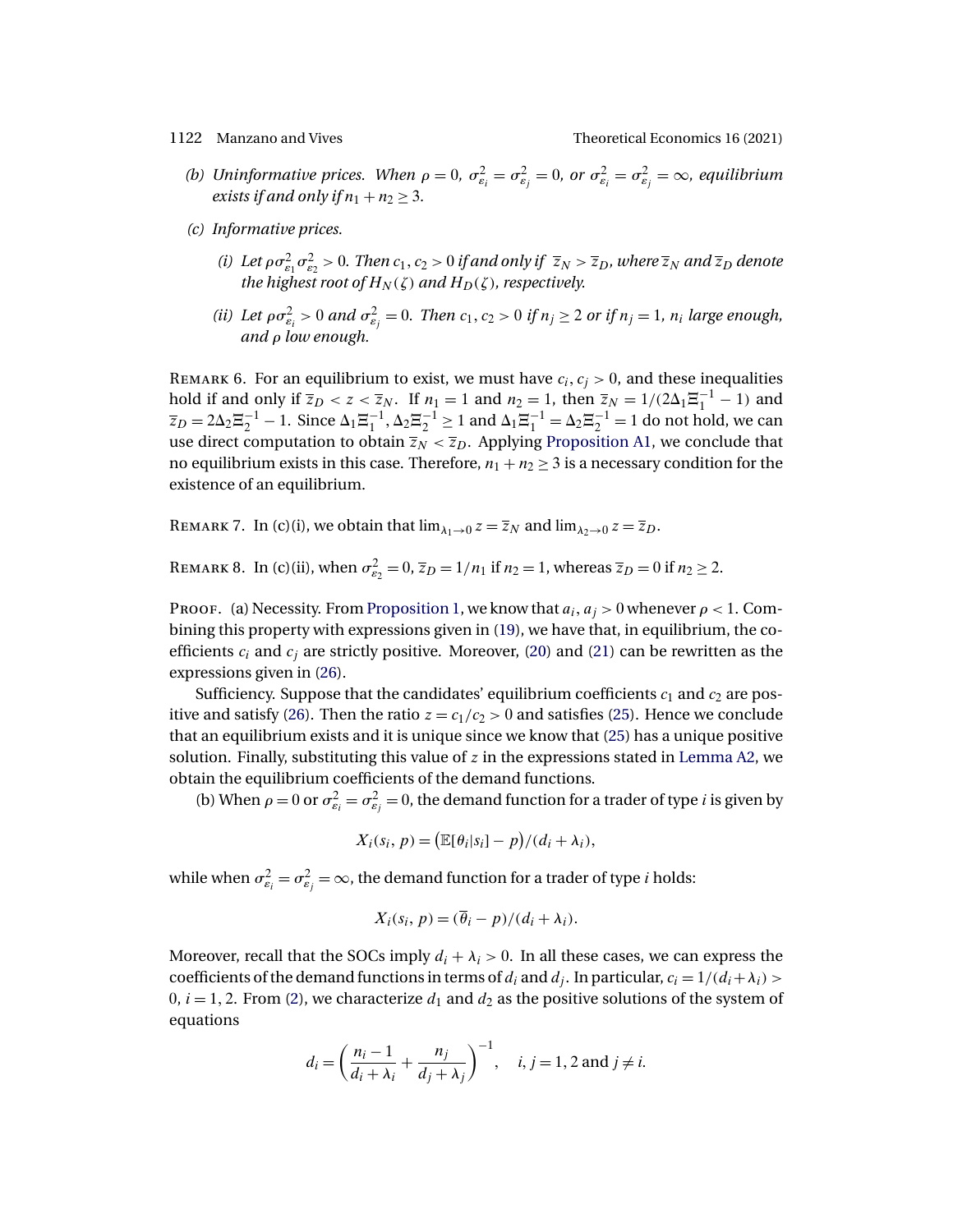<span id="page-28-0"></span>

After some algebra, we conclude that this system has positive solutions if and only if  $n_1 + n_2 \geq 3$ .

(c)(i) Necessity. Let  $\overline{z}_N$  and  $\overline{z}_D$  denote the highest root of  $H_N(\zeta)$  and  $H_D(\zeta)$ , respectively. Notice that the positiveness of  $c_i$  and  $c_j$  is equivalent to  $\overline{z}_N > z > \overline{z}_D$ . Therefore,  $\overline{z}_N > \overline{z}_D.$ 

Sufficiency. Suppose that  $\overline{z}_N > \overline{z}_D$ . Recall that [Lemma A2](#page-24-0) shows that there exists a unique positive value of  $z$  that solves [\(25\)](#page-26-0), which can be rewritten as

$$
\frac{\lambda_1}{\lambda_2} = \frac{n_1(n_2 - 1 + n_1 z)H_N(z)}{(n_2 + (n_1 - 1)z)n_2H_D(z)}.
$$
\n(27)

This implies that  $\overline{z}_N > z > \overline{z}_D$ . Notice that these inequalities guarantee the positiveness of  $c_i$  and  $c_i$ .

(c)(ii) Suppose that  $\rho \sigma_{\varepsilon_1}^2 > 0$  and  $\sigma_{\varepsilon_2}^2 = 0$ . In this case,  $\Xi_2 \Delta_2^{-1} = 1$  and, hence,  $H_D(\zeta) = \zeta n_1(n_2 + \zeta n_1 - 2)$ . On the one hand, if  $n_2 = 1$ , then  $\overline{z}_D = 1/n_1$ . As in (c)(i), the condition that guarantees the existence of equilibrium is  $\overline{z}_N > \overline{z}_D$ , which is equivalent to  $n_1(2\Xi_1\Delta_1^{-1}-1)>\Xi_1\Delta_1^{-1}$ , i.e.,  $\Xi_1\Delta_1^{-1}>1/2$  and  $n_1>\Xi_1\Delta_1^{-1}/(2\Xi_1\Delta_1^{-1}-1)$  or, using the expressions of  $\Xi_1$  and  $\Delta_1$ ,  $1-\rho^2 + (1-2\rho)\hat{\sigma}_{\varepsilon_1}^2 > 0$  and  $n_1 > 1+\hat{\sigma}_{\varepsilon_1}^2 \rho/(1-\rho^2+(1-2\rho)\hat{\sigma}_{\varepsilon_1}^2)$ , which applies when  $\rho$  is low enough and  $n_1$  is large enough.

On the other hand, if  $n_2 \geq 2$ ,  $H_D(\zeta) > 0$  for all  $\zeta > 0$  and, therefore, we have that  $c_2 > 0$ is satisfied. The positiveness of  $c_1$  requires that  $\overline{z}_N > z$ . But this inequality holds since z solves (27). To sum up, when  $\sigma_{\varepsilon_2}^2 = 0$ , an equilibrium exists if  $n_2 = 1$ ,  $n_1$  large enough and  $\rho$  low enough, or if  $n_2 \geq 2$ .

Now suppose that  $\rho \sigma_{\varepsilon_2}^2 > 0$  and  $\sigma_{\varepsilon_1}^2 = 0$ . In this case,  $\Xi_1 \Delta_1^{-1} = 1$  and, hence,  $H_N(\zeta) = 0$  $n_2^2 + n_2(n_1 - 2)\zeta$ . On the one hand, if  $n_1 = 1$ , then  $\overline{z}_N = n_2$ . As in (c)(i), the condition that guarantees the existence of equilibrium is  $\overline{z}_N > \overline{z}_D$ , which is equivalent to  $n_2(2\overline{z}_2\Delta_2^{-1}$ 1) >  $\Xi_2 \Delta_2^{-1}$ , i.e.,  $\Xi_2 \Delta_2^{-1}$  > 1/2 and  $n_2 > \Xi_2 \Delta_2^{-1}$ /( $2\Xi_2 \Delta_2^{-1}$  - 1) or, using the expressions of  $\Xi_2$  and  $\Delta_2$ ,  $1-\rho^2+(1-2\rho)\widehat{\sigma}_{\epsilon_2}^2 > 0$  and  $n_2 > 1+\widehat{\sigma}_{\epsilon_2}^2\rho/(1-\rho^2+(1-2\rho)\widehat{\sigma}_{\epsilon_2}^2)$ , which applies when  $\rho$  is low enough and  $n_2$  is large enough.

On the other hand, if  $n_1 \geq 2$ ,  $H_N(\zeta) > 0$  for all  $\zeta > 0$  and, therefore, we have that  $c_1 > 0$ is satisfied. The positiveness of  $c_2$  requires that  $z > \overline{z}_D$ . But this inequality holds since the equilibrium value, z, solves (27). To sum up, when  $\sigma_{\varepsilon_1}^2 = 0$ , an equilibrium exists if  $n_1 = 1$ ,  $n_2$  large enough and  $\rho$  low enough, or if  $n_1 \geq 2$ .

LEMMA A3. *The condition*  $\overline{z}_N > \overline{z}_D$  *given in the statement of [Proposition A1](#page-26-0) is satisfied in the following cases:*

*(i)* if  $\rho < 1$  *and*  $n_1$ *,*  $n_2$  *are large enough* 

*(ii)* given  $n_i$ ,  $n_j$  *is large enough and*  $\rho$  *is low enough.* 

PROOF. We distinguish two cases:  $n_1 > 1$  and  $n_1 = 1$ .

*Case* 1:  $n_1 > 1$ . In this case

$$
\overline{z}_N = \frac{n_2\left((n_1 - 1)\left(2\Xi_1\Delta_1^{-1} - 1\right) - \left(2 - \Xi_1\Delta_1^{-1}\right) + \sqrt{\left(2 - \Xi_1\Delta_1^{-1}\right)^2 + (n_1 - 1)\left(n_1 + 3 - 6\Xi_1\Delta_1^{-1}\right)}\right)}{2n_1(n_1 - 1)\left(1 - \Xi_1\Delta_1^{-1}\right)}
$$
(28)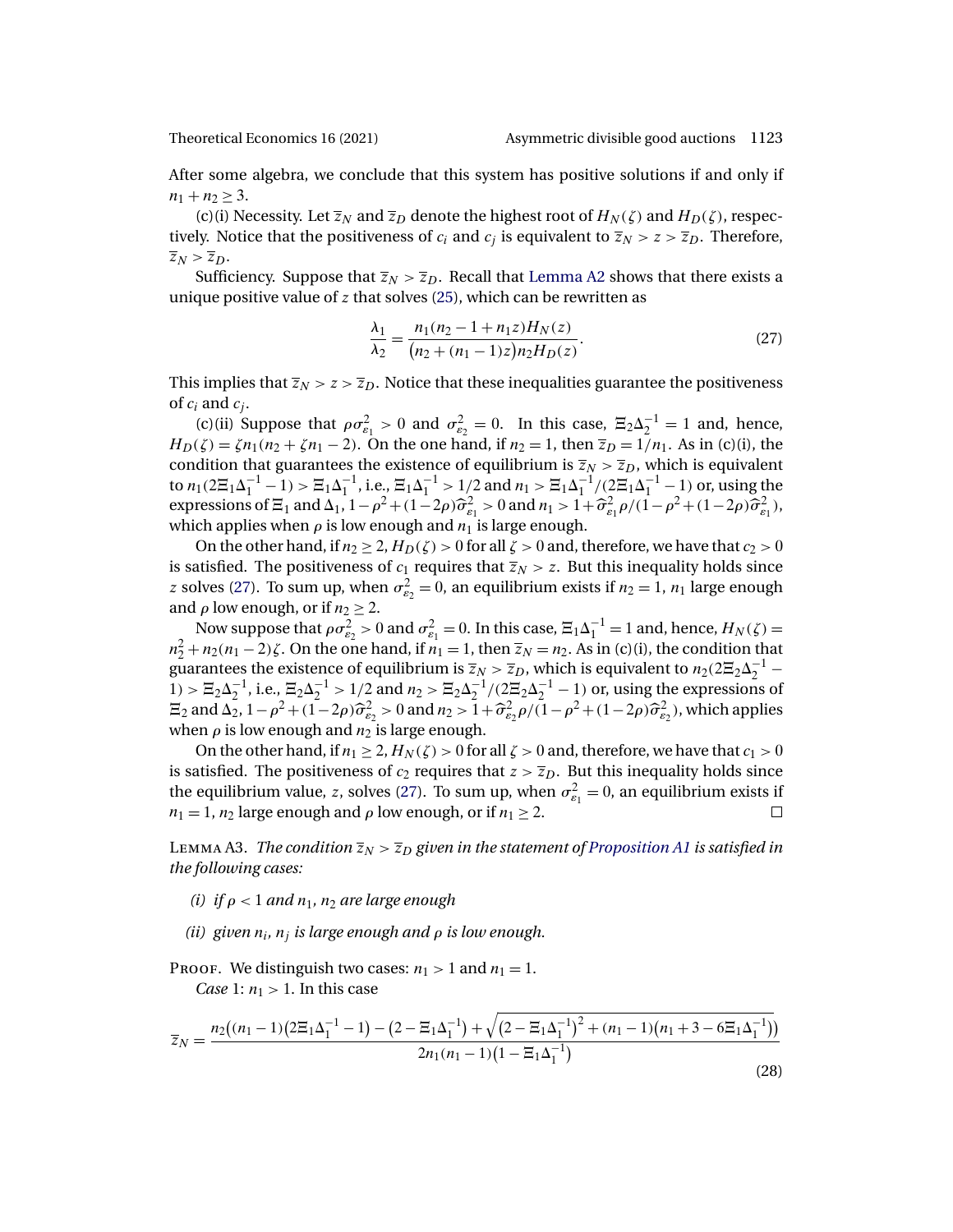<span id="page-29-0"></span>

and

$$
\overline{z}_D = \frac{n_2 + 1 - \Xi_2 \Delta_2^{-1} (2n_2 - 1) + \sqrt{\left(2 - \Xi_2 \Delta_2^{-1}\right)^2 + (n_2 - 1)\left(n_2 + 3 - 6\Xi_2 \Delta_2^{-1}\right)}}{2\Xi_2 \Delta_2^{-1} n_1}.
$$
 (29)

[Proposition A1](#page-26-0) indicates that an equilibrium exists if and only if  $\overline{z}_N > \overline{z}_D$  or, equivalently,  $n_1\overline{z}_N/n_2 > n_1\overline{z}_D/n_2$ . Using the expressions of  $\overline{z}_N$  and  $\overline{z}_D$ , we have that  $n_1\overline{z}_N/n_2$  is increasing in  $n_1$  and  $n_1\overline{z}_D/n_2$  is decreasing in  $n_2$ . Taking limits, it follows that

$$
\lim_{n_1 \to \infty} n_1 \overline{z}_N / n_2 = \Xi_1 \Delta_1^{-1} / (1 - \Xi_1 \Delta_1^{-1}) \quad \text{and} \quad \lim_{n_2 \to \infty} n_1 \overline{z}_D / n_2 = (1 - \Xi_2 \Delta_2^{-1}) / (\Xi_2 \Delta_2^{-1}).
$$

Moreover, using the expressions of  $\Xi_i$  and  $\Delta_i$ , we have that

$$
\frac{\Xi_1\Delta_1^{-1}}{1-\Xi_1\Delta_1^{-1}}-\frac{1-\Xi_2\Delta_2^{-1}}{\Xi_2\Delta_2^{-1}}=\frac{(1-\rho^2)(1+\rho+\widehat{\sigma}_{\varepsilon_1}^2)\big((1+\widehat{\sigma}_{\varepsilon_1}^2)\big(1+\widehat{\sigma}_{\varepsilon_2}^2\big)-\rho^2\big)}{\rho\widehat{\sigma}_{\varepsilon_1}^2(1+\rho+\widehat{\sigma}_{\varepsilon_2}^2)\big(1-\rho^2+\widehat{\sigma}_{\varepsilon_1}^2\big)} > 0.
$$

Hence, we get that, as  $\rho < 1$ ,  $\lim_{n_1 \to \infty} n_1 \overline{z}_N / n_2 > \lim_{n_2 \to \infty} n_1 \overline{z}_D / n_2$ . This implies that whenever  $\rho < 1$ , and  $n_1$  and  $n_2$  are large enough, the existence of the equilibrium is guaranteed.

Consider now a fixed positive integer  $n_1$ , such that  $n_1 > 1$ . Using the fact that  $\overline{z}_N$  is the positive root of  $H_N(\zeta)$ , it follows that  $n_1\overline{z}_N/n_2 > \Xi_1\Delta_1^{-1}/(2-\Xi_1\Delta_1^{-1})$ . Moreover,

$$
\Xi_1 \Delta_1^{-1} / (2 - \Xi_1 \Delta_1^{-1}) > (1 - \Xi_2 \Delta_2^{-1}) / (\Xi_2 \Delta_2^{-1})
$$
\n(30)

whenever  $\rho$  is low enough. Therefore,

$$
n_1\overline{z}_N/n_2 > \Xi_1\Delta_1^{-1}/(2-\Xi_1\Delta_1^{-1}) > (1-\Xi_2\Delta_2^{-1})/(\Xi_2\Delta_2^{-1}) = \lim_{n_2\to\infty} n_1\overline{z}_D/n_2.
$$

Hence, we conclude that if  $n_2$  is large enough, as  $n_1\overline{z_D}/n_2$  is decreasing in  $n_2$ , the previous inequalities imply that  $n_1\overline{z}_N / n_2 > n_1\overline{z}_D / n_2$  or, equivalently,  $\overline{z}_N > \overline{z}_D$ . Applying [Proposition A1,](#page-26-0) it follows that in this case, there exists an equilibrium provided that  $n_2$  is high enough and  $\rho$  is low enough.

Consider now a fixed positive integer  $n_2$ , such that  $n_2 \geq 1$ , and assume again that  $\rho$  < 1. Using the fact that  $\overline{z}_D$  is the positive root of  $H_D(\zeta)$ , it follows that  $n_1\overline{z}_D/n_2 \leq$  $(2 - \mathbb{E}_2 \Delta_2^{-1})/(\mathbb{E}_2 \Delta_2^{-1})$ . In addition, when  $\rho$  is low enough, then we have that

$$
(2 - \Xi_2 \Delta_2^{-1}) / (\Xi_2 \Delta_2^{-1}) < \Xi_1 \Delta_1^{-1} / (1 - \Xi_1 \Delta_1^{-1}) = \lim_{n_1 \to \infty} n_1 \overline{z}_N / n_2.
$$

Thus, we have that  $n_1\overline{z}_D/n_2 < \lim_{n_1\to\infty} n_1\overline{z}_N/n_2$ . Using the fact that  $n_1\overline{z}_N/n_2$  increases with  $n_1$ , we have that when  $n_1$  is high enough,  $n_1\overline{z}_D/n_2 < n_1\overline{z}_N/n_2$  or, equivalently,  $\overline{z}_D <$  $\overline{z}_N$ , which guarantees the existence of equilibrium. To sum up, we have that given  $n_2$ , there exists an equilibrium provided that  $n_1$  is high enough and  $\rho$  is low enough.

*Case* 2:  $n_1 = 1$ . In this case, we have that  $\overline{z}_N = n_2 \Xi_1 \Delta_1^{-1} / (2 - \Xi_1 \Delta_1^{-1})$  and

$$
\overline{z}_D = \frac{n_2 + 1 - \Xi_2 \Delta_2^{-1} (2n_2 - 1) + \sqrt{\left(2 - \Xi_2 \Delta_2^{-1}\right)^2 + (n_2 - 1) \left(n_2 + 3 - 6 \Xi_2 \Delta_2^{-1}\right)}}{2 \Xi_2 \Delta_2^{-1}}.
$$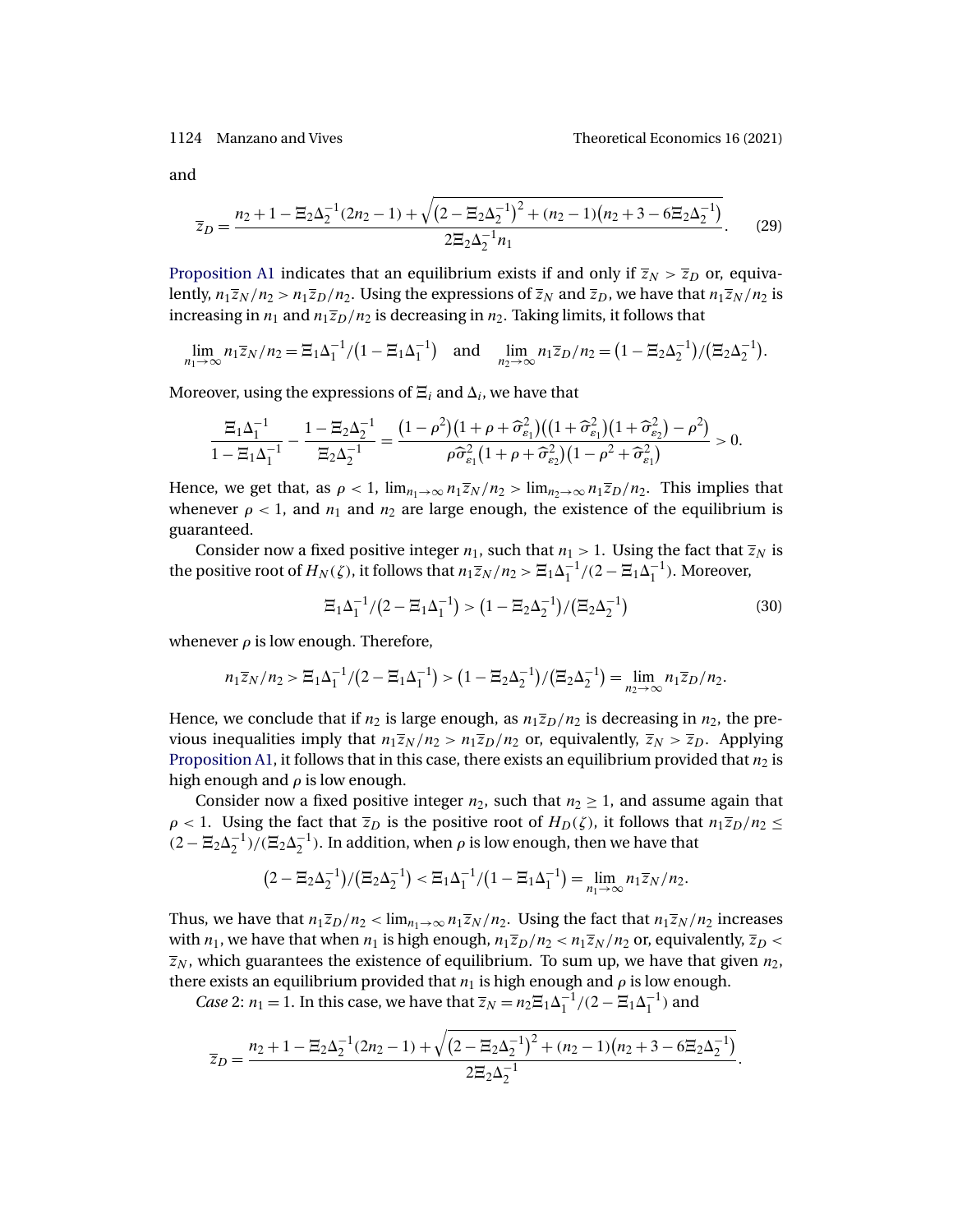<span id="page-30-0"></span>

Furthermore, whenever  $\rho$  is low enough, [\(30\)](#page-29-0) holds. Therefore, it follows that

$$
\overline{z}_N/n_2 = \Xi_1 \Delta_1^{-1} / (2 - \Xi_1 \Delta_1^{-1}) > (1 - \Xi_2 \Delta_2^{-1}) / (\Xi_2 \Delta_2^{-1}) = \lim_{n_2 \to \infty} \overline{z}_D/n_2.
$$

Using the fact that  $\overline{z}_D/n_2$  decreases with  $n_2$ , the previous inequality implies that  $\overline{z}_N/n_2$  $\overline{z}_D/n_2$  whenever  $n_2$  is high enough, i.e.,  $\overline{z}_N > \overline{z}_D$ , which guarantees the existence of equilibrium. To sum up, we have that when  $n_1 = 1$ , there exists an equilibrium provided that  $n_2$  is high enough and  $\rho$  is low enough.  $\Box$ 

The proofs of [Proposition 2,](#page-9-0) [Corollary 1,](#page-9-0) and [Corollary 2](#page-9-0) follow directly from [Propo](#page-26-0)[sition A1](#page-26-0) and [Lemma A3.](#page-28-0)

REMARK 9 (Symmetric groups). Let  $n_i = n_j = n$ ,  $\lambda_i = \lambda_j = \lambda$ , and  $\sigma_{\varepsilon_i}^2 = \sigma_{\varepsilon_j}^2 = \sigma_{\varepsilon}^2$ . Here  $z = 1$  in equilibrium. From [Proposition A1,](#page-26-0) we know that if an equilibrium exists, then the value of z is in the interval  $(\overline{z}_D, \overline{z}_N)$ . It follows that  $\overline{z}_N > 1 > \overline{z}_D$  or, equivalently, that  $H_N(1) > 0$  and  $H_D(1) > 0$ . After performing some algebra, we find that the foregoing inequalities are satisfied if and only if  $n > 1 + \rho \hat{\sigma}_{\varepsilon}^2/((1 - \rho)(1 + \rho + \hat{\sigma}_{\varepsilon}^2))$ , where  $\hat{\sigma}_{\varepsilon}^2 =$  $\sigma_{\varepsilon}^2/\sigma_{\theta}^2$ .

Proof of P[roposition](#page-10-0) 3. Let  $\rho \sigma_{\varepsilon_1}^2 \sigma_{\varepsilon_2}^2 > 0$ . In what follows, we prove the comparative statics results

- (a)  $\partial a_i/\partial \lambda_i < 0$  and  $\partial c_i/\partial \lambda_i < 0$
- (b)  $\partial a_i/\partial \lambda_i < 0$  and  $\partial c_i/\partial \lambda_i < 0$
- (c)  $\partial a_i/\partial \rho < 0$  and  $\partial c_i/\partial \rho < 0$
- (d)  $\partial a_i / \partial \sigma_{\varepsilon_i}^2 < 0$  and  $\partial c_i / \partial \sigma_{\varepsilon_i}^2 < 0$
- (e)  $\partial a_i / \partial \sigma_{\varepsilon_j}^2 < 0$  and  $\partial c_i / \partial \sigma_{\varepsilon_j}^2 < 0$
- (f)  $\partial d_i/\partial O = 0$
- (g)  $\partial d_i/\partial \overline{\theta}_i = 0$  and  $\partial d_i/\partial \overline{\theta}_i = 0$
- (h)  $\partial d_i/\partial n_i < 0$  and  $\partial d_j/\partial n_i < 0$ .

In what follows, without any loss of generality, let  $i = 1$ . First, we prove that  $\partial z/\partial \lambda_1$  < 0. From [Lemma A2,](#page-24-0) we know that  $z$  is the unique positive solution that satisfies

$$
\frac{\lambda_1}{\lambda_2} - \frac{N(z)}{D(z)} = 0,\tag{31}
$$

where

$$
N(z) = \mathbb{E}_1 \Delta_1^{-1} - n_1 (1 - \mathbb{E}_1 \Delta_1^{-1}) z / n_2 - z ((n_1 - 1)z + n_2)^{-1}
$$
  

$$
D(z) = \mathbb{E}_2 \Delta_2^{-1} z - n_2 (1 - \mathbb{E}_2 \Delta_2^{-1}) / n_1 - z (n_1 z + n_2 - 1)^{-1},
$$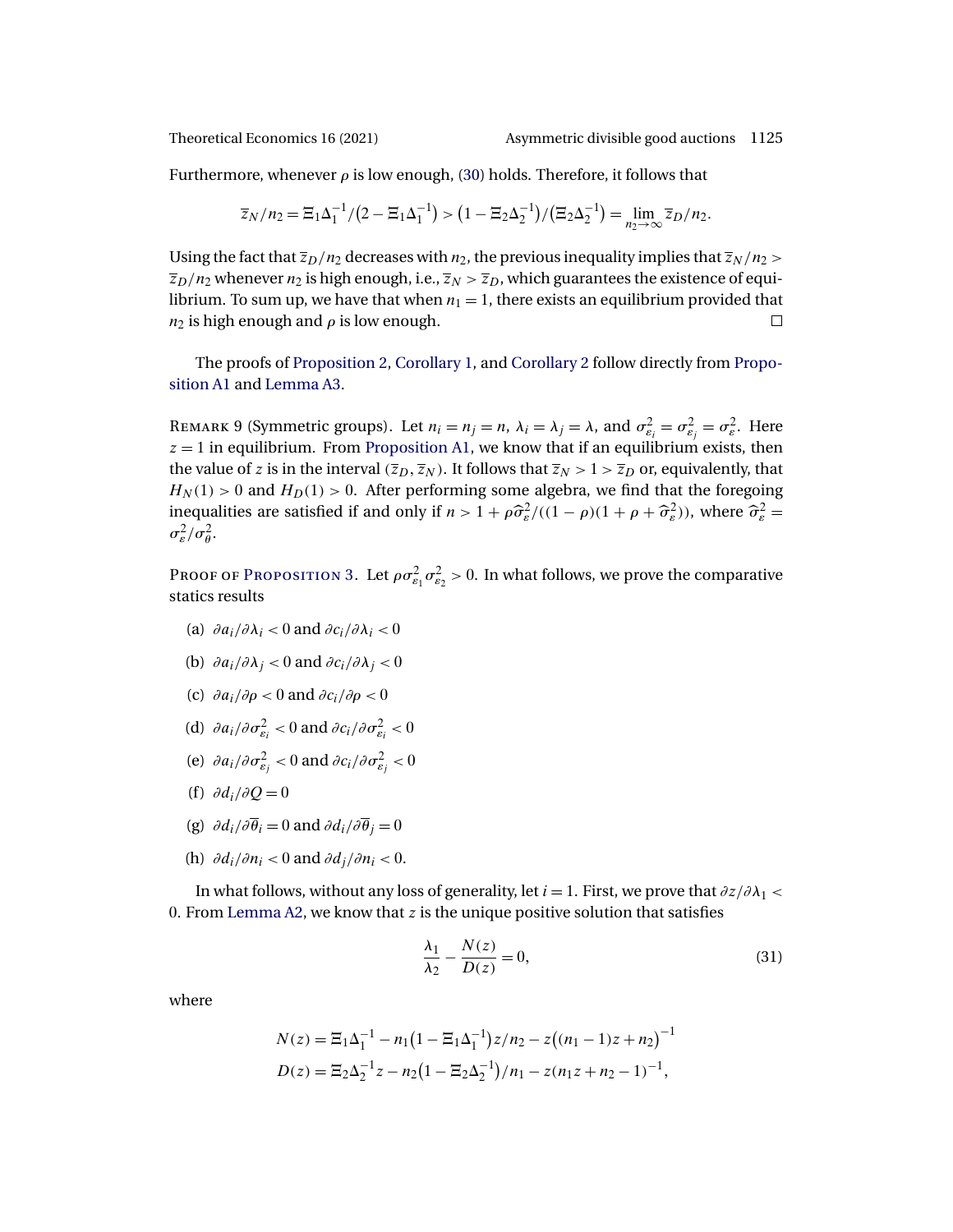<span id="page-31-0"></span>with  $\Xi_i \Delta_i^{-1} = (1 - \rho^2 + \hat{\sigma}_{\varepsilon_i}^2)(1 + \rho + \hat{\sigma}_{\varepsilon_i}^2)((1 + \hat{\sigma}_{\varepsilon_i}^2)(1 + \hat{\sigma}_{\varepsilon_i}^2) - \rho^2)(1 + \rho))^{-1}$ . Applying the implicit function theorem, we get

$$
\frac{\partial z}{\partial \lambda_i} = -\frac{\partial (\lambda_1/\lambda_2 - N(z)/D(z))/\partial \lambda_i}{\partial (\lambda_1/\lambda_2 - N(z)/D(z))/\partial z}.
$$

As  $\partial(\lambda_1/\lambda_2 - N(z)/D(z))/\partial\lambda_1 > 0$ ,  $\partial(\lambda_1/\lambda_2 - N(z)/D(z))/\partial\lambda_2 < 0$ , and  $\partial(\lambda_1/\lambda_2 - N(z)/D(z))/\partial\lambda_1$  $D(z))/\partial z > 0$  because of  $z \in (\overline{z}_D, \overline{z}_N)$ , we conclude that  $\partial z/\partial \lambda_1 < 0$  and  $\partial z/\partial \lambda_2 > 0$ .

Next, we study the relationship between cs and  $\lambda_1$ . Differentiating [\(21\)](#page-25-0), we have

$$
\frac{\partial c_2}{\partial \lambda_1} = \frac{\partial c_2}{\partial z} \frac{\partial z}{\partial \lambda_1} = \frac{1}{\lambda_2} \left( \frac{n_2 \left( 1 - \Xi_2 \Delta_2^{-1} \right)}{n_1 z^2} + \frac{n_1}{\left( n_1 z + n_2 - 1 \right)^2} \right) \frac{\partial z}{\partial \lambda_1} < 0,
$$

since  $\partial z/\partial \lambda_1 < 0$ . Moreover, as  $c_1 = zc_2$ , it follows that  $\partial c_1/\partial \lambda_1 = (\partial z/\partial \lambda_1)c_2 + z(\partial c_2/\partial \lambda_1)c_1$  $\partial \lambda_1$ ) < 0, because of the positiveness of  $c_2$  and z, and the negativeness of  $\partial z/\partial \lambda_1$  and  $\partial c_2/\partial \lambda_1$ . In relation to  $a_1$  and  $a_2$ , from [\(19\)](#page-24-0), direct computation yields  $\partial a_1/\partial \lambda_1 < 0$  and  $\frac{\partial a_2}{\partial \lambda_1}$  < 0, since  $\frac{\partial c_1}{\partial \lambda_1}$  < 0 and  $\frac{\partial c_2}{\partial \lambda_1}$  < 0.

Now we study how the correlation coefficient  $\rho$  affects  $a_1$ . Let  $y = a_1/a_2$ . As  $a_1 =$  $\Delta_1 c_1$  and  $a_2 = \Delta_2 c_2$ , then  $z = \Delta_2 y/\Delta_1$ . Substituting this expression in [\(25\)](#page-26-0) and after some algebra, we have that

$$
\frac{\lambda_1}{\lambda_2} y = \frac{\tilde{N}(y, \rho)}{\tilde{D}(y, \rho)},
$$
\n(32)

.

where  $\widetilde{N}(y, \rho) = \frac{1 - \rho^2 + \widehat{\sigma}_{\varepsilon_2}^2 - \frac{n_1}{n_2} \widehat{\sigma}_{\varepsilon_1}^2 \rho y}{(1 + \widehat{\sigma}_{\varepsilon_2}^2)(1 + \widehat{\sigma}_{\varepsilon_2}^2) - \rho^2}$  $\frac{1-\rho^2+\widehat{\sigma}_{\varepsilon_2}^2-\frac{n_1}{n_2}\widehat{\sigma}_{\varepsilon_1}^2\rho y}{(1+\widehat{\sigma}_{\varepsilon_1}^2)(1+\widehat{\sigma}_{\varepsilon_2}^2)-\rho^2} - \left((n_1-1)\frac{1+\rho+\widehat{\sigma}_{\varepsilon_1}^2}{1+\rho}+n_2\frac{1+\rho+\widehat{\sigma}_{\varepsilon_2}^2}{1+\rho}\frac{1}{y}\right)$  $\int^{-1}$  and

$$
\widetilde{D}(y,\rho) = \frac{1 - \rho^2 + \widehat{\sigma}_{\varepsilon_1}^2 - \frac{n_2}{n_1} \widehat{\sigma}_{\varepsilon_2}^2 \rho \frac{1}{y}}{(1 + \widehat{\sigma}_{\varepsilon_1}^2)(1 + \widehat{\sigma}_{\varepsilon_2}^2) - \rho^2} - \left(n_1 \frac{1 + \rho + \widehat{\sigma}_{\varepsilon_1}^2}{1 + \rho} y + (n_2 - 1) \frac{1 + \rho + \widehat{\sigma}_{\varepsilon_2}^2}{1 + \rho}\right)^{-1}
$$

Moreover,  $a_1 = N(y, \rho)/\lambda_1$  and  $a_2 = D(y, \rho)/\lambda_2$ . Hence,

$$
\frac{\partial a_1}{\partial \rho} = \frac{(\partial \widetilde{N}(y, \rho)/\partial y)(\partial y/\partial \rho) + \partial \widetilde{N}(y, \rho)/\partial \rho}{\lambda_1}.
$$

Thus, to show  $\partial a_1/\partial \rho < 0$ , it suffices to prove that

$$
\frac{\partial \tilde{N}(y,\rho)}{\partial y}\frac{\partial y}{\partial \rho} + \frac{\partial \tilde{N}(y,\rho)}{\partial \rho} < 0. \tag{33}
$$

Direct computation yields  $\partial N(y, \rho)/\partial y < 0$ . Then (33) is equivalent to

$$
\frac{\partial y}{\partial \rho} > -\frac{\partial \tilde{N}(y, \rho)/\partial \rho}{\partial \tilde{N}(y, \rho)/\partial y}.
$$
 (34)

Moreover, recall that  $y$  in equilibrium is the unique positive value that satisfies (32). Thus, applying the implicit function theorem, it follows that

$$
\frac{\partial y}{\partial \rho} = -\frac{\partial (\lambda_1 y/\lambda_2 - \widetilde{N}(y, \rho)/\widetilde{D}(y, \rho))/\partial \rho}{\partial (\lambda_1 y/\lambda_2 - \widetilde{N}(y, \rho)/\widetilde{D}(y, \rho))/\partial y}.
$$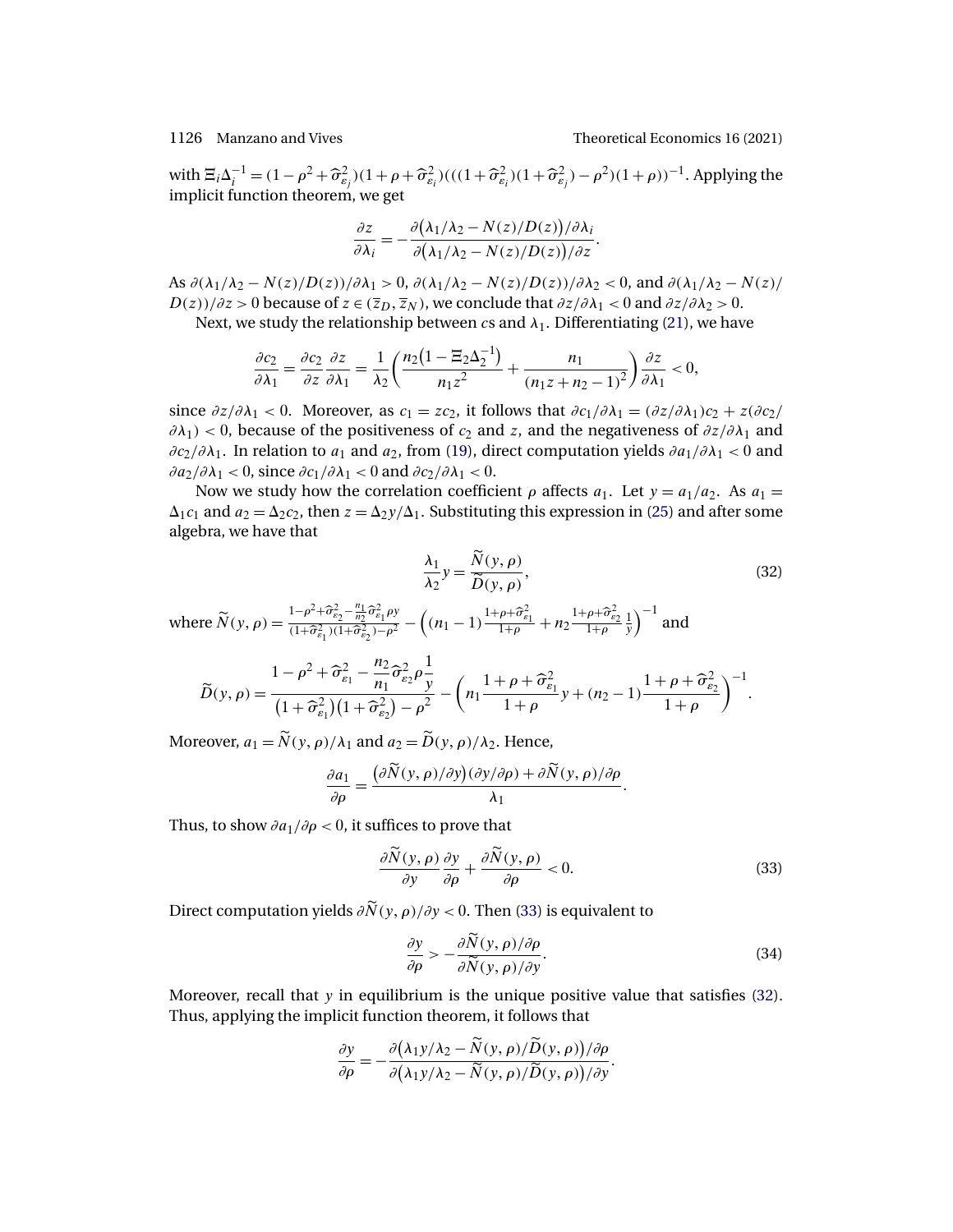Then [\(34\)](#page-31-0) can be rewritten as

$$
-\frac{\partial (\lambda_1 y/\lambda_2 - \widetilde{N}(y,\rho)/\widetilde{D}(y,\rho))/\partial \rho}{\partial (\lambda_1 y/\lambda_2 - \widetilde{N}(y,\rho)/\widetilde{D}(y,\rho))/\partial y} > -\frac{\partial \widetilde{N}(y,\rho)/\partial \rho}{\partial \widetilde{N}(y,\rho)/\partial y},
$$

or using the fact that in equilibrium  $\partial(\lambda_1 y/\lambda_2 - \tilde{N}(y, \rho)/\tilde{D}(y, \rho))/\partial y > 0$ , [\(34\)](#page-31-0) is satisfied if and only if

$$
-\frac{\partial(\lambda_1 y/\lambda_2 - \widetilde{N}(y,\rho)/\widetilde{D}(y,\rho))}{\partial \rho} > -\left(\frac{\partial \widetilde{N}(y,\rho)/\partial \rho}{\partial \widetilde{N}(y,\rho)/\partial y}\right) \frac{\partial(\lambda_1 y/\lambda_2 - \widetilde{N}(y,\rho)/\widetilde{D}(y,\rho))}{\partial y}.
$$
 (35)

Notice that

$$
-\frac{\partial (\lambda_1 y/\lambda_2 - \widetilde{N}(y,\rho)/\widetilde{D}(y,\rho))}{\partial \rho} = -\frac{(\partial \widetilde{N}(y,\rho)/\partial \rho)\widetilde{D}(y,\rho) - \widetilde{N}(y,\rho)(\partial \widetilde{D}(y,\rho)/\partial \rho)}{\widetilde{D}^2(y,\rho)},
$$

or using [\(31\)](#page-30-0),

$$
-\frac{\partial (\lambda_1 y/\lambda_2 - \widetilde{N}(y,\rho)/\widetilde{D}(y,\rho))}{\partial \rho} = -\frac{\partial \widetilde{N}(y,\rho)/\partial \rho - \lambda_1 y(\partial \widetilde{D}(y,\rho)/\partial \rho)/\lambda_2}{\widetilde{D}(y,\rho)}.
$$

Analogously,

$$
\frac{\partial (\lambda_1 y/\lambda_2 - \widetilde{N}(y,\rho)/\widetilde{D}(y,\rho))}{\partial y} = \frac{\lambda_1}{\lambda_2} - \frac{\partial \widetilde{N}(y,\rho)/\partial y - \lambda_1 y(\partial \widetilde{D}(y,\rho)/\partial y)/\lambda_2}{\widetilde{D}(y,\rho)}.
$$

Therefore, (35) is equivalent to

$$
\frac{\partial \widetilde{N}(y,\rho)/\partial \rho - \lambda_1 y (\partial \widetilde{D}(y,\rho)/\partial \rho)/\lambda_2}{\widetilde{D}(y,\rho)} \n> - \frac{\partial \widetilde{N}(y,\rho)/\partial \rho}{\partial \widetilde{N}(y,\rho)/\partial y} \left( \frac{\lambda_1}{\lambda_2} - \frac{\partial \widetilde{N}(y,\rho)/\partial y - \lambda_1 y (\partial \widetilde{D}(y,\rho)/\partial y)/\lambda_2}{\widetilde{D}(y,\rho)} \right)
$$

or

$$
-\frac{y(\partial \widetilde{D}(y,\rho)/\partial \rho)}{\widetilde{D}(y,\rho)} > -\frac{\partial \widetilde{N}(y,\rho)/\partial \rho}{\partial \widetilde{N}(y,\rho)/\partial y} \bigg(1 + \frac{y(\partial \widetilde{D}(y,\rho)/\partial y)}{\widetilde{D}(y,\rho)}\bigg). \tag{36}
$$

Moreover, recall that  $a_2 = D(y, \rho)/\lambda_2$ . The positiveness of  $a_2$  tells us that  $D(y, \rho) > 0$ . After some algebra, we have that  $\partial D(y, \rho) / \partial \rho < 0$ ,  $\partial N(y, \rho) / \partial \rho < 0$ , and  $\partial D(y, \rho) / \partial y > 0$ . Hence, we conclude that the left-hand side of (36) is positive, whereas the right-hand side of (36) is negative since  $\partial N(y, \rho)/\partial y < 0$ . Consequently, the fact that (36) is satisfied allows us to conclude that  $\partial a_1/\partial \rho < 0$ .

Concerning the effect of  $\rho$  on  $c_1$ , recall that  $c_1 = a_1/\Delta_1 = (1 + \rho + \widehat{\sigma}_{\varepsilon_1}^2)a_1/(1 + \rho)$ . This expression tells us that  $c_1$  is the product of two decreasing positive functions in  $\rho$ . Therefore,  $\partial c_1/\partial \rho < 0$ .

Next we study how  $a_1$  and  $c_1$  vary with a change in  $\sigma_{\varepsilon_i}^2$  and  $\sigma_{\varepsilon_j}^2$ . To do that, first we analyze the effect of  $\sigma_{\varepsilon_i}^2$  on  $d_1$  and  $d_2$ . From [Proposition 1,](#page-7-0) we know that  $a_i = \Delta_i c_i > 0$ ,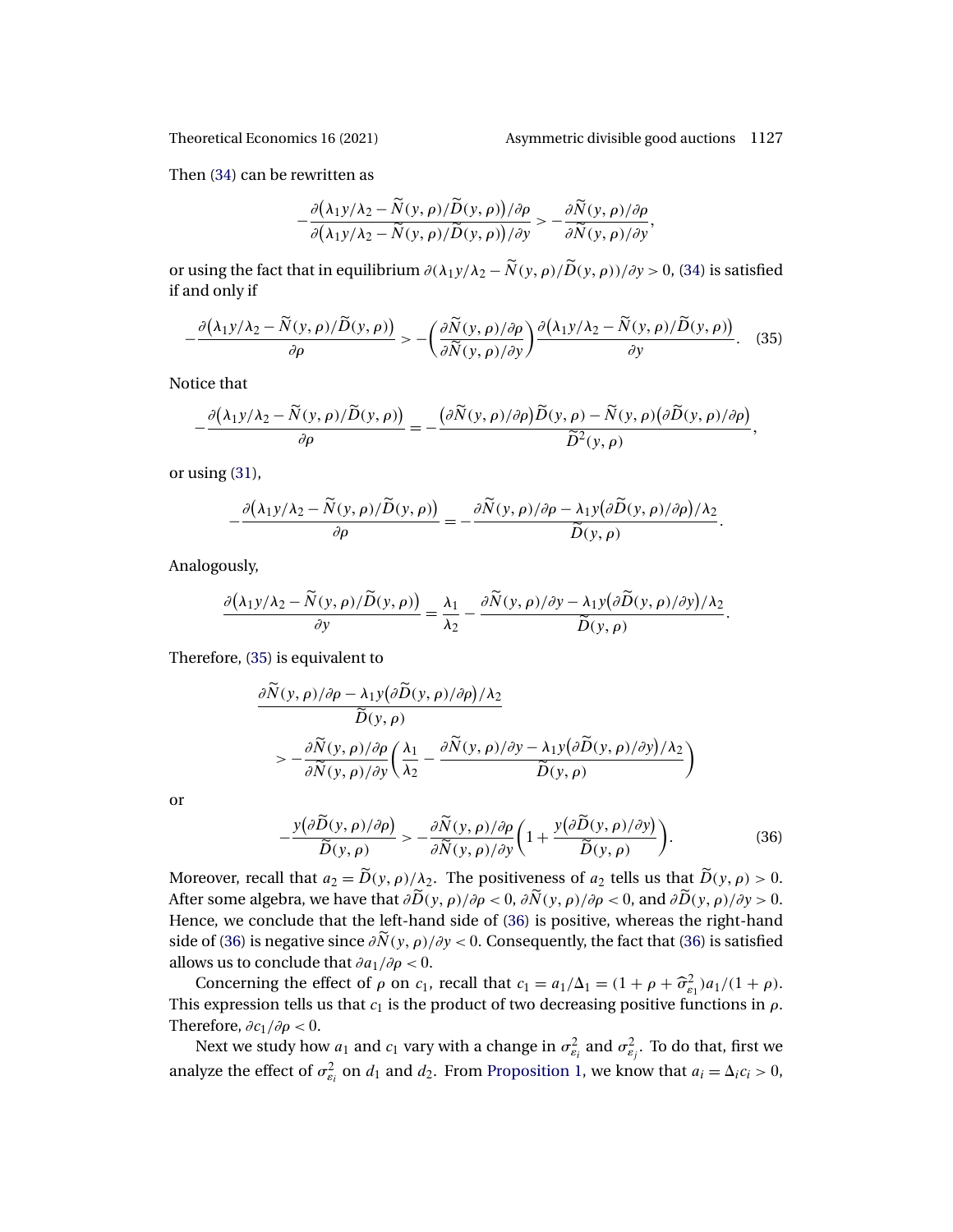$\ddot{\phantom{0}}$ 

 $i = 1, 2$ . Therefore, [\(2\)](#page-6-0) implies that  $d_i = ((n_i - 1)\Delta_i^{-1}a_i + n_j\Delta_j^{-1}a_j)^{-1}$ . Substituting the expressions of [\(17\)](#page-24-0) and the expression for  $\Delta_i$  given in [Lemma A2,](#page-24-0) it follows that

$$
d_i = \left(\frac{(n_i - 1)n_j}{\Omega_i} + \frac{n_j n_i}{\Omega_j}\right)^{-1},
$$

where  $\Omega_i = n_j Y_i(d_i + \lambda_i) + n_i(Y_i - 1)(d_i + \lambda_i)$  and  $\Omega_j = n_i Y_j(d_j + \lambda_j) + n_j(Y_j - 1)(d_i + \lambda_i)$ , with  $Y_i = \mathbb{E}_j/(\mathbb{E}_j - \Psi_i) = (1 - \rho^2 + \widehat{\sigma}_{\varepsilon_i}^2)/((1 - \rho)(1 + \rho + \widehat{\sigma}_{\varepsilon_i}^2)) > 1$ . Therefore, we derive the following equations that are satisfied in equilibrium, i.e.,  $F_i(\sigma_{\varepsilon_1}^2, \sigma_{\varepsilon_2}^2, d_1, d_2) = 0$ ,  $i = 1, 2$ , where

$$
F_i(\sigma_{\varepsilon_1}^2, \sigma_{\varepsilon_2}^2, d_1, d_2) = \frac{(n_i - 1)n_j d_i}{\Omega_i} + \frac{n_i n_j d_i}{\Omega_j} - 1.
$$

Let  $\mathit{DF}_{d_1, d_2}(\sigma^2_{\varepsilon_1}, \sigma^2_{\varepsilon_2}, d_1, d_2)$  denote the matrix

$$
\begin{pmatrix} \partial F_1(\sigma_{\varepsilon_1}^2,\sigma_{\varepsilon_2}^2,d_1,d_2)/\partial d_1 & \partial F_1(\sigma_{\varepsilon_1}^2,\sigma_{\varepsilon_2}^2,d_1,d_2)/\partial d_2 \\ \partial F_2(\sigma_{\varepsilon_1}^2,\sigma_{\varepsilon_2}^2,d_1,d_2)/\partial d_1 & \partial F_2(\sigma_{\varepsilon_1}^2,\sigma_{\varepsilon_2}^2,d_1,d_2)/\partial d_2 \end{pmatrix}
$$

After some tedious algebra, it can be shown that the determinant of  $DF_{d_1, d_2}(\sigma_{\varepsilon_1}^2, \sigma_{\varepsilon_2}^2,$  $d_1, d_2$ ) is strictly positive. In particular, it is not null and, therefore, this matrix is invertible. Hence, we can apply the implicit function theorem and we have

$$
\begin{aligned}\n\left(\frac{\partial d_1}{\partial \sigma_{\varepsilon_1}^2} \frac{\partial d_1}{\partial \sigma_{\varepsilon_2}^2}\right) &= -(DF_{d_1, d_2}(\sigma_{\varepsilon_1}^2, \sigma_{\varepsilon_2}^2, d_1, d_2))^{-1} \\
&= -(DF_{d_1, d_2}(\sigma_{\varepsilon_1}^2, \sigma_{\varepsilon_2}^2, d_1, d_2))^{-1} \\
&\times \left(\frac{\partial F_1(\sigma_{\varepsilon_1}^2, \sigma_{\varepsilon_2}^2, d_1, d_2)}{\partial F_2(\sigma_{\varepsilon_1}^2, \sigma_{\varepsilon_2}^2, d_1, d_2)}\right) \frac{\partial F_1(\sigma_{\varepsilon_1}^2, \sigma_{\varepsilon_2}^2, d_1, d_2)}{\partial F_2(\sigma_{\varepsilon_1}^2, \sigma_{\varepsilon_2}^2, d_1, d_2)}\frac{\partial F_2(\sigma_{\varepsilon_1}^2, \sigma_{\varepsilon_2}^2, d_1, d_2)}{\partial F_2(\sigma_{\varepsilon_1}^2, \sigma_{\varepsilon_2}^2, d_1, d_2)}.\n\end{aligned} \tag{37}
$$

It is easy to see that all the elements of  $(DF_{d_1,d_2}(\sigma_{\epsilon_1}^2, \sigma_{\epsilon_2}^2, d_1, d_2))^{-1}$  are positive. Moreover,  $\partial F_i(\sigma_{\varepsilon_1}^2,\sigma_{\varepsilon_2}^2,d_1,d_2)/\partial \sigma_{\varepsilon_i}^2 < 0$  and  $\partial F_i(\sigma_{\varepsilon_1}^2,\sigma_{\varepsilon_2}^2,d_1,d_2)/\partial \sigma_{\varepsilon_j}^2 < 0$ . Hence, (37) implies that  $\partial d_i/\partial \sigma_{\varepsilon_i}^2 > 0$  and  $\partial d_i/\partial \sigma_{\varepsilon_j}^2 > 0$ .

Next we study the comparative statics of  $c_1$  and  $c_2$  with respect to  $\sigma_{\varepsilon_1}^2$ . Recall that  $c_i =$  $n_j/\Omega_i$ . Using the fact that  $Y_1$ ,  $d_1$ , and  $d_2$  are increasing in  $\sigma_{\varepsilon_1}^2$  and that  $Y_2$  is independent of  $\sigma_{\varepsilon_1}^2$ , we have that  $\Omega_1$  and  $\Omega_2$  are increasing in  $\sigma_{\varepsilon_1}^2$ , which allows us to conclude that  $c_1$ and  $c_2$  are decreasing in  $\sigma_{\epsilon_1}^2$ . Combining these results with the fact that  $\Delta_1$  is decreasing in  $\sigma_{\varepsilon_1}^2$  and  $\Delta_2$  is independent of  $\sigma_{\varepsilon_1}^2$ , it follows that  $a_1$  and  $a_2$  are decreasing in  $\sigma_{\varepsilon_1}^2$ , since  $a_1 = \Delta_1 c_1$  and  $a_2 = \Delta_2 c_2$ .

In relation to (f) and (g), note that [Lemma A2](#page-24-0) shows that the only equilibrium coefficient affected by the quantity offered in the auction  $(Q)$  and by the prior mean of the valuations  $(\overline{\theta}_i$  and  $\overline{\theta}_i$ ) is  $b_i$ . Using [\(2\)](#page-6-0), we get that  $d_i$  is independent of these parameters.

Finally, concerning (h), notice that by similar reasoning as before, we derive the following equations that are satisfied in equilibrium, i.e.,  $F_i(n_1, n_2, d_1, d_2) = 0$ ,  $i = 1, 2$ ,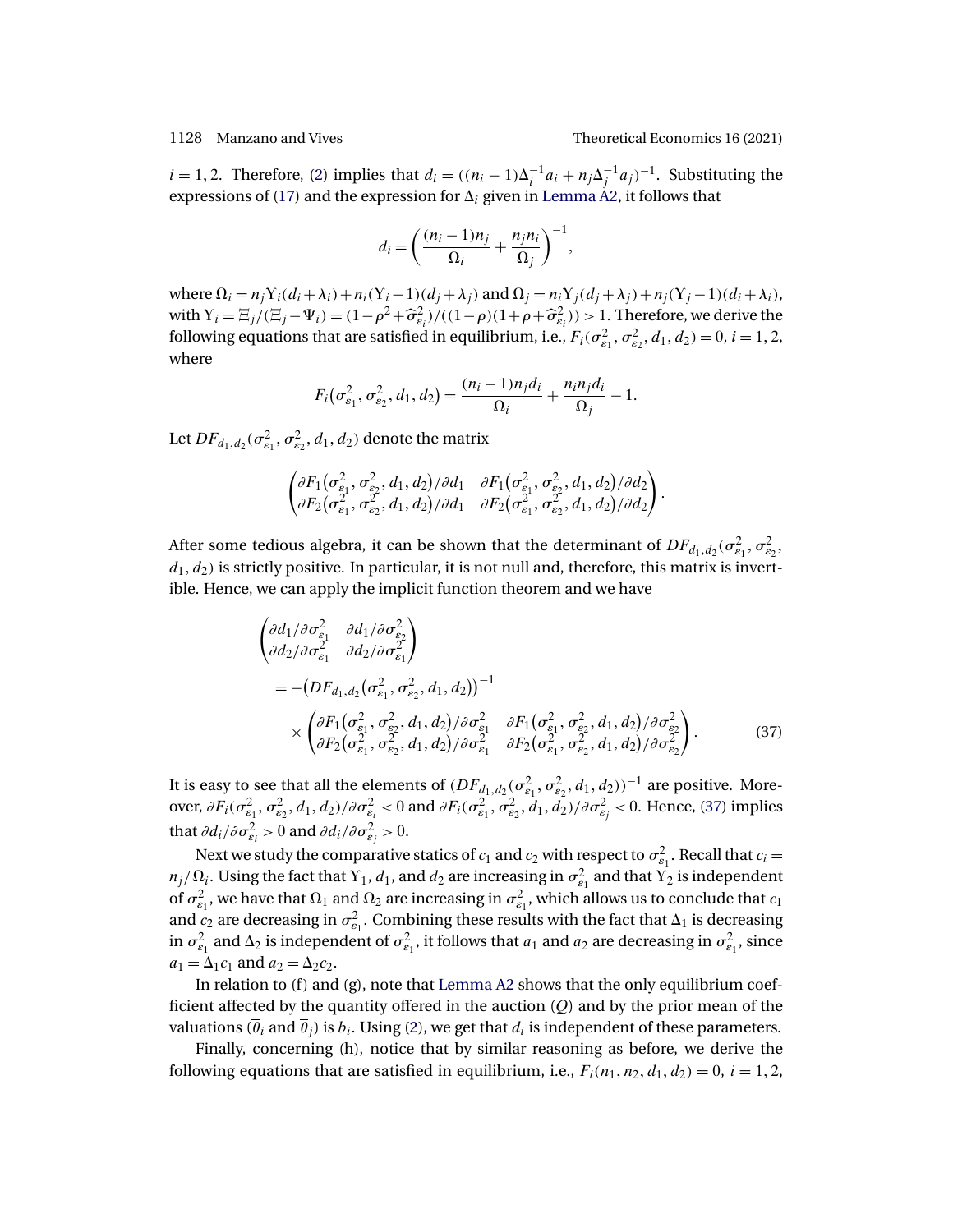<span id="page-34-0"></span>

where  $F_i(n_1, n_2, d_1, d_2) = F_i(\sigma_{\varepsilon_1}^2, \sigma_{\varepsilon_2}^2, d_1, d_2)$ . Hence,

$$
\begin{aligned}\n\left(\begin{matrix}\n\frac{\partial d_1}{\partial n_1} & \frac{\partial d_1}{\partial n_2} \\
\frac{\partial d_2}{\partial n_1} & \frac{\partial d_2}{\partial n_2}\n\end{matrix}\right) \\
= -(DF_{d_1, d_2}(n_1, n_2, d_1, d_2))^{-1} \left(\begin{matrix}\n\frac{\partial F_1(n_1, n_2, d_1, d_2)}{\partial n_1} & \frac{\partial F_1(n_1, n_2, d_1, d_2)}{\partial n_2} \\
\frac{\partial F_2(n_1, n_2, d_1, d_2)}{\partial n_1} & \frac{\partial F_2(n_1, n_2, d_1, d_2)}{\partial n_2}\n\end{matrix}\right).\n\end{aligned}
$$

Taking into account that all the elements of the previous two matrices are positive, we conclude that  $\partial d_i/\partial n_i < 0$  and  $\partial d_i/\partial n_i < 0$ .  $\Box$ 

PROOF OF COROLLARY 3. Suppose that  $\sigma_{\varepsilon_1}^2 \ge \sigma_{\varepsilon_2}^2$ ,  $\lambda_1 \ge \lambda_2$ , and  $n_1 \ge n_2$ . Using the expressions of  $\Xi_i$  and  $\Delta_i$ , it is easy to see that in this case,  $\Xi_2\Delta_2^{-1} > \Xi_1\Delta_1^{-1}$ . Next, we distinguish two cases.

*Case* 1:  $(n_1 + n_2 - 2)n_1/((n_1 + n_2)(n_1 + n_2 - 1)) \ge 1 - \Xi_2 \Delta_2^{-1}$ . Evaluating the polynomial  $G(\zeta)$ , stated in the proof of [Lemma A2,](#page-24-0) at  $\zeta = 1$ , we have that in this case,  $G(1) \ge 0$ . This implies that  $z \leq 1$  and, therefore,  $c_1 \leq c_2$ . In addition, using the expressions of  $d_1$ and  $d_2$ , we get sgn{ $d_1 - d_2$ } = sgn{ $c_1 - c_2$ }, which implies  $d_1 \leq d_2$ . Finally, notice that  $\Delta_1 \leq \Delta_2$  whenever  $\sigma_{\varepsilon_1}^2 \geq \sigma_{\varepsilon_2}^2$ . Hence,  $a_1/a_2 = z\Delta_1/\Delta_2 \leq 1$ .

*Case* 2:  $(n_1 + n_2 - 2)n_1/((n_1 + n_2)(n_1 + n_2 - 1)) < 1 - \Xi_2 \Delta_2^{-1}$ . Notice that

$$
\frac{(n_1+n_2-2)n_2}{(n_1+n_2)(n_1+n_2-1)}-(1-\Xi_1\Delta_1^{-1})\leq \frac{(n_1+n_2-2)n_1}{(n_1+n_2)(n_1+n_2-1)}-(1-\Xi_2\Delta_2^{-1}),
$$

since  $\Xi_2 \Delta_2^{-1} > \Xi_1 \Delta_1^{-1}$  and  $n_1 \ge n_2$ . Thus, in this case, we have that  $H_N(1) < 0$  and  $H<sub>D</sub>(1) < 0$ . Taking into account the shape of these polynomials, the previous two inequalities imply that  $\overline{z}_D > 1 > \overline{z}_N$ . However, [Proposition A1](#page-26-0) indicates that in this case there is no equilibrium.  $\Box$ 

# Appendix B: Proofs of results in S[ection](#page-13-0) 4

PROOF OF PROPOSITION 4. Without any loss of generality suppose that  $\overline{\theta}_i \geq \overline{\theta}_i$ . Using the expression of the optimal demand function, bidders of type  $j$  are expected to be buyers when  $\overline{\theta}_j > \mathbb{E}[p]$ . From the expression of  $\mathbb{E}[p]$ , the previous inequality is satisfied provided that

$$
\frac{n_i(\overline{\theta}_i - \overline{\theta}_j)}{d_i + \lambda_i} < Q. \tag{38}
$$

Next we study the relationship between  $\mathbb{E}[p]$  and  $n_i$ . Note that rewriting the expression of the expected equilibrium price, it follows that

$$
\mathbb{E}[p] = \overline{\theta}_j + \frac{n_i(d_j + \lambda_j)(\overline{\theta}_i - \overline{\theta}_j)}{n_i(d_j + \lambda_j) + n_j(d_i + \lambda_i)} - \frac{Q}{\frac{n_i}{d_i + \lambda_i} + \frac{n_j}{d_j + \lambda_j}}.
$$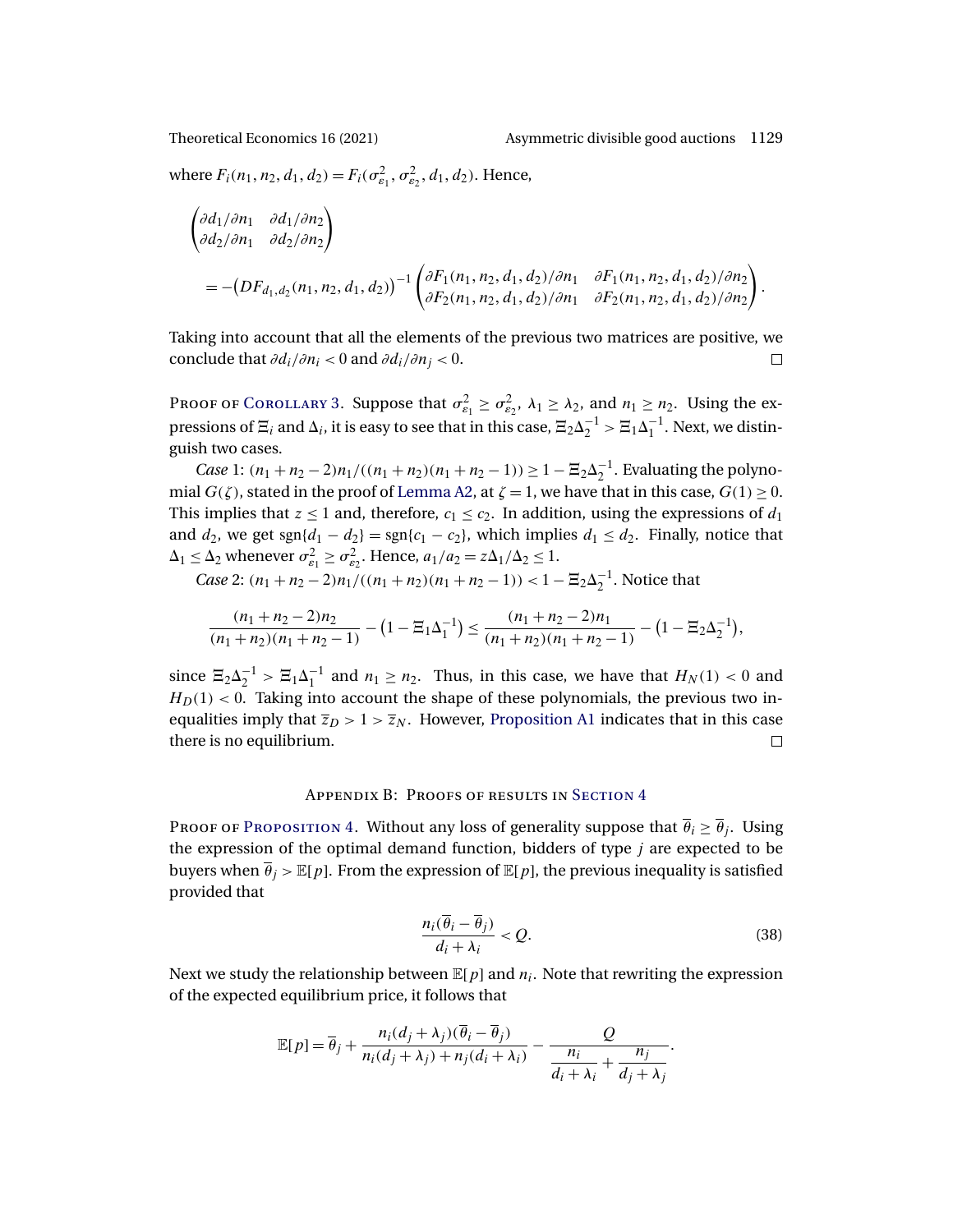Differentiating this expression with respect to  $n_i$ , we have

$$
\frac{\partial}{\partial n_i} \mathbb{E}[p] = \frac{\partial}{\partial n_i} \left( \frac{n_i(d_j + \lambda_j)}{n_i(d_j + \lambda_j) + n_j(d_i + \lambda_i)} \right) (\overline{\theta}_i - \overline{\theta}_j) - \frac{\partial}{\partial n_i} \left( \frac{1}{\frac{n_i}{d_i + \lambda_i} + \frac{n_j}{d_j + \lambda_j}} \right) Q.
$$

Using [Proposition 3\(](#page-10-0)ii), it follows that  $\frac{\partial}{\partial n_i}(\frac{1}{\frac{n_i}{d_i+\lambda_i}+\frac{n_j}{d_j+\lambda_j}})$  $) < 0$ . Hence, from  $(38)$ , it follows that

$$
\frac{\partial}{\partial n_i} \mathbb{E}[p] > \frac{\partial}{\partial n_i} \left( \frac{n_i(d_j + \lambda_j)}{n_i(d_j + \lambda_j) + n_j(d_i + \lambda_i)} \right) (\overline{\theta}_i - \overline{\theta}_j) \\
- \frac{\partial}{\partial n_i} \left( \frac{1}{\frac{n_i}{d_i + \lambda_i} + \frac{n_j}{d_j + \lambda_j}} \right) \frac{n_i(\overline{\theta}_i - \overline{\theta}_j)}{d_i + \lambda_i}
$$

and, from direct computations,

$$
\frac{\partial}{\partial n_i} \mathbb{E}[p] > \left(d_j + \lambda_j - \frac{n_i(d_j + \lambda_j) \frac{\partial}{\partial n_i} d_i}{d_i + \lambda_i}\right) \frac{\overline{\theta}_i - \overline{\theta}_j}{n_i(d_j + \lambda_j) + n_j(d_i + \lambda_i)}.
$$

From [Proposition 3\(](#page-10-0)ii), we know that  $\frac{\partial}{\partial n_i}d_i < 0$ . Hence, we can conclude that  $\mathbb{E}[p]$  increases with  $n_i$ . Given that the proofs of how the other underlying parameters affect the expected equilibrium price are similar to the previous one, they are omitted.

Now suppose that  $|\overline{\theta}_i - \overline{\theta}_j|$  is high enough or  $Q = 0$ . The results we have just derived may not hold. For example, let us focus on the relationship between the expected price and  $n_1$  when  $|\overline{\theta}_i-\overline{\theta}_j|$  is high enough. To study this relationship, we first show that  $n_2(d_1+$  $\lambda_1$ /( $n_1(d_2 + \lambda_2)$ ) decreases with  $n_1$ . Recall that  $d_2 = ((n_2 - 1)n_1/\Omega_2 + n_1n_2/\Omega_1)^{-1}$ . Using the expressions of  $\Omega_i$ , we have

$$
1 = \left(\frac{n_2 - 1}{\gamma_2 + (\gamma_2 - 1)\frac{n_2(d_1 + \lambda_1)}{n_1(d_2 + \lambda_2)}} + \frac{n_2}{\gamma_1 \frac{n_2(d_1 + \lambda_1)}{n_1(d_2 + \lambda_2)} + \gamma_1 - 1}\right)^{-1} + \frac{\lambda_2}{d_2 + \lambda_2}.
$$

The fact that  $d_2$  decreases with  $n_1$  implies that  $\lambda_2/(d_2 + \lambda_2)$  increases with  $n_1$ . Then the previous inequality tells us that  $\frac{n_2-1}{\gamma_2+(\gamma_2-1)\frac{n_2(d_1+\lambda_1)}{n_1(d_2+\lambda_2)}}$  $+\frac{n_2}{\ln (d_1 + \lambda_2)}$  $Y_1 \frac{n_2(d_1+\lambda_1)}{n_1(d_2+\lambda_2)} + Y_1 - 1$ increases with  $n_1$ . For this to be possible,  $\frac{n_2(d_1+\lambda_1)}{n_1(d_2+\lambda_2)}$  needs to be decreasing in  $n_1$ . Given that the expected price satisfies

$$
\mathbb{E}[p] = \left(1 + \frac{n_2(d_1 + \lambda_1)}{n_1(d_2 + \lambda_2)}\right)^{-1} \overline{\theta}_1 + \left(1 - \left(1 + \frac{n_2(d_1 + \lambda_1)}{n_1(d_2 + \lambda_2)}\right)^{-1}\right) \overline{\theta}_2
$$

$$
- \left(\frac{n_1}{d_1 + \lambda_1} + \frac{n_2}{d_2 + \lambda_2}\right)^{-1} Q,
$$

we have that the relationship between the expected price and  $n_1$  is ambiguous. For instance, if  $\bar{\theta}_2$  is low enough, then the fact that  $d_1$ ,  $d_2$ , and  $n_2(d_1 + \lambda_1)/(n_1(d_2 + \lambda_2))$  are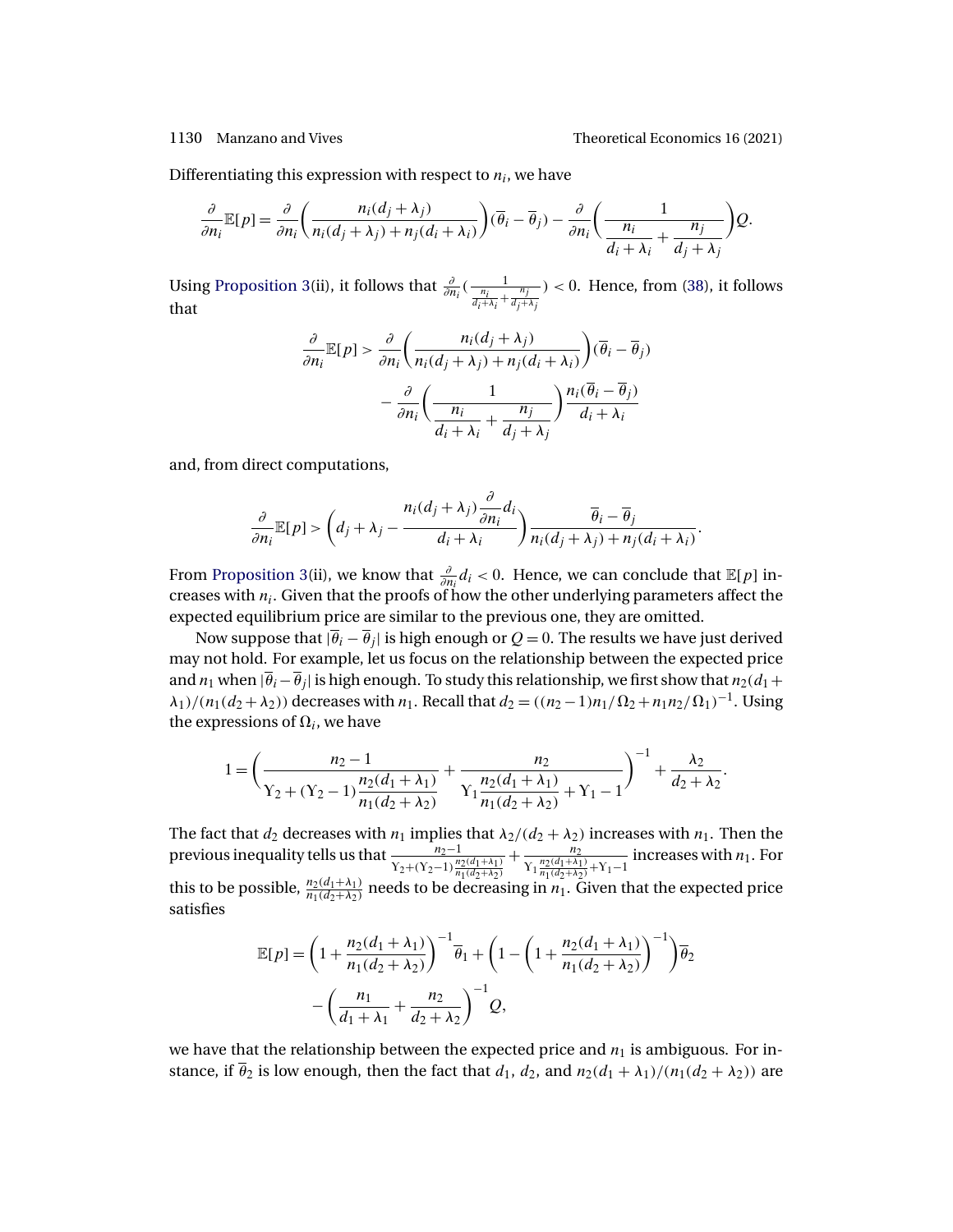<span id="page-36-0"></span>

decreasing in  $n_1$  allows us to conclude that the expected price increases with  $n_1$ . However, if  $\overline{\theta}_2$  is large, and  $\overline{\theta}_1$  and Q are low enough, then the expected price decreases with  $n_1$ .  $\Box$ 

Lemma B1. *The equilibrium quantities solve the distorted benefit maximization program*

$$
\max_{x_1, x_2} \mathbb{E}[n_1(\theta_1 x_1 - (d_1 + \lambda_1)x_1^2/2) + n_2(\theta_2 x_2 - (d_2 + \lambda_2)x_2^2/2)|t]
$$
  
s.t.  $n_1x_1 + n_2x_2 = Q$ ,

*taking as given the equilibrium parameters*  $d_1$  *and*  $d_2$ *.* 

PROOF. The Lagrangian function of the maximization program is given by

$$
\mathcal{L}(x_1, x_2, \mu) = n_1(t_1x_1 - (d_1 + \lambda_1)x_1^2/2) + n_2(t_2x_2 - (d_2 + \lambda_2)x_2^2/2) - \mu(n_1x_1 + n_2x_2 - Q),
$$

where  $\mu$  denotes the Lagrange multiplier. Differentiating, we obtain the FOCs

$$
n_1(t_1 - (d_1 + \lambda_1)x_1) - \mu n_1 = 0 \tag{39}
$$

$$
n_2(t_2 - (d_2 + \lambda_2)x_2) - \mu n_2 = 0 \tag{40}
$$

$$
n_1x_1 + n_2x_2 = Q.
$$
 (41)

From (39) and (40), it follows that  $x_i = (t_i - \mu)/(d_i + \lambda_i)$ ,  $i = 1, 2$ . Substituting these expressions in (41) and operating, we have  $\mu = (\frac{n_1 t_1}{d_1 + \lambda_1} + \frac{n_2 t_2}{d_2 + \lambda_2} - Q)(\frac{n_1}{d_1 + \lambda_1} + \frac{n_2}{d_2 + \lambda_2})^{-1}$ . Then plugging this expression into (39) and (40), we get the expressions of the equilibrium quantities given in [\(8\)](#page-13-0). In addition, since the objective function is concave and the constraint is a linear equation, we conclude that the critical point is a global maximum. Hence, the equilibrium quantities are the solutions of the optimization problem stated in Lemma B1.  $\Box$ 

PROPOSITION B1. Let  $Q = (n_1 + n_2)q$  *and let*  $\mu_i = n_i/(n_1 + n_2)$ . Then there exists a unique *price-taking equilibrium, and the equilibrium coefficients of the demand function for a type-*i *bidder are given by*

$$
b_i^o = \frac{\widehat{\sigma}_{\varepsilon_i}^2 (\mu_j (\overline{\theta}_i - \rho \overline{\theta}_j) + \rho \lambda_j q)}{\mu_i \rho \widehat{\sigma}_{\varepsilon_i}^2 \lambda_j + \mu_j (1 - \rho^2 + \widehat{\sigma}_{\varepsilon_i}^2) \lambda_i} a_i^o = \frac{\mu_j (1 - \rho^2)}{\mu_i \rho \widehat{\sigma}_{\varepsilon_i}^2 \lambda_j + \mu_j (1 - \rho^2 + \widehat{\sigma}_{\varepsilon_i}^2) \lambda_i}
$$

$$
c_i^o = \frac{\mu_j (1 - \rho) (1 + \rho + \widehat{\sigma}_{\varepsilon_i}^2)}{\mu_i \rho \widehat{\sigma}_{\varepsilon_i}^2 \lambda_j + \mu_j (1 - \rho^2 + \widehat{\sigma}_{\varepsilon_i}^2) \lambda_i}.
$$

PROOF. In the competitive setup, the FOC of the optimization problem for a type- $i$  bidder is given by  $\mathbb{E}[\theta_i|s_i, p] - p - \lambda_i x_i = 0$ . Doing computations similar to the proof of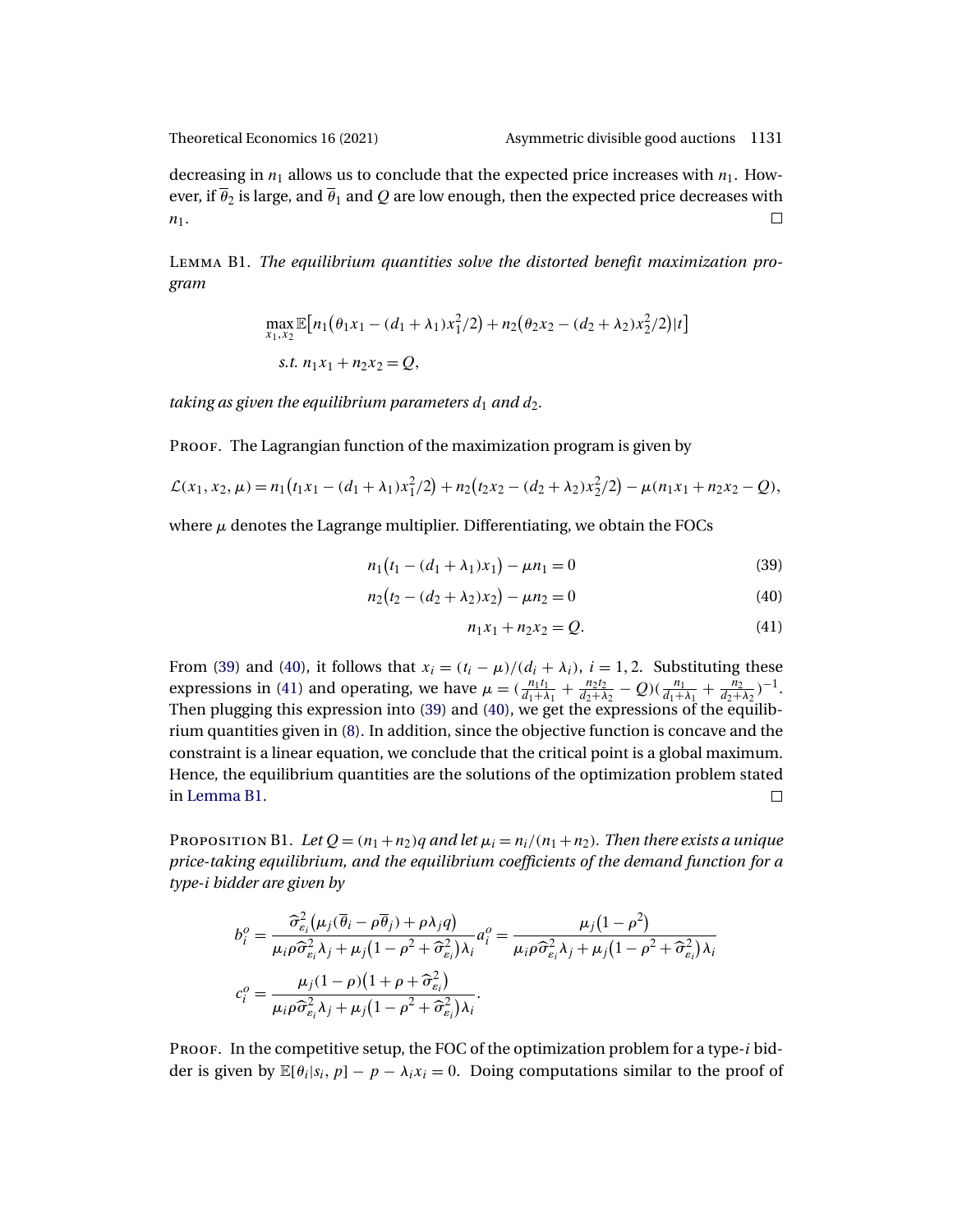1132 Manzano and Vives Theoretical Economics 16 (2021)

[Lemma A1,](#page-24-0) we derive the system of equations<sup>29</sup>

$$
b_i = \left( (1 - \Xi_i) \overline{\theta}_i - \Psi_i \overline{\theta}_j + \Psi_i \left( \frac{q - \mu_i b_i - \mu_j b_j}{\mu_j a_j} \right) \right) / \lambda_i
$$
 (42)

$$
a_i = \left(\Xi_i - \frac{\mu_i}{\mu_j} \frac{a_i}{a_j} \Psi_i\right) / \lambda_i
$$
\n(43)

$$
c_i = \left(1 - \Psi_i\left(\frac{\mu_i c_i + \mu_j c_j}{\mu_j a_j}\right)\right) / \lambda_i, \quad i, j = 1, 2, j \neq i.
$$
 (44)

Note that  $a_i/a_j = ((\overline{E}_i - \frac{\mu_i}{\mu_j}))$ ai  $\frac{a_i}{a_j}\Psi_i$ )/ $\lambda_i$ )/(( $\Xi_j - \frac{\mu_j}{\mu_i}$ aj  $\frac{a_j}{a_i}\Psi_j$   $/\lambda_j$  ). Hence,

$$
a_i/a_j = \mu_j(\Psi_j \lambda_i \mu_j + \Xi_i \lambda_j \mu_i) / (\mu_i(\Psi_i \lambda_j \mu_i + \lambda_i \Xi_j \mu_j)).
$$

Then plugging the previous expression into (43), we get

$$
a_i = \frac{\mu_j (\Xi_i \Xi_j - \Psi_i \Psi_j)}{\mu_j \Xi_j \lambda_i + \mu_i \Psi_i \lambda_j}.
$$
\n(45)

Furthermore, using (42) and after some algebra, we have

$$
\mu_i b_i + \mu_j b_j = \frac{\frac{\mu_i}{\lambda_i} \left( (1 - \Xi_i) \overline{\theta}_i - \Psi_i \overline{\theta}_j + \frac{\Psi_i}{\mu_j a_j} q \right) + \frac{\mu_j}{\lambda_j} \left( (1 - \Xi_j) \overline{\theta}_j - \Psi_j \overline{\theta}_i + \frac{\Psi_j}{\mu_i a_i} q \right)}{\frac{\Psi_i}{\lambda_i} \frac{\mu_i}{\mu_j a_j} + \frac{\Psi_j}{\lambda_j} \frac{\mu_j}{\mu_i a_i} + 1}.
$$

Substituting (45) and the last expression into (42), it follows that

$$
b_i = a_i \left( \frac{\Xi_j \overline{\theta}_i - \Psi_i \overline{\theta}_j}{\Xi_i \Xi_j - \Psi_i \Psi_j} - \overline{\theta}_i \right) + \frac{\lambda_j \Psi_i}{\mu_j \Xi_j \lambda_i + \mu_i \Psi_i \lambda_j} q.
$$
 (46)

In addition, from (44) and after some algebra, we get

$$
\mu_i c_i + c_j \mu_j = \left(\frac{\mu_i}{\lambda_i} + \frac{\mu_j}{\lambda_j}\right) / \left(\frac{\Psi_i}{\lambda_i} + \frac{\mu_i}{\mu_j a_j} + \frac{\Psi_j}{\lambda_j} + \frac{\mu_j}{\mu_i a_i} + 1\right).
$$

Using (45) and the last expression in (44), we have

$$
c_i = \frac{\mu_j (\Xi_j - \Psi_i)}{\mu_j \Xi_j \lambda_i + \mu_i \Psi_i \lambda_j}.
$$
\n(47)

Finally, substituting the expressions for  $\Xi_i$ ,  $\Xi_j$ ,  $\Psi_i$ , and  $\Psi_j$  in (45)–(47), we obtain the formulas stated in this proposition.  $\Box$ 

<sup>&</sup>lt;sup>29</sup>To ease the notation, the superscript  $\varrho$  is omitted in this proof.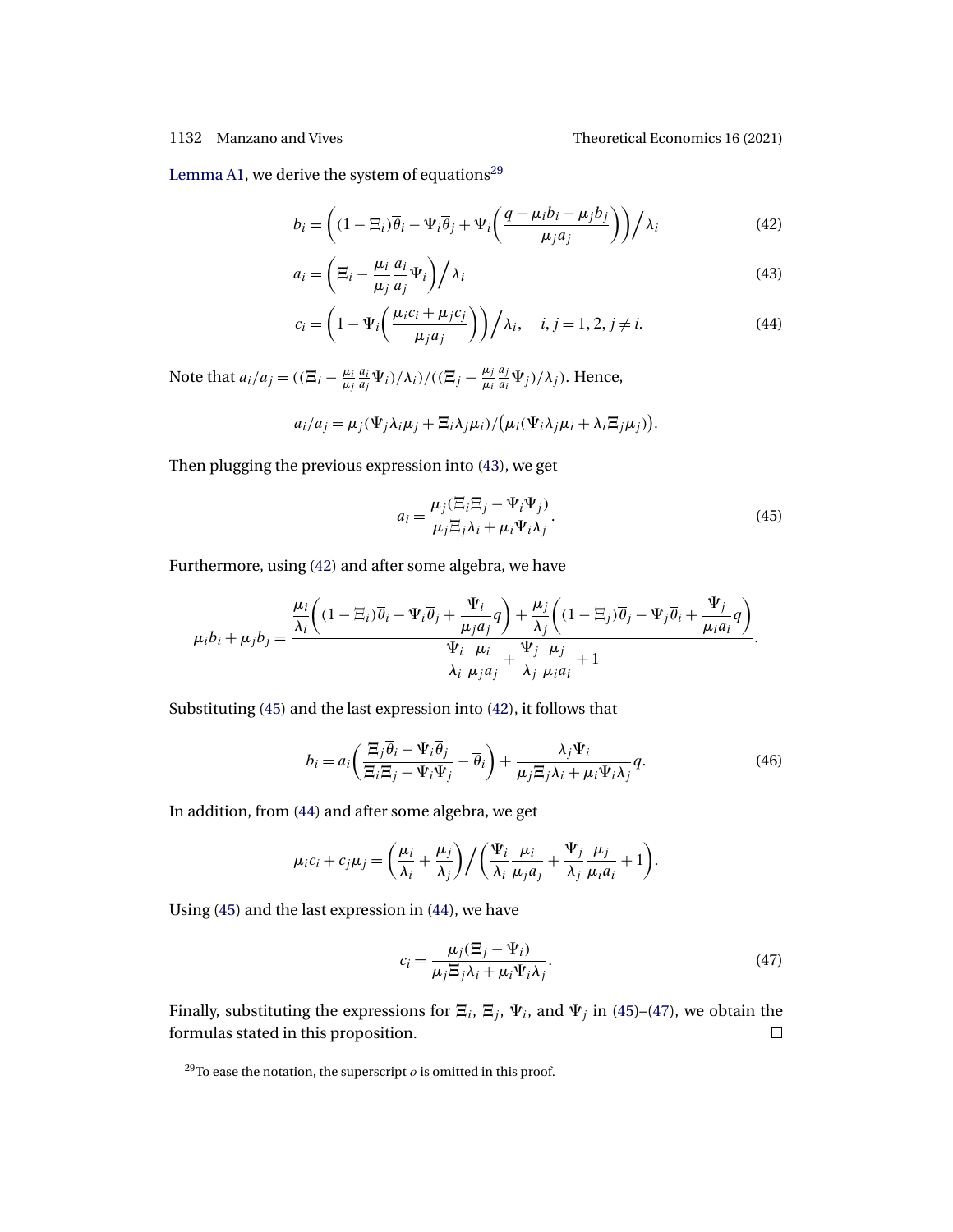<span id="page-38-0"></span>

PROOF OF PROPOSITION 5. Performing computations similar to the proof of [Lemma A1,](#page-24-0) we obtain that the equilibrium coefficients with subsidies  $\kappa_i = d_i(c_1^o, c_2^o)$  satisfy

$$
b_{i} = \frac{(1 - \Xi_{i})\overline{\theta}_{i} - \Psi_{i}\overline{\theta}_{j} - \frac{\Psi_{i}(n_{i}b_{i} + n_{j}b_{j} - Q)}{n_{j}a_{j}}}{d_{i} + \lambda_{i} - d_{i}(c_{1}^{o}, c_{2}^{o})} a_{i} = \frac{\Xi_{i} - \frac{n_{i}a_{i}}{n_{j}a_{j}}\Psi_{i}}{d_{i} + \lambda_{i} - d_{i}(c_{1}^{o}, c_{2}^{o})} > 0
$$

$$
c_{i} = \frac{1 - \frac{\Psi_{i}(n_{i}c_{i} + n_{j}c_{j})}{n_{j}a_{j}}}{d_{i} + \lambda_{i} - d_{i}(c_{1}^{o}, c_{2}^{o})}, \quad i, j = 1, 2, j \neq i.
$$

Comparing this system of equations and those derived in the proof of [Proposition B1,](#page-36-0) using  $Q = (n_1 + n_2)q$  and  $\mu_i = n_i/(n_1 + n_2)$ , we obtain that the equilibrium coefficients of the price-taking equilibrium solves this system. Therefore, we conclude that the quadratic subsidies,  $\kappa_i x_i^2/2$  with  $\kappa_i = d_i(c_1^o, c_2^o)$ , induce an efficient allocation. The closed-form expressions for the optimal subsidy rates are

$$
\kappa_i = \frac{1}{n_j(1-\rho)} \bigg( \frac{(n_i-1)\big(1+\widehat{\sigma}_{\varepsilon_i}^2+\rho\big)}{n_i\lambda_j\rho\widehat{\sigma}_{\varepsilon_i}^2+n_j\lambda_i\big(1-\rho^2+\widehat{\sigma}_{\varepsilon_i}^2\big)} + \frac{n_i\big(1+\widehat{\sigma}_{\varepsilon_j}^2+\rho\big)}{n_i\lambda_j\big(1-\rho^2+\widehat{\sigma}_{\varepsilon_j}^2\big)+n_j\lambda_i\rho\widehat{\sigma}_{\varepsilon_j}^2} \bigg)^{-1}.
$$

If  $\rho = 0$  (or, with full information, if  $\sigma_{\varepsilon_i}^2 = 0$ ,  $i = 1, 2$ ), then  $\kappa_i^f = 1/((n_i - 1)\lambda_i^{-1} + n_j\lambda_j^{-1})$ .

LEMMA B2. The expected deadweight loss at an anonymous allocation  $(x_1(t), x_2(t))$  sat*isfies*

$$
\mathbb{E}[DWL] = \frac{1}{2}\lambda_1 n_1 \mathbb{E}[(x_1(t) - x_1^o(t))^2] + \frac{1}{2}\lambda_2 n_2 \mathbb{E}[(x_2(t) - x_2^o(t))^2].
$$
 (48)

PROOF. Notice that  $\mathbb{E}[TS] = \mathbb{E}[\mathbb{E}[TS|t]]$ , where

$$
\mathbb{E}[TS|t] = \mathbb{E}[n_1(\theta_1x_1(t) - \lambda_1(x_1(t))^2/2) + n_2(\theta_2x_2(t) - \lambda_2(x_2(t))^2/2)|t]
$$
  
=  $n_1(t_1x_1(t) - \lambda_1(x_1(t))^2/2) + n_2(t_2x_2(t) - \lambda_2(x_2(t))^2/2).$ 

A Taylor series expansion of  $\mathbb{E}[TS|t]$  around the price-taking equilibrium  $(x_1^o(t), x_2^o(t))$ , stopping at the second term due to the fact that  $\mathbb{E}[TS|t]$  is quadratic, yields

$$
\mathbb{E}[TS|t](x(t)) = \mathbb{E}[TS|t](x^o(t)) + \nabla \mathbb{E}[TS|t](x^o(t))(x(t) - x^o(t))
$$

$$
+ \frac{1}{2}(x(t) - x^o(t))D^2 \mathbb{E}[TS|t](x^o(t))(x(t) - x^o(t)),
$$

where  $\nabla \mathbb{E}[TS|t](x^o(t))$  and  $D^2 \mathbb{E}[TS|t](x^o(t))$  are, respectively, the gradient and the Hessian matrix of  $\mathbb{E}[TS|t]$  evaluated at  $x^{\circ}(t)$ . Because of optimality of  $x^{\circ}(t)$ ,

$$
\nabla \mathbb{E}[TS|t](x^o(t)) = (0,0).
$$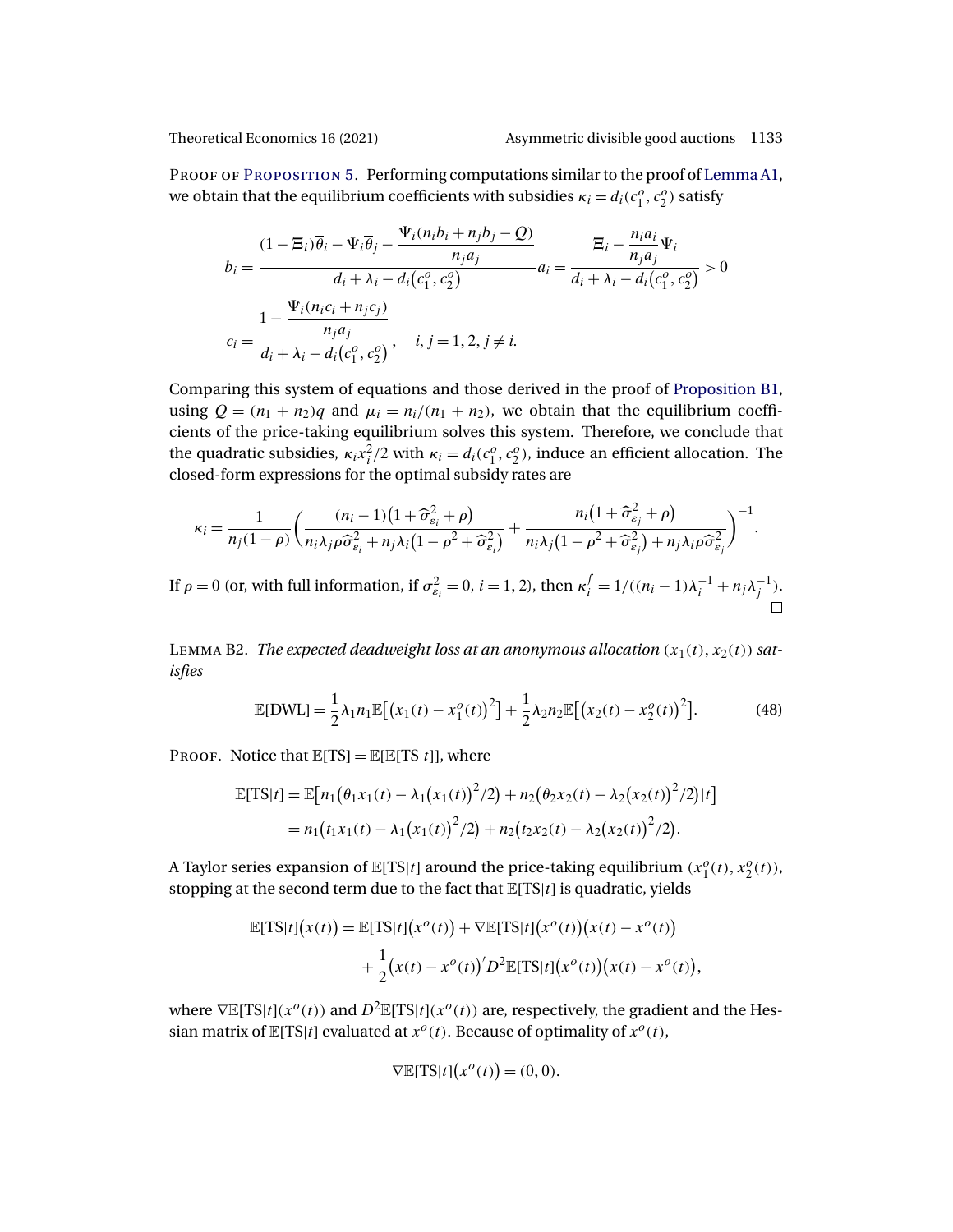<span id="page-39-0"></span>In addition,  $D^2 \mathbb{E}[TS|t](x^o(t)) = \begin{pmatrix} -\lambda_1 n_1 & 0 \\ 0 & -\lambda_2 n_2 \end{pmatrix}$ . Hence,

$$
\mathbb{E}[TS|t](x(t)) - \mathbb{E}[TS|t](x^{o}(t)) = -\frac{1}{2}\lambda_1 n_1 (x_1(t) - x_1^{o}(t))^2 - \frac{1}{2}\lambda_2 n_2 (x_2(t) - x_2^{o}(t))^2
$$

and, therefore, [\(48\)](#page-38-0) is satisfied.

## Appendix C: Proofs of results in S[ection](#page-21-0) 5

PROOF OF PROPOSITION 6. Using [\(28\)](#page-28-0) and [\(29\)](#page-29-0), it follows that  $\lim_{n_1\to\infty} \overline{z}_N$  =  $\lim_{n_1\to\infty} \overline{z}_D = 0$ . Furthermore, after some algebra, we have that the necessary and sufficient condition for the existence of an equilibrium (i.e.,  $\lim_{n_1\to\infty} \overline{z}_N / \overline{z}_D > 1$ ) is equivalent to  $n_2 > \bar{n}_2(\rho, \widehat{\sigma}_{\varepsilon_1}^2, \widehat{\sigma}_{\varepsilon_2}^2)$ , where

$$
\bar{n}_2(\rho,\widehat{\sigma}_{\varepsilon_1}^2,\widehat{\sigma}_{\varepsilon_2}^2)=\frac{\rho((2-\rho)\widehat{\sigma}_{\varepsilon_2}^2+2(1-\rho^2))\widehat{\sigma}_{\varepsilon_1}^2}{(1-\rho^2)((1+\widehat{\sigma}_{\varepsilon_1}^2)(1+\widehat{\sigma}_{\varepsilon_2}^2)-\rho^2)}.
$$

Moreover, taking the limit in [\(25\)](#page-26-0), it follows that  $\lim_{n_1\to\infty} z = 0$  and

$$
\lim_{n_1 \to \infty} n_1 z = n_2 \Xi_1 \Delta_1^{-1} / (1 - \Xi_1 \Delta_1^{-1}). \tag{49}
$$

Using the expressions included in the statement of [Lemma A2](#page-24-0) and after some tedious algebra, we get  $\lim_{n_1\to\infty} b_1 = q$ ,  $\lim_{n_1\to\infty} a_1 = 0$ ,  $\lim_{n_1\to\infty} c_1 = 0$ ,  $\lim_{n_1\to\infty} a_2 =$  $\Delta_2$  lim<sub>n<sub>1→∞</sub> c<sub>2</sub>,</sub>

$$
\lim_{n_1 \to \infty} b_2 = \frac{\hat{\sigma}_{\varepsilon_2}^2 \left( \frac{(n_2 - 1)(1 - \rho^2)}{(1 - \rho^2 + \hat{\sigma}_{\varepsilon_2}^2)} + \frac{(1 - \rho^2 + \hat{\sigma}_{\varepsilon_1}^2 (1 - 2\rho))}{(1 + \hat{\sigma}_{\varepsilon_1}^2)(1 + \hat{\sigma}_{\varepsilon_2}^2) - \rho^2} \right) (\overline{\theta}_2 - \rho \overline{\theta}_1 + q \rho \lambda_1)
$$
\n
$$
(1 - \rho) \lambda_2 \left( n_2 (1 + \rho) - \frac{\rho \hat{\sigma}_{\varepsilon_1}^2 (1 + \rho + \hat{\sigma}_{\varepsilon_2}^2)}{(1 + \hat{\sigma}_{\varepsilon_1}^2)(1 + \hat{\sigma}_{\varepsilon_2}^2) - \rho^2} \right)
$$
\n
$$
+ q \frac{\rho^2 \hat{\sigma}_{\varepsilon_2}^2 \hat{\sigma}_{\varepsilon_1}^2}{n_2 (1 - \rho^2)((1 + \hat{\sigma}_{\varepsilon_1}^2)(1 + \hat{\sigma}_{\varepsilon_2}^2) - \rho^2)}
$$
\n
$$
\lim_{n_1 \to \infty} c_2 = \frac{n_2 - \bar{n}_2 (\rho, \hat{\sigma}_{\varepsilon_1}^2, \hat{\sigma}_{\varepsilon_2}^2)}{\lambda_2 \frac{1 - \rho^2 + \hat{\sigma}_{\varepsilon_2}^2}{1 - \rho} \left( \frac{n_2}{(1 + \rho + \hat{\sigma}_{\varepsilon_2}^2)} - \frac{\rho \hat{\sigma}_{\varepsilon_1}^2}{(1 + \rho)((1 + \hat{\sigma}_{\varepsilon_1}^2)(1 + \hat{\sigma}_{\varepsilon_2}^2) - \rho^2)} \right)}.
$$
\n(50)

Next, in relation to the expressions for  $d_1$  and  $d_2$ , we have that

$$
\lim_{n_1 \to \infty} d_1 = \lim_{n_1 \to \infty} ((n_1 - 1)c_1 + n_2 c_2)^{-1} = \left( \lim_{n_1 \to \infty} \left( \frac{(n_1 - 1)}{n_1} n_1 z + n_2 \right) \lim_{n_1 \to \infty} c_2 \right)^{-1} > 0.
$$

The fact that  $n_1z$  and  $c_2$  converge to a positive finite number, as shown in (49) and (50), implies that  $d_1$  does not converge to zero (provided that  $\rho \hat{\sigma}_{\varepsilon_1}^2 > 0$ ; if  $\rho \hat{\sigma}_{\varepsilon_1}^2 = 0$ , then it is easy to see that  $\lim_{n_1\to\infty} n_1z = \infty$ ). A similar result is obtained with the limit of  $d_2$ . In

$$
\Box
$$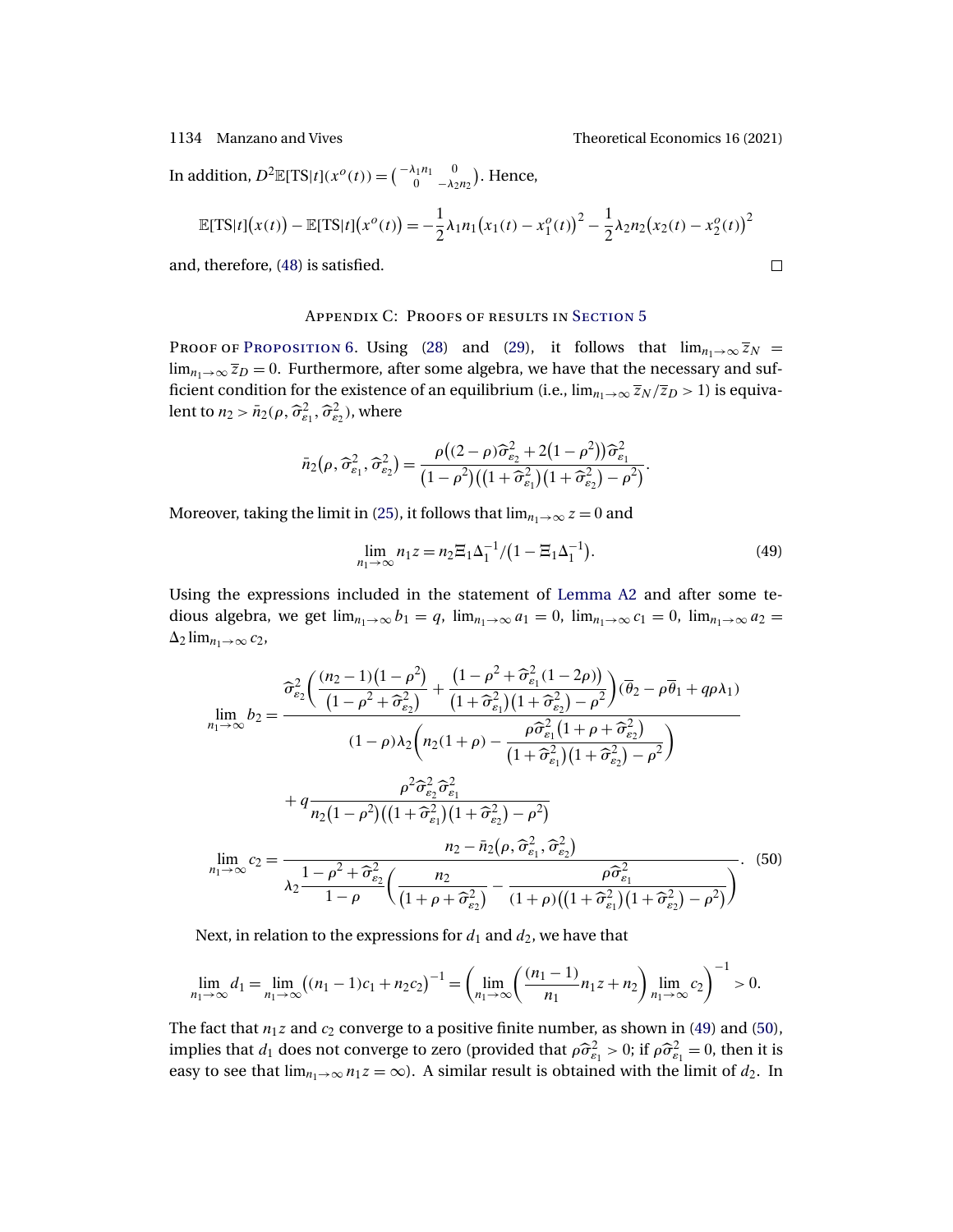<span id="page-40-0"></span>

particular,

$$
\lim_{n_1 \to \infty} d_2 = \left( \left( \lim_{n_1 \to \infty} n_1 z + n_2 - 1 \right) \lim_{n_1 \to \infty} c_2 \right)^{-1} > \lim_{n_1 \to \infty} d_1 > 0.
$$

### **REFERENCES**

[Akgün, Ugur \(2004\), "Mergers with supply functions."](http://www.e-publications.org/srv/te/linkserver/openurl?rft_dat=bib:1/a04&rfe_id=urn:sici%2F1933-6837%282021%2916%3A3%3C1095%3AMPAWIA%3E2.0.CO%3B2-T) ˘ *Journal of Industrial Economics*, [52, 535–546.](http://www.e-publications.org/srv/te/linkserver/openurl?rft_dat=bib:1/a04&rfe_id=urn:sici%2F1933-6837%282021%2916%3A3%3C1095%3AMPAWIA%3E2.0.CO%3B2-T) [\[1099,](#page-4-0) [1105\]](#page-10-0)

[Anderson, Edward J. and Xinmin Hu \(2008\), "Finding supply function equilibria with](http://www.e-publications.org/srv/te/linkserver/openurl?rft_dat=bib:2/ah08&rfe_id=urn:sici%2F1933-6837%282021%2916%3A3%3C1095%3AMPAWIA%3E2.0.CO%3B2-T) asymmetric firms." *[Operations Research](http://www.e-publications.org/srv/te/linkserver/openurl?rft_dat=bib:2/ah08&rfe_id=urn:sici%2F1933-6837%282021%2916%3A3%3C1095%3AMPAWIA%3E2.0.CO%3B2-T)*, 56, 697–711. [\[1099\]](#page-4-0)

[Andreyanov, Pasha and Tomasz Sadzik \(2021\), "Robust mechanism design of exchange."](http://www.e-publications.org/srv/te/linkserver/openurl?rft_dat=bib:3/as20&rfe_id=urn:sici%2F1933-6837%282021%2916%3A3%3C1095%3AMPAWIA%3E2.0.CO%3B2-T) *[Review of Economic Studies](http://www.e-publications.org/srv/te/linkserver/openurl?rft_dat=bib:3/as20&rfe_id=urn:sici%2F1933-6837%282021%2916%3A3%3C1095%3AMPAWIA%3E2.0.CO%3B2-T)*, 88, 521–573. [\[1099\]](#page-4-0)

[Armantier, Olivier and Erwann Sbaï \(2006\), "Estimation and comparison of treasury](http://www.e-publications.org/srv/te/linkserver/openurl?rft_dat=bib:4/as06&rfe_id=urn:sici%2F1933-6837%282021%2916%3A3%3C1095%3AMPAWIA%3E2.0.CO%3B2-T) [auction formats when bidders are asymmetric."](http://www.e-publications.org/srv/te/linkserver/openurl?rft_dat=bib:4/as06&rfe_id=urn:sici%2F1933-6837%282021%2916%3A3%3C1095%3AMPAWIA%3E2.0.CO%3B2-T) *Journal of Applied Econometrics*, 21, [745–779.](http://www.e-publications.org/srv/te/linkserver/openurl?rft_dat=bib:4/as06&rfe_id=urn:sici%2F1933-6837%282021%2916%3A3%3C1095%3AMPAWIA%3E2.0.CO%3B2-T) [\[1096,](#page-1-0) [1108\]](#page-13-0)

Arnone, Marco and George Iden (2003), "Primary dealers in government securities: policy issues and selected countries' experience." Working paper, IMF Working Paper No. 03/45. [\[1096\]](#page-1-0)

[Athey, Susan, Dominic Coey, and Jonathan Levin \(2013\), "Set-asides and subsidies in](http://www.e-publications.org/srv/te/linkserver/openurl?rft_dat=bib:6/acl13&rfe_id=urn:sici%2F1933-6837%282021%2916%3A3%3C1095%3AMPAWIA%3E2.0.CO%3B2-T) auctions." *[American Economic Journal: Microeconomics](http://www.e-publications.org/srv/te/linkserver/openurl?rft_dat=bib:6/acl13&rfe_id=urn:sici%2F1933-6837%282021%2916%3A3%3C1095%3AMPAWIA%3E2.0.CO%3B2-T)*, 5, 1–27. [\[1111\]](#page-16-0)

[Ausubel, Lawrence M., Peter Cramton, Marek Pycia, Marzena Rostek, and Marek](http://www.e-publications.org/srv/te/linkserver/openurl?rft_dat=bib:7/acprw14&rfe_id=urn:sici%2F1933-6837%282021%2916%3A3%3C1095%3AMPAWIA%3E2.0.CO%3B2-T) [Weretka \(2014\), "Demand reduction and inefficiency in multi-unit auctions."](http://www.e-publications.org/srv/te/linkserver/openurl?rft_dat=bib:7/acprw14&rfe_id=urn:sici%2F1933-6837%282021%2916%3A3%3C1095%3AMPAWIA%3E2.0.CO%3B2-T) *Review of [Economic Studies](http://www.e-publications.org/srv/te/linkserver/openurl?rft_dat=bib:7/acprw14&rfe_id=urn:sici%2F1933-6837%282021%2916%3A3%3C1095%3AMPAWIA%3E2.0.CO%3B2-T)*, 81, 1366–1400. [\[1098,](#page-3-0) [1118\]](#page-23-0)

[Babus, Ana and Péter Kondor \(2018\), "Trading and information diffusion in over-the](http://www.e-publications.org/srv/te/linkserver/openurl?rft_dat=bib:8/bk18&rfe_id=urn:sici%2F1933-6837%282021%2916%3A3%3C1095%3AMPAWIA%3E2.0.CO%3B2-T)[counter markets."](http://www.e-publications.org/srv/te/linkserver/openurl?rft_dat=bib:8/bk18&rfe_id=urn:sici%2F1933-6837%282021%2916%3A3%3C1095%3AMPAWIA%3E2.0.CO%3B2-T) *Econometrica*, 86, 1727–1769. [\[1115\]](#page-20-0)

[Back, Kerry and Jaime F. Zender \(1993\), "Auctions of divisible goods: On the rationale for](http://www.e-publications.org/srv/te/linkserver/openurl?rft_dat=bib:9/bz93&rfe_id=urn:sici%2F1933-6837%282021%2916%3A3%3C1095%3AMPAWIA%3E2.0.CO%3B2-T) the treasury experiment." *[Review of Financial Studies](http://www.e-publications.org/srv/te/linkserver/openurl?rft_dat=bib:9/bz93&rfe_id=urn:sici%2F1933-6837%282021%2916%3A3%3C1095%3AMPAWIA%3E2.0.CO%3B2-T)*, 6, 733–764. [\[1097,](#page-2-0) [1098\]](#page-3-0)

[Baisa, Brian and Justin Burkett \(2018\), "Large multi-unit auctions with a large bidder."](http://www.e-publications.org/srv/te/linkserver/openurl?rft_dat=bib:10/bb18&rfe_id=urn:sici%2F1933-6837%282021%2916%3A3%3C1095%3AMPAWIA%3E2.0.CO%3B2-T) *[Journal of Economic Theory](http://www.e-publications.org/srv/te/linkserver/openurl?rft_dat=bib:10/bb18&rfe_id=urn:sici%2F1933-6837%282021%2916%3A3%3C1095%3AMPAWIA%3E2.0.CO%3B2-T)*, 174, 1–15. [\[1117\]](#page-22-0)

[Bergemann, Dirk, Tibor Heumann, and Stephen Morris \(2021\), "Information, market](http://www.e-publications.org/srv/te/linkserver/openurl?rft_dat=bib:11/bhm18&rfe_id=urn:sici%2F1933-6837%282021%2916%3A3%3C1095%3AMPAWIA%3E2.0.CO%3B2-T) power, and price volatility." *[RAND Journal of Economics](http://www.e-publications.org/srv/te/linkserver/openurl?rft_dat=bib:11/bhm18&rfe_id=urn:sici%2F1933-6837%282021%2916%3A3%3C1095%3AMPAWIA%3E2.0.CO%3B2-T)*, 52, 125–150. [\[1098\]](#page-3-0)

[Bindseil, Ulrich, Kjell G. Nyborg, and Ilya A. Strebulaev \(2009\), "Repo auctions and the](http://www.e-publications.org/srv/te/linkserver/openurl?rft_dat=bib:12/bns09&rfe_id=urn:sici%2F1933-6837%282021%2916%3A3%3C1095%3AMPAWIA%3E2.0.CO%3B2-T) market for liquidity." *[Journal of Money, Credit and Banking](http://www.e-publications.org/srv/te/linkserver/openurl?rft_dat=bib:12/bns09&rfe_id=urn:sici%2F1933-6837%282021%2916%3A3%3C1095%3AMPAWIA%3E2.0.CO%3B2-T)*, 41, 1391–1421. [\[1099\]](#page-4-0)

Cao, Melanie and Dennis Lu (2004), "Information and winning: Evidence from the 3 month Canadian treasury auctions." Unpublished paper, Schulich School of Business, York University. [\[1096,](#page-1-0) [1097\]](#page-2-0)

[Cassola, Nuno, Ali Hortaçsu, and Jakub Kastl \(2013\), "The 2007 subprime market crisis](http://www.e-publications.org/srv/te/linkserver/openurl?rft_dat=bib:14/chk13&rfe_id=urn:sici%2F1933-6837%282021%2916%3A3%3C1095%3AMPAWIA%3E2.0.CO%3B2-T) [through the lens of European Central Bank auctions for short-term funds."](http://www.e-publications.org/srv/te/linkserver/openurl?rft_dat=bib:14/chk13&rfe_id=urn:sici%2F1933-6837%282021%2916%3A3%3C1095%3AMPAWIA%3E2.0.CO%3B2-T) *Econometrica*[, 81, 1309–1345.](http://www.e-publications.org/srv/te/linkserver/openurl?rft_dat=bib:14/chk13&rfe_id=urn:sici%2F1933-6837%282021%2916%3A3%3C1095%3AMPAWIA%3E2.0.CO%3B2-T) [\[1097,](#page-2-0) [1107\]](#page-12-0)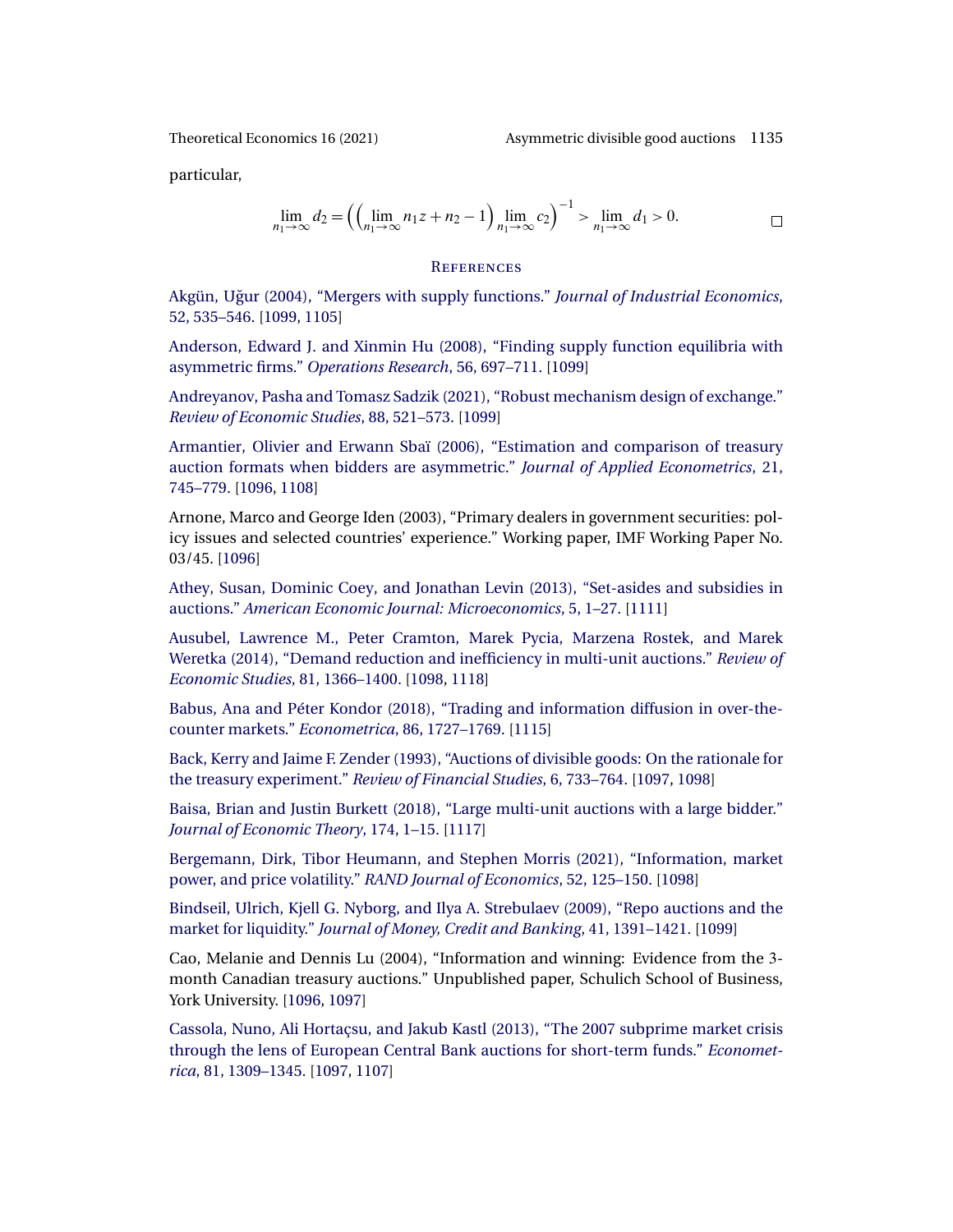<span id="page-41-0"></span>

[Cramton, Peter and Steven Stoft \(2007\), "Why we need to stick with uniform price auc](http://www.e-publications.org/srv/te/linkserver/openurl?rft_dat=bib:15/cs07&rfe_id=urn:sici%2F1933-6837%282021%2916%3A3%3C1095%3AMPAWIA%3E2.0.CO%3B2-T)[tions in electricity markets."](http://www.e-publications.org/srv/te/linkserver/openurl?rft_dat=bib:15/cs07&rfe_id=urn:sici%2F1933-6837%282021%2916%3A3%3C1095%3AMPAWIA%3E2.0.CO%3B2-T) *Electricity Journal*, 20, 26–37. [\[1096\]](#page-1-0)

[Du, Songzi and Haoxiang Zhu \(2017a\), "What is the optimal trading frequency in finan](http://www.e-publications.org/srv/te/linkserver/openurl?rft_dat=bib:16/dz17a&rfe_id=urn:sici%2F1933-6837%282021%2916%3A3%3C1095%3AMPAWIA%3E2.0.CO%3B2-T)cial markets?" *[Review of Economic Studies](http://www.e-publications.org/srv/te/linkserver/openurl?rft_dat=bib:16/dz17a&rfe_id=urn:sici%2F1933-6837%282021%2916%3A3%3C1095%3AMPAWIA%3E2.0.CO%3B2-T)*, 84, 1606–1651. [\[1096,](#page-1-0) [1098\]](#page-3-0)

Du, Songzi and Haoxiang Zhu (2017b), "Bilateral trading in divisible double auctions." *Journal of Economic Theory*, 167, 285–311. [\[1105\]](#page-10-0)

[Ewerhart, Christian, Nuno Cassola, and Natacha Valla \(2010\), "Declining valuations and](http://www.e-publications.org/srv/te/linkserver/openurl?rft_dat=bib:18/ecv10&rfe_id=urn:sici%2F1933-6837%282021%2916%3A3%3C1095%3AMPAWIA%3E2.0.CO%3B2-T) [equilibrium bidding in central bank refinancing operations."](http://www.e-publications.org/srv/te/linkserver/openurl?rft_dat=bib:18/ecv10&rfe_id=urn:sici%2F1933-6837%282021%2916%3A3%3C1095%3AMPAWIA%3E2.0.CO%3B2-T) *International Journal of [Industrial Organization](http://www.e-publications.org/srv/te/linkserver/openurl?rft_dat=bib:18/ecv10&rfe_id=urn:sici%2F1933-6837%282021%2916%3A3%3C1095%3AMPAWIA%3E2.0.CO%3B2-T)*, 28, 30–43. [\[1100\]](#page-5-0)

[Grossman, Sanford J. and Joseph E. Stiglitz \(1980\), "On the impossibility of information](http://www.e-publications.org/srv/te/linkserver/openurl?rft_dat=bib:19/gs80&rfe_id=urn:sici%2F1933-6837%282021%2916%3A3%3C1095%3AMPAWIA%3E2.0.CO%3B2-T)ally efficient markets." *[American Economic Review](http://www.e-publications.org/srv/te/linkserver/openurl?rft_dat=bib:19/gs80&rfe_id=urn:sici%2F1933-6837%282021%2916%3A3%3C1095%3AMPAWIA%3E2.0.CO%3B2-T)*, 70, 393–408. [\[1105\]](#page-10-0)

[Hamao, Yasushi and Narasimhan Jegadeesh \(1998\), "An analysis of bidding in the](http://www.e-publications.org/srv/te/linkserver/openurl?rft_dat=bib:20/hj98&rfe_id=urn:sici%2F1933-6837%282021%2916%3A3%3C1095%3AMPAWIA%3E2.0.CO%3B2-T) [Japanese government bond auctions."](http://www.e-publications.org/srv/te/linkserver/openurl?rft_dat=bib:20/hj98&rfe_id=urn:sici%2F1933-6837%282021%2916%3A3%3C1095%3AMPAWIA%3E2.0.CO%3B2-T) *Journal of Finance*, 53, 755–772. [\[1096,](#page-1-0) [1097\]](#page-2-0)

[Holmberg, Pär and Frank A. Wolak \(2018\), "Comparing auction designs where suppliers](http://www.e-publications.org/srv/te/linkserver/openurl?rft_dat=bib:21/hw18&rfe_id=urn:sici%2F1933-6837%282021%2916%3A3%3C1095%3AMPAWIA%3E2.0.CO%3B2-T) [have uncertain costs and uncertain pivotal status."](http://www.e-publications.org/srv/te/linkserver/openurl?rft_dat=bib:21/hw18&rfe_id=urn:sici%2F1933-6837%282021%2916%3A3%3C1095%3AMPAWIA%3E2.0.CO%3B2-T) *RAND Journal of Economics*, 49, 995– [1027.](http://www.e-publications.org/srv/te/linkserver/openurl?rft_dat=bib:21/hw18&rfe_id=urn:sici%2F1933-6837%282021%2916%3A3%3C1095%3AMPAWIA%3E2.0.CO%3B2-T) [\[1096\]](#page-1-0)

[Hortaçsu, Ali and Jakub Kastl \(2012\), "Valuing dealers' informational advantage: A study](http://www.e-publications.org/srv/te/linkserver/openurl?rft_dat=bib:22/hk12&rfe_id=urn:sici%2F1933-6837%282021%2916%3A3%3C1095%3AMPAWIA%3E2.0.CO%3B2-T) [of Canadian treasury auctions."](http://www.e-publications.org/srv/te/linkserver/openurl?rft_dat=bib:22/hk12&rfe_id=urn:sici%2F1933-6837%282021%2916%3A3%3C1095%3AMPAWIA%3E2.0.CO%3B2-T) *Econometrica*, 80, 2511–2542. [\[1096,](#page-1-0) [1098\]](#page-3-0)

[Hortaçsu, Ali, Jakub Kastl, and Allen Zhang \(2018\), "Bid shading and bidder surplus in](http://www.e-publications.org/srv/te/linkserver/openurl?rft_dat=bib:23/hkz18&rfe_id=urn:sici%2F1933-6837%282021%2916%3A3%3C1095%3AMPAWIA%3E2.0.CO%3B2-T) [the US Treasury auction system."](http://www.e-publications.org/srv/te/linkserver/openurl?rft_dat=bib:23/hkz18&rfe_id=urn:sici%2F1933-6837%282021%2916%3A3%3C1095%3AMPAWIA%3E2.0.CO%3B2-T) *American Economic Review*, 108, 147–169. [\[1096,](#page-1-0) [1098,](#page-3-0) [1113,](#page-18-0) [1114,](#page-19-0) [1118\]](#page-23-0)

[Hortaçsu, Ali and Steven L. Puller \(2008\), "Understanding strategic bidding in multi-unit](http://www.e-publications.org/srv/te/linkserver/openurl?rft_dat=bib:24/hp08&rfe_id=urn:sici%2F1933-6837%282021%2916%3A3%3C1095%3AMPAWIA%3E2.0.CO%3B2-T) [auctions: A case study of the Texas electricity spot market."](http://www.e-publications.org/srv/te/linkserver/openurl?rft_dat=bib:24/hp08&rfe_id=urn:sici%2F1933-6837%282021%2916%3A3%3C1095%3AMPAWIA%3E2.0.CO%3B2-T) *RAND Journal of Economics*, [39, 86–114.](http://www.e-publications.org/srv/te/linkserver/openurl?rft_dat=bib:24/hp08&rfe_id=urn:sici%2F1933-6837%282021%2916%3A3%3C1095%3AMPAWIA%3E2.0.CO%3B2-T) [\[1106\]](#page-11-0)

[Kastl, Jakub \(2011\), "Discrete bids and empirical inference in divisible good auctions."](http://www.e-publications.org/srv/te/linkserver/openurl?rft_dat=bib:25/k11&rfe_id=urn:sici%2F1933-6837%282021%2916%3A3%3C1095%3AMPAWIA%3E2.0.CO%3B2-T) *[Review of Economic Studies](http://www.e-publications.org/srv/te/linkserver/openurl?rft_dat=bib:25/k11&rfe_id=urn:sici%2F1933-6837%282021%2916%3A3%3C1095%3AMPAWIA%3E2.0.CO%3B2-T)*, 78, 974–1014. [\[1096,](#page-1-0) [1098\]](#page-3-0)

[Klemperer, Paul D. and Margaret A. Meyer \(1989\), "Supply function equilibria in](http://www.e-publications.org/srv/te/linkserver/openurl?rft_dat=bib:26/km89&rfe_id=urn:sici%2F1933-6837%282021%2916%3A3%3C1095%3AMPAWIA%3E2.0.CO%3B2-T) [oligopoly under uncertainty."](http://www.e-publications.org/srv/te/linkserver/openurl?rft_dat=bib:26/km89&rfe_id=urn:sici%2F1933-6837%282021%2916%3A3%3C1095%3AMPAWIA%3E2.0.CO%3B2-T) *Econometrica*, 57, 1243–1277. [\[1099\]](#page-4-0)

[Kyle, Albert S. \(1989\), "Informed speculation with imperfect competition."](http://www.e-publications.org/srv/te/linkserver/openurl?rft_dat=bib:27/k89&rfe_id=urn:sici%2F1933-6837%282021%2916%3A3%3C1095%3AMPAWIA%3E2.0.CO%3B2-T) *Review of Economic Studies*[, 56, 317–355.](http://www.e-publications.org/srv/te/linkserver/openurl?rft_dat=bib:27/k89&rfe_id=urn:sici%2F1933-6837%282021%2916%3A3%3C1095%3AMPAWIA%3E2.0.CO%3B2-T) [\[1099,](#page-4-0) [1100,](#page-5-0) [1105\]](#page-10-0)

[Loertscher, Simon and Leslie Marx \(2017\), "Auctions with bid credits and resale."](http://www.e-publications.org/srv/te/linkserver/openurl?rft_dat=bib:28/lm17&rfe_id=urn:sici%2F1933-6837%282021%2916%3A3%3C1095%3AMPAWIA%3E2.0.CO%3B2-T) *Inter[national Journal of Industrial Organization](http://www.e-publications.org/srv/te/linkserver/openurl?rft_dat=bib:28/lm17&rfe_id=urn:sici%2F1933-6837%282021%2916%3A3%3C1095%3AMPAWIA%3E2.0.CO%3B2-T)*, 55, 58–90. [\[1111\]](#page-16-0)

[Malamud, Semyon and Marzena Rostek \(2017\), "Decentralized exchange."](http://www.e-publications.org/srv/te/linkserver/openurl?rft_dat=bib:29/mr17&rfe_id=urn:sici%2F1933-6837%282021%2916%3A3%3C1095%3AMPAWIA%3E2.0.CO%3B2-T) *American [Economic Review](http://www.e-publications.org/srv/te/linkserver/openurl?rft_dat=bib:29/mr17&rfe_id=urn:sici%2F1933-6837%282021%2916%3A3%3C1095%3AMPAWIA%3E2.0.CO%3B2-T)*, 107, 3320–3362. [\[1115\]](#page-20-0)

Malvey, Paul F. and Christine M. Archibald (1998), "Uniform-price auctions: Update of the Treasury experience." US Department of the Treasury, Washington DC, [https://www.](https://www.treasury.gov/press-center/press-releases/Documents/upas.pdf) [treasury.gov/press-center/press-releases/Documents/upas.pdf.](https://www.treasury.gov/press-center/press-releases/Documents/upas.pdf) [\[1096\]](#page-1-0)